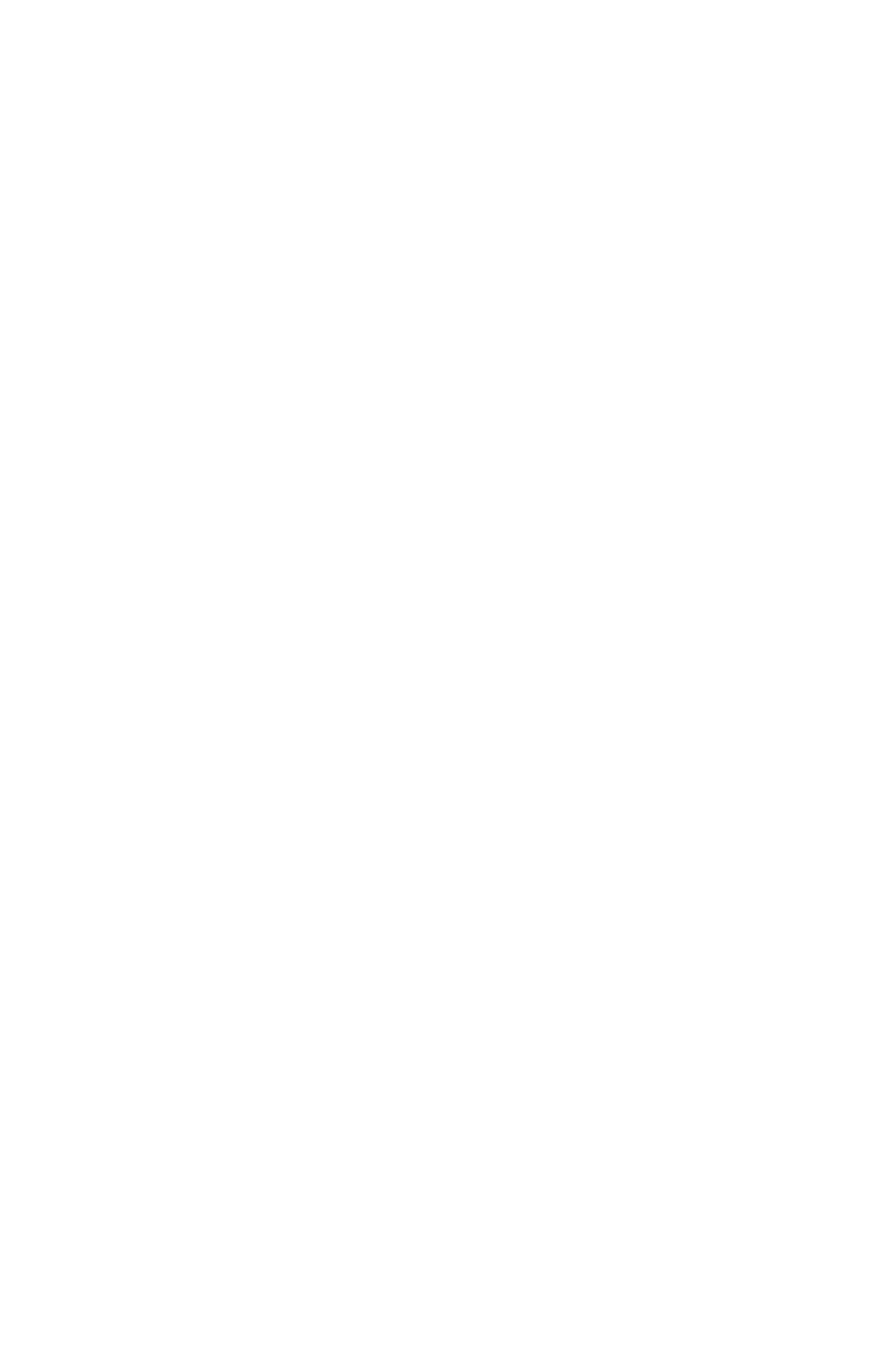# *About the Style Guide*

The George Washington University Division of External Relations

*The Division of External Relations Style Guide* is designed to provide the George Washington University with a unified and approved style for use in internal and external communications. This publication, created and implemented by GW's Division of External Relations, can serve as a reference for writers, editors and proofreaders throughout the university.

The style guide is intended to be informative and easy to use but may not cover the entire gamut of style questions. For items not referenced in this document, consult a recent edition of the *Associated Press Stylebook*. A second recommended reference is a recent edition of *Webster's New World College Dictionary.*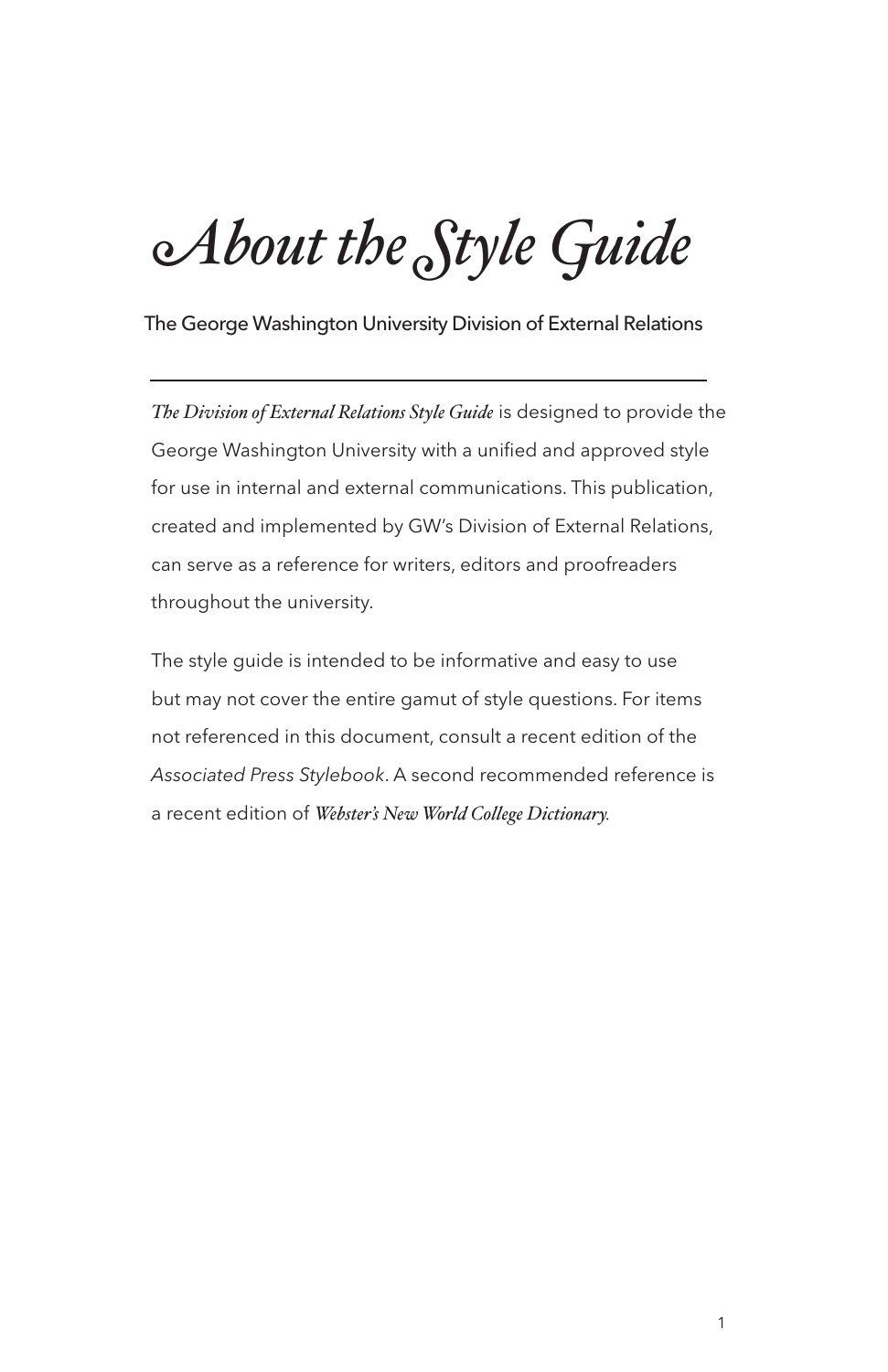

# **abbreviations**

include an unfamiliar abbreviation in parentheses after a proper noun before using it on second reference: Board of Zoning Adjustment (BZA).

Some names are usually abbreviated on first reference, including government agencies, associations and unions.

Examples include: AFL-CIO CIA **CNN** FBI GPA **NAACP** 

# **academic departments**

*See departments, academic.*

# **academic titles**

*See titles.*

#### **acronyms**

acronyms are abbreviations that spell out pronounceable words: NATO, NASA, NAFTA, UNICEF, radar, scuba.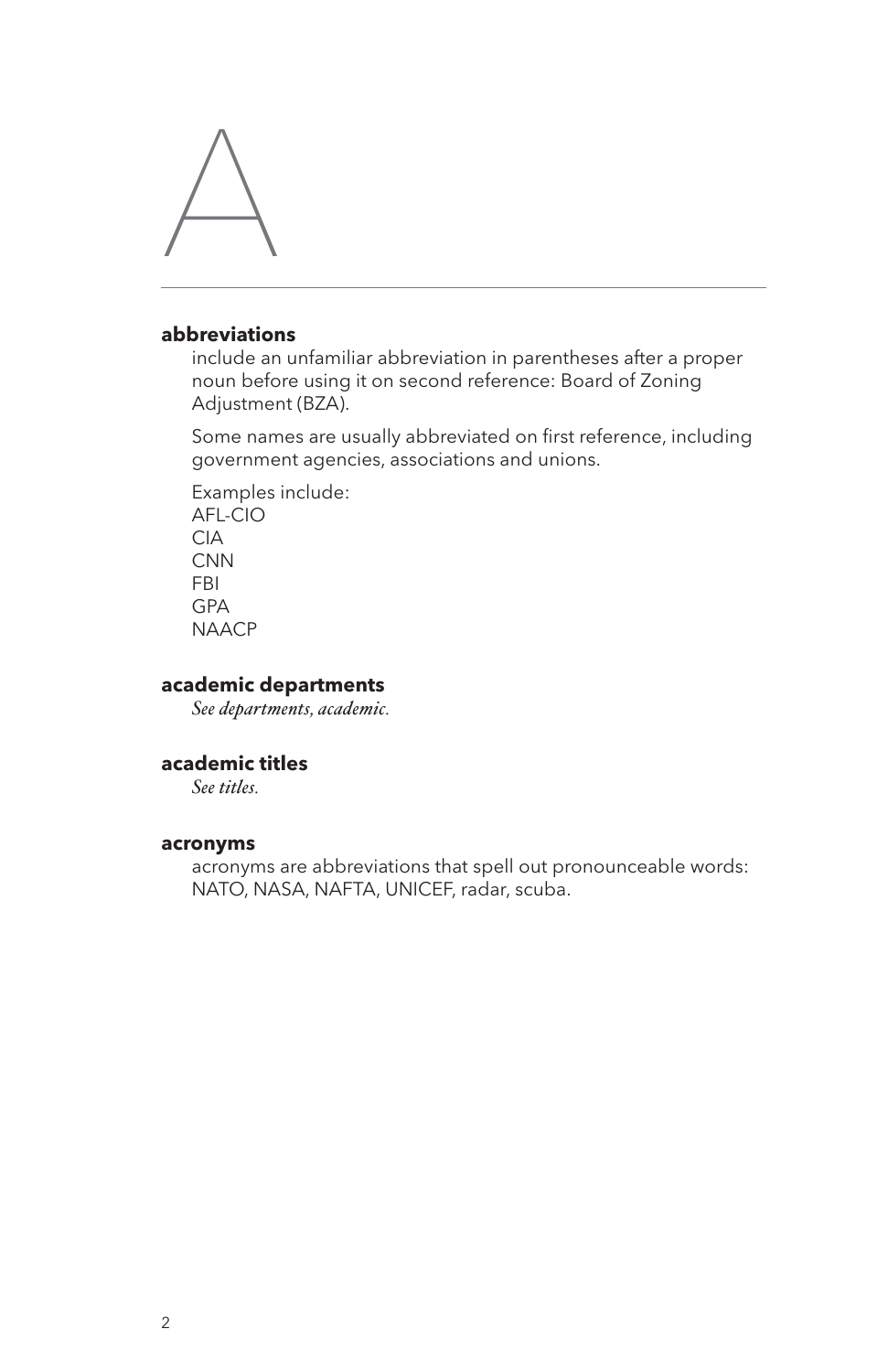#### **addresses**

use the abbreviations Ave., Blvd. and St. only with a numbered address: 1600 Pennsylvania Ave. NW. Spell out and capitalize when part of a formal street name without a number: Pennsylvania Avenue.

Lowercase when they stand alone or are used collectively following two or more proper names: Massachusetts and Pennsylvania avenues.

All similar words (alley, road, terrace, court, drive, lane, parkway, place, square) always are spelled out. Capitalize them when part of a formal name without a number; lowercase when used alone or with two or more names.

Abbreviate compass points used to indicate directional ends of a street: 222 E. 42nd St., 562 W. 43rd St. Do not abbreviate if the number is omitted: East 42nd Street. Use abbreviations without periods for quadrants of a city: 800 21st St. NW.

Use quadrants: NE, NW, SE, SW. Commas don't need to be used before quadrants.

Do not use a period after letter street names: K Street, M Street.

Always use numerals for street addresses: 9 Morningside Circle.

Spell out and capitalize First through Ninth when used as street names; use ordinal figures for 10th and above: 7 Fifth Ave., 100 21st St.

Capitalize and spell out the word building when it is part of a proper name but not when it stands alone or is used collectively: Media and Public Affairs Building, the Rayburn Office and J. Edgar Hoover FBI buildings.

*See addresses, campus; D.C.; directions and regions; I Street; state names.*

#### **addresses, campus**

campus addresses should be ordered in this manner if listing a full address is necessary:

University-School-Building-Room/Floor-Street-City:

The George Washington Law School (school name on separate line is acceptable)

Lerner Hall, Moot Court Room 2000 H St. NW Washington, D.C. 20037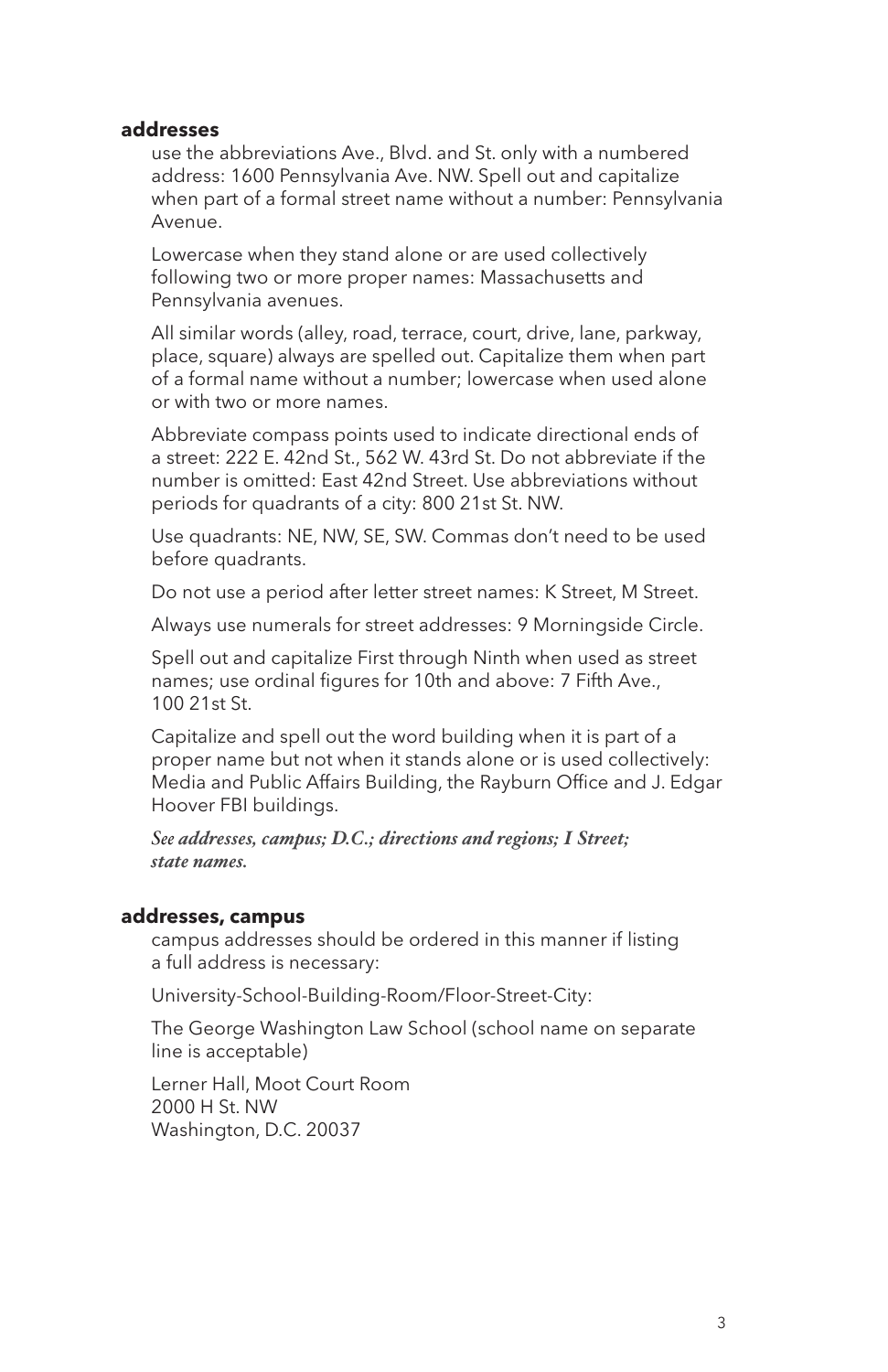# **administration**

lowercase: the governor's administration, the Trump administration.

# **Admissions, Office of**

*See Undergraduate Admissions, Office of*

#### **adopt, approve, enact, pass**

amendments, ordinances, resolutions and rules are adopted or approved. Bills are passed. Laws are enacted.

#### **adviser**

not advisor unless the proper name of an entity: Career Advisor Network. Advisory, advisory councils are acceptable.

#### **affect/effect**

affect, as a verb, means to influence: The president's decision will affect the election.

Affect, as a noun, is best avoided.

Effect, as a verb, means to cause: He will effect many changes in the company.

Effect, as a noun, means result: The effect was overwhelming. He miscalculated the effect of his actions. It was a law of little effect. Avoid using the word impact to mean effect.

*See impact.*

#### **African American**

do not hyphenate: The study included the views of African American students on campus.

#### **ages**

always use figures; ages expressed as adjectives before a noun or as substitutes for a noun use hyphens: a 28-year-old man, but the man is 28 years old.

#### **all time, all-time**

hyphenate when used as an adjective directly before a noun: an all-time high, but the greatest runner of all time.

#### **alma mater**

school, college or university that one has attended: GW is my alma mater.

Use alma maters for plural.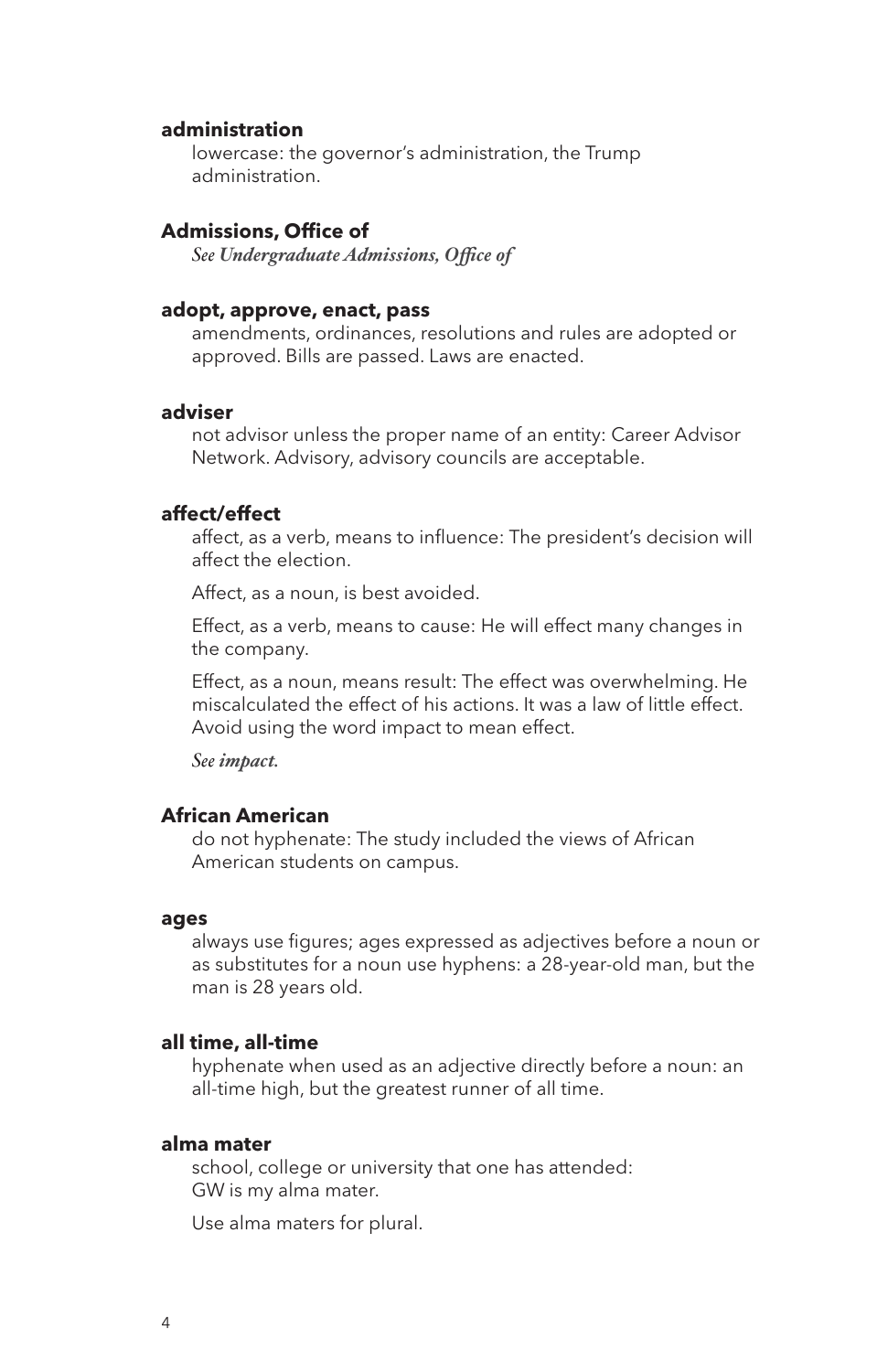#### **"Alma Mater, GW"**

apply composition title rules. Capitalize and put in quotation marks when referring to the full name: George Roth wrote the original version of the "GW Alma Mater" in 1930.

Lowercase general references to higher education anthems: The students at Oxford sang their alma mater.

*See composition titles.*

#### **alumnus, alumni, alumna, alumnae**

use alumnus when meaning a man who has graduated, alumna for a woman. Use alumni for an entire group of graduates and a group of men; use alumnae for a group of women who have graduated.

# **alumni class year, class-year abbreviations**

use degree abbreviation with year after name: Abe Pollin, B.A. '45, was the chairman of the Washington Wizards.

When listing more than one degree, arrange in chronological order: Elana Meyers Taylor, B.S. '06, M.T.A. '11.

*See attended.*

#### **a.m.**

when referring to time.

*See time.*

#### **ambassador**

use for both men and women. An individual can hold an ambassador title whether they are a current or former ambassador.

#### **Ambulatory Care Center**

located at 22nd and I streets NW. Houses GW Medical Faculty Associates.

# **ampersand (&)**

use only when it is an official part of a name or title: AT&T.

Do not use in place of and in running text or names of schools: Columbian College of Arts and Sciences, School of Media and Public Affairs, School of Engineering and Applied Science.

# **Amsterdam Hall**

residence hall located at 2350 H St. Named for Philip S. Amsterdam.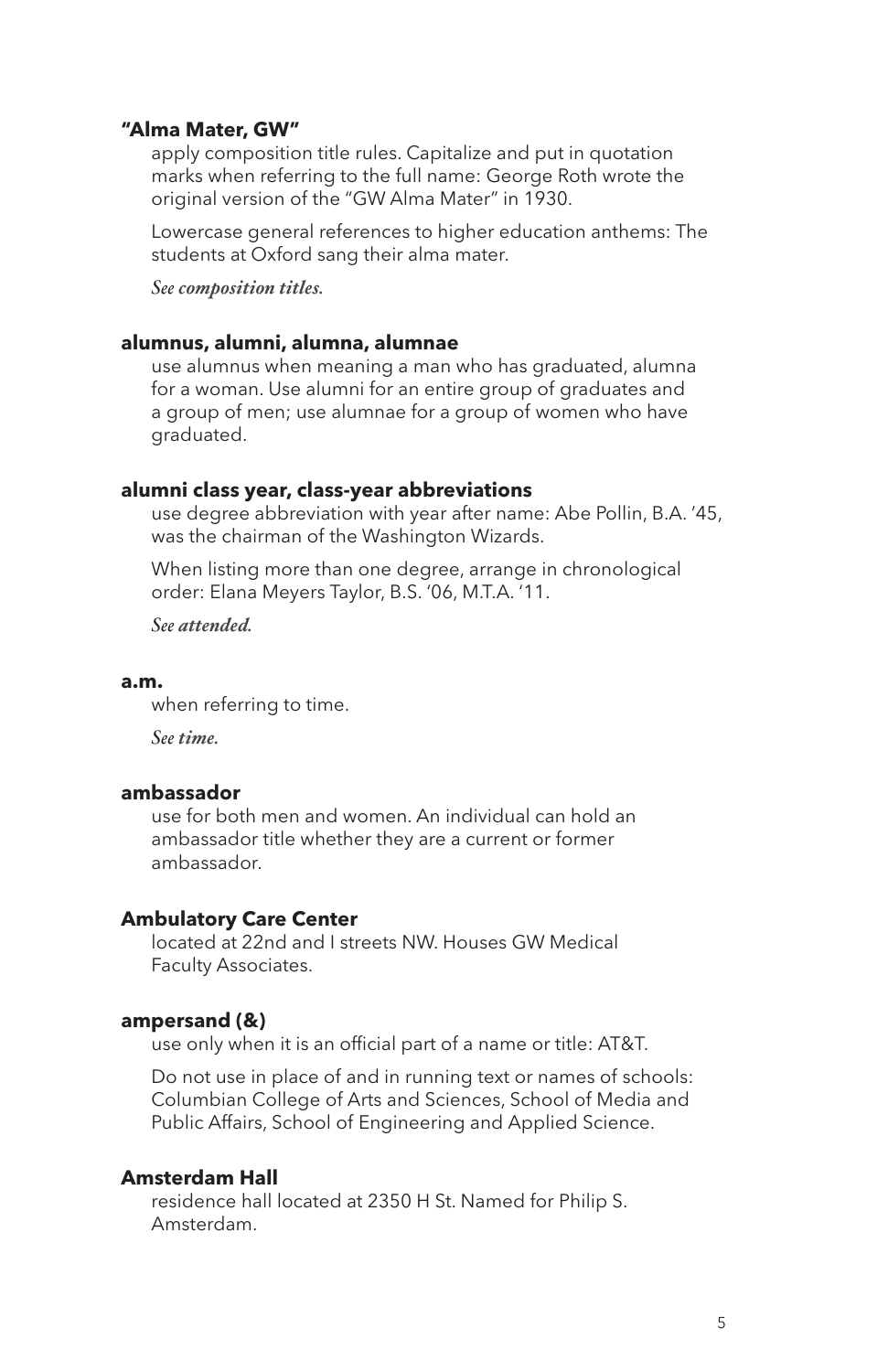#### **another**

not a synonym for additional; means a duplication of a previously stated quantity: three faculty members attended Tuesday; another three attended Wednesday.

#### **anticipate, expect**

anticipate means to expect and prepare for something; expect does not include the notion of preparation: They expect a big crowd. They have anticipated it by adding more seats.

#### **Archives, University**

archives is preferred on second reference when meaning the university's collection.

#### **area code**

*See telephone numbers.*

# **art, works of**

use quotations to name works of art in web writing: Cassatt's "The Boating Party" is on display at the National Gallery of Art.

*See italics.*

#### **artwork**

#### **Asian**

*See ethnic and racial designations.*

#### **assure**

*See ensure, insure, assure.*

#### **Aston, the**

residence hall located at 1129 New Hampshire Ave. NW.

#### **Athletics and Recreation, Department of**

athletics department is acceptable on subsequent references.

#### **athletics director**

current official title at GW is director of athletics and recreation.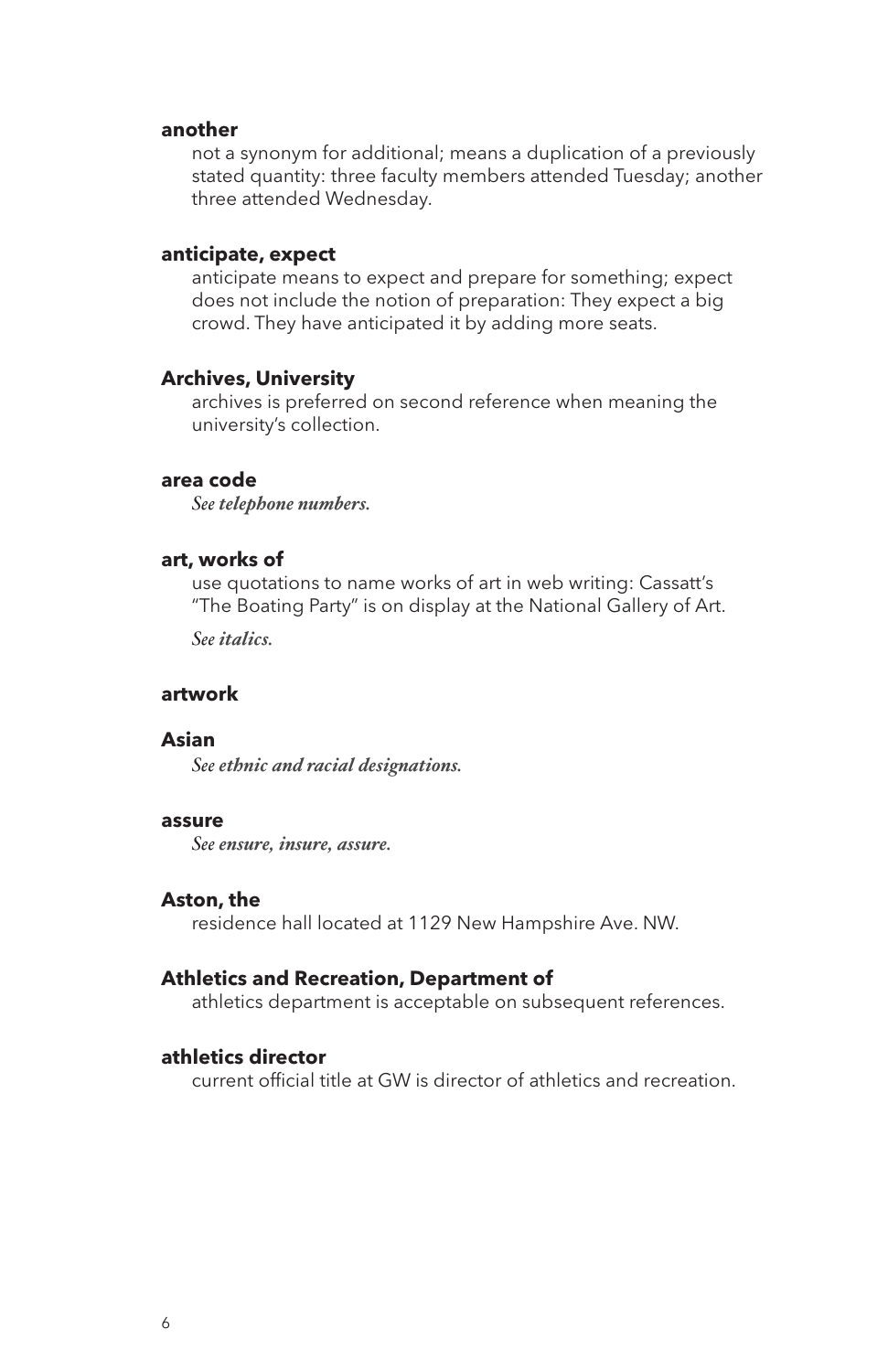# **Atlantic 10**

use A-10 on second reference when referring to the Colonials' athletic conference. The other institutions include: Charlotte (49ers), Dayton (Flyers), Duquesne (Dukes), Fordham (Rams), La Salle (Explorers), Massachusetts (Minutemen), Rhode Island (Rams), Richmond (Spiders), St. Bonaventure (Bonnies), Saint Joseph's (Hawks), Saint Louis (Billikens), Temple (Owls) and Xavier (Musketeers).

# **author**

a noun; do not use it as a verb.

# **Avenue, the**

the mixed-use complex at 2200 Pennsylvania Ave., including Whole Foods, Sweetgreen, Roti and other restaurants, retailers and residential space.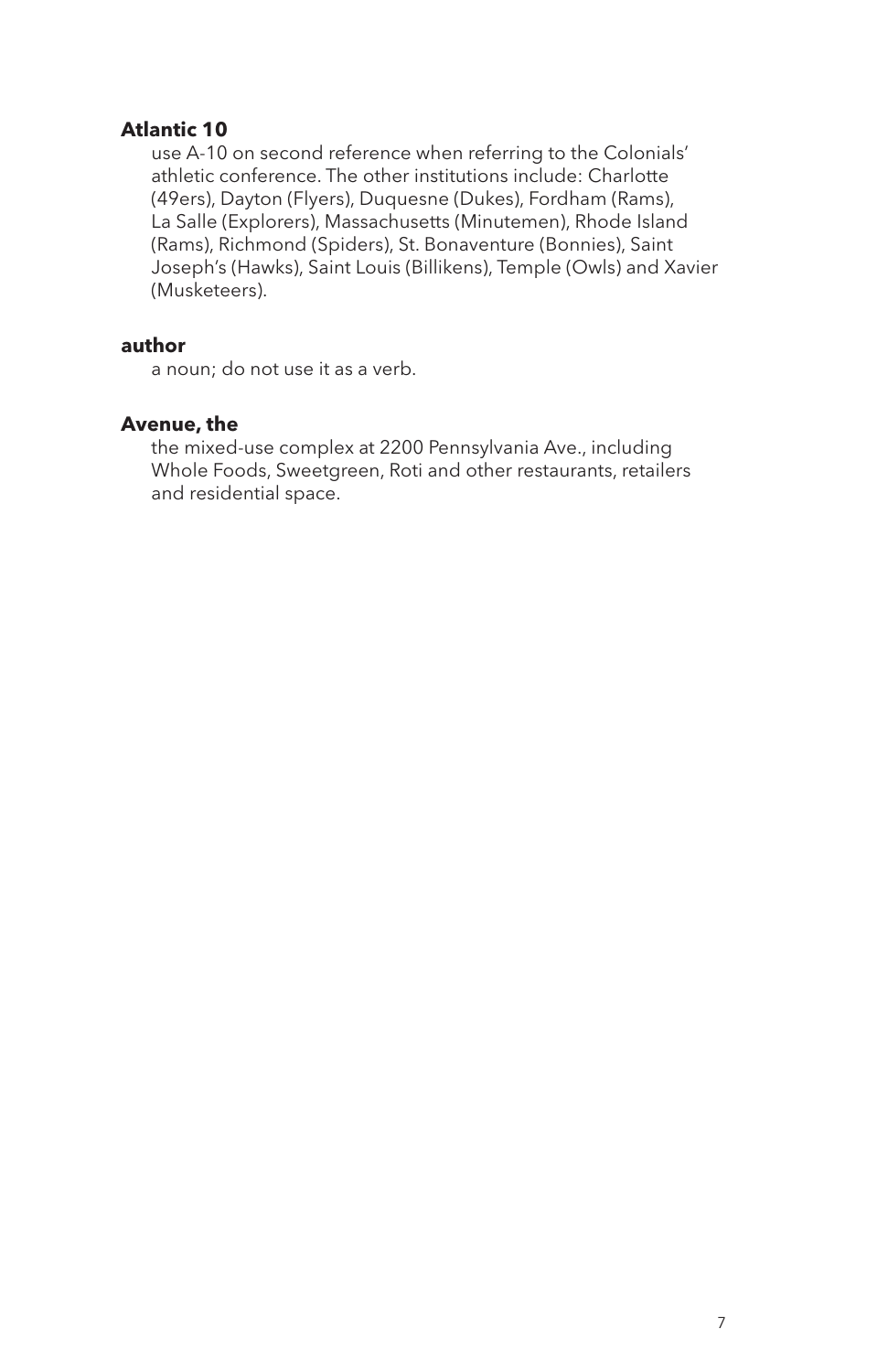

# **bachelor's degree**

*See degrees, academic.*

#### **Bell Hall**

academic building that houses science labs. Located at 2029 G St. NW.

# **Dorothy Betts Marvin Theatre**

*See Marvin Theatre.*

#### **biannual, biennial**

biannual means twice a year and is a synonym for the word semiannual. Biennial means every two years.

#### **Bible, the**

capitalize with no italics.

*See composition titles.*

#### **bimonthly**

means every other month. Semimonthly means twice a month.

# **board of trustees**

capitalize only when referring to the George Washington University Board of Trustees on first reference.

Do not capitalize the word trustee when referring to a board member.: They reserved seats for three trustees at the concert.

# **Board of Zoning Adjustment**

spell out on first reference; BZA acceptable in subsequent references. The District of Columbia's government arm that approves campus plans as well as other zoning matters.

# **boilerplate**

standardized text about the university, a school, program, sponsor or other organization.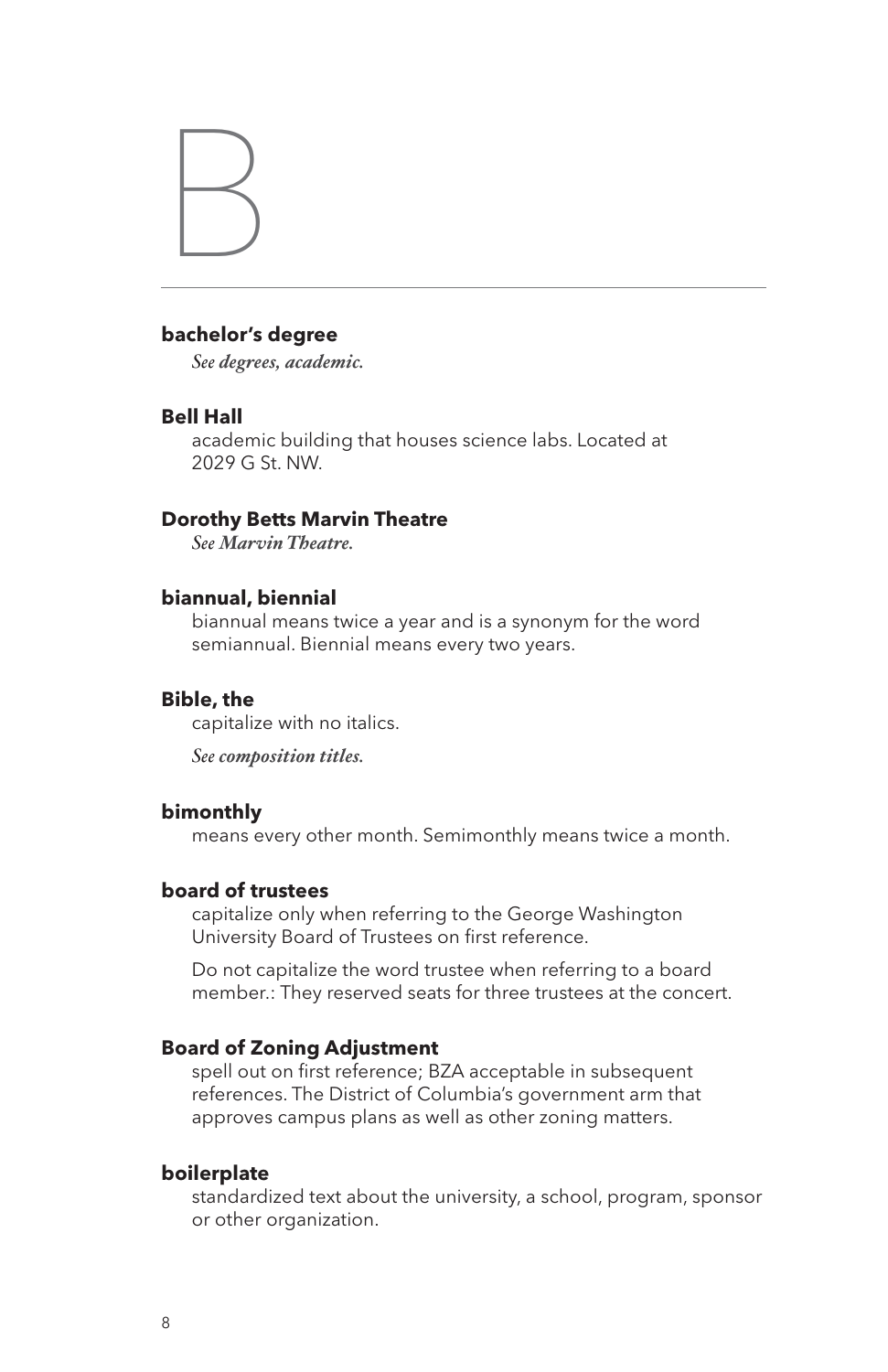# **book citations**

book citations are optional. Use publisher and year published when citing books. Amitai Etzioni is the author of more than 20 books including *From Empire to Community: A New Approach International Relations* (Palgrave MacMillan, 2004) and *My Brother's Keeper: A Memoir and a Message* (Rowman & Littlefield, 2003).

# **book titles**

*See composition titles.*

# **Brady Art Gallery, Luther W.**

university art gallery housed in the Corcoran School's Flagg Building.

# **building**

capitalize and spell out the word building when it is part of a proper name but not when it stands alone or is used collectively: Media and Public Affairs Building, the Rayburn Office and J. Edgar Hoover FBI buildings.

*See addresses.*

#### **building names**

see https://www.gwu.edu/our-location for campus buildings and locations.

# **Burns Law Library**

acceptable on first reference. Located at 716 20th St. NW. Named for Jacob Burns.

# **business school**

acceptable on second reference for GW School of Business.

*See GWSB; School of Business.*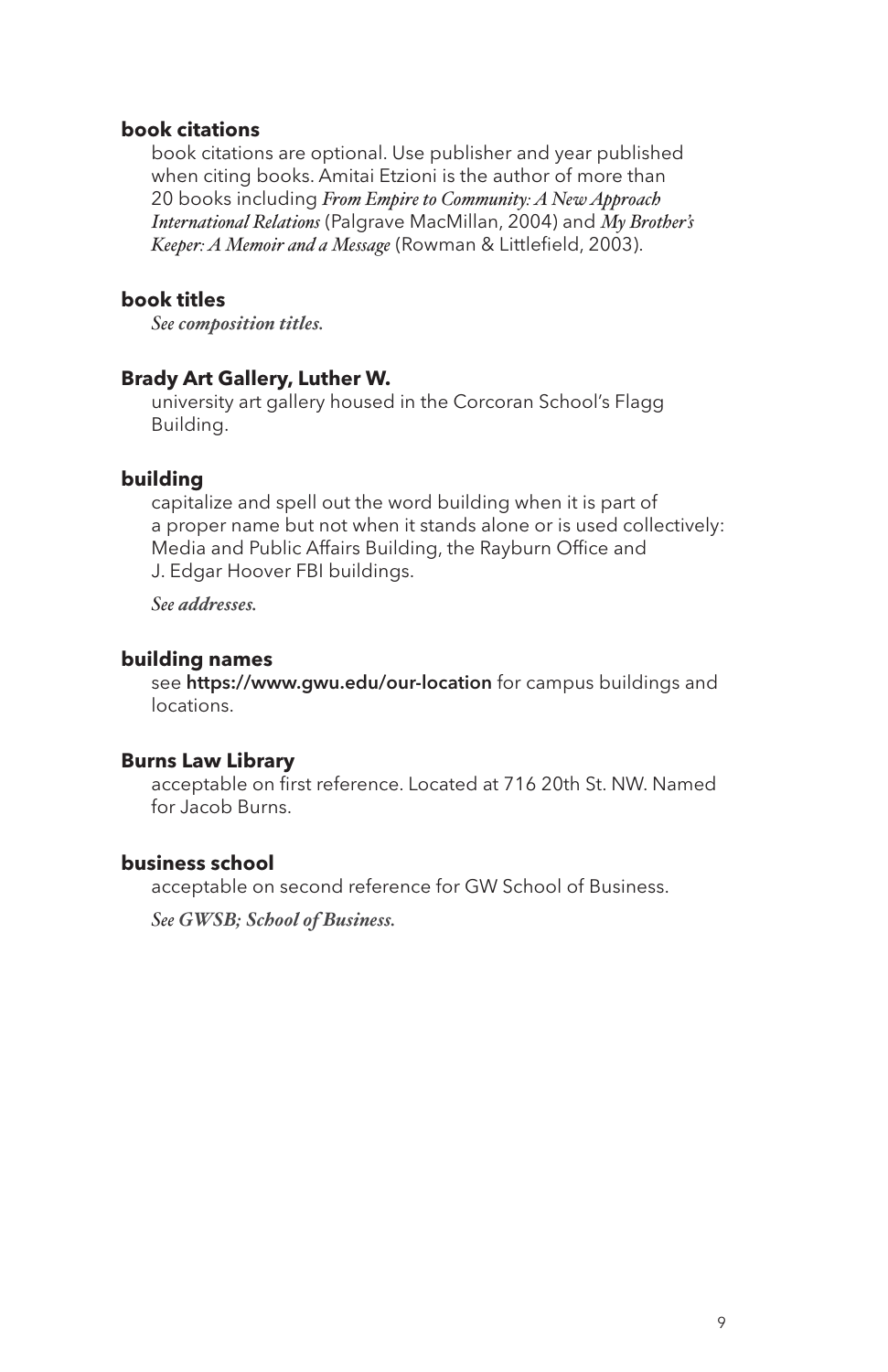# $\bigcup$

#### **campus**

lowercase when referencing proper name of Foggy Bottom campus and Mount Vernon campus. Capitalize when referring to Virginia Science and Technology Campus. Lowercase the word campus on second reference: They all returned to campus. Lowercase when referencing more than one campus: D.C. is home to GW's Foggy Bottom and Mount Vernon campuses.

*See Foggy Bottom campus, Mount Vernon campus, Virginia Science and Technology Campus.*

# **Campus Plan**

capitalize when referring to GW's formal plan submitted to the D.C. government.

# **Campus Store, GW**

located in the Marvin Center ground floor; stocks textbooks, course materials and GW-branded gear.

# **campuswide**

# **cancel, canceled, canceling, cancellation**

#### **capital**

refers to the city where a seat of government is located. Use lowercase. Can also be used as a financial term: Paris is the capital of France. He needed to raise capital to start his business.

# **capitalization**

in general, avoid unnecessary capitals, especially in second reference. Examples of common GW second references that should be lowercased include the university, the building, the board, the campus, the center, the college, the office, the department, the institute, the project, the school. First references should be capitalized only in their complete proper form: The Elliott School of International Affairs is located at 1957 E St. The school was previously situated in Lisner Hall. The Department of History offers internships with the Smithsonian Institute. The department is hosting a lecture on early American history.

*See board of trustees; building, campus, centers/institutes, colleges, departments, offices, projects, schools.*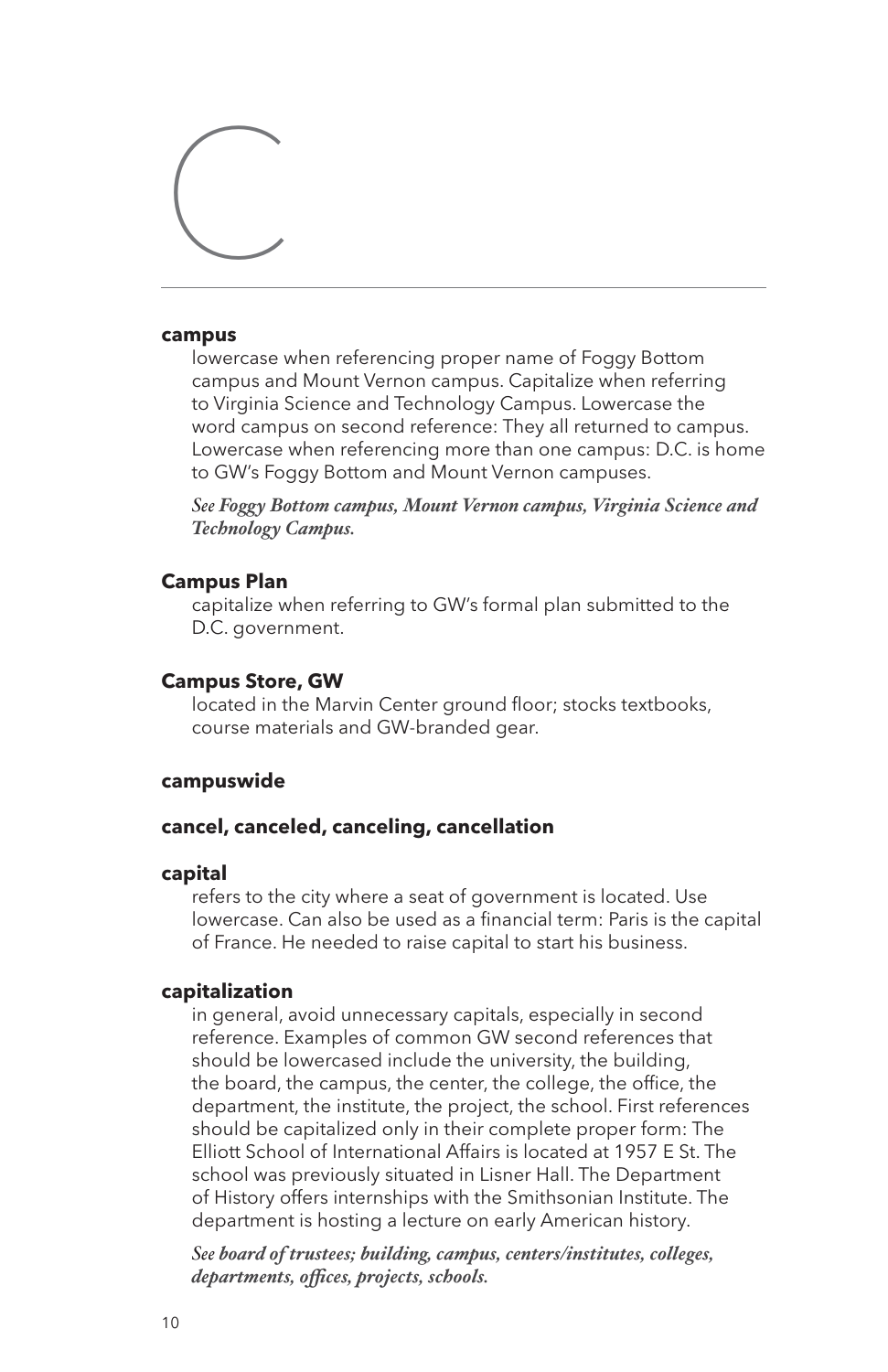# **Capitol**

capitalize U.S. Capitol and the Capitol when referring to the building in Washington. Follow the same practice when referring to state capitol buildings.

# **Capitol Hill**

use both words on first reference; the Hill is acceptable on subsequent references.

# **Center for Career Services**

# **centers/institutes**

capitalize proper names: Center for Latin American Issues. Use lowercase in second reference. The center has a small staff.

#### **century**

lowercase and spell out numbers less than 10: the first century, the 21st century, 18th-century music.

#### **chair**

preferred. Avoid chairman, chairwoman or chairperson unless those titles are the expressed preference of the person who holds the position. Capitalize when used before a name.

#### **Charles E. Smith Center**

Smith Center acceptable on second reference. Hosts GW's intercollegiate athletics programs including basketball, volleyball, swimming and diving, water polo and gymnastics. Athletic administration and coach offices are located in the building, as are the Colonials Athletic Club (AD's Club) and varsity sports weight rooms. Used for other events such as concerts and school graduation ceremonies. Named for D.C. developer Charles E. Smith. Located at 600 22nd St. NW.

#### **Cherry Tree**

the George Washington University yearbook, which has been in publication since 1908.

#### **city names**

American city names are followed in most cases by the name of the state, county or territory where the city is located: Arlington,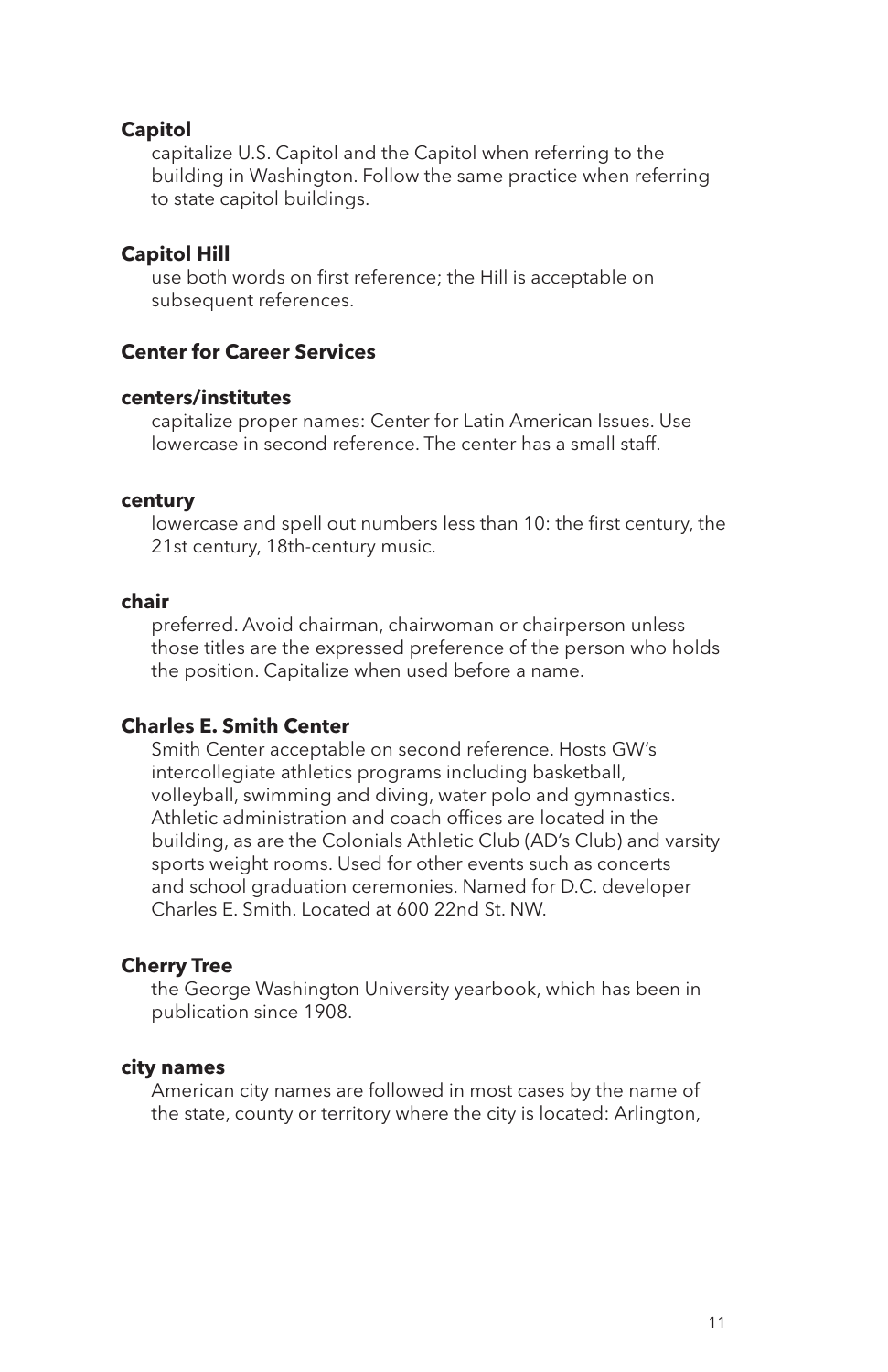Va. For state abbreviations see state names entry.

Exceptions are the following cities:

| Atlanta                                              | Milwaukee        |
|------------------------------------------------------|------------------|
| Baltimore                                            | Minneapolis      |
| Boston                                               | New Orleans      |
| Chicago                                              | New York         |
| Cincinnati                                           | Oklahoma City    |
| Cleveland                                            | Philadelphia     |
| Dallas                                               | Phoenix          |
| Denver                                               | Pittsburgh       |
| Detroit                                              | St. Louis        |
| Hollywood                                            | Salt Lake City   |
| Honolulu                                             | San Antonio      |
| Houston                                              | San Diego        |
| Indianapolis                                         | San Francisco    |
| Las Vegas                                            | Seattle          |
| Los Angeles                                          | Washington, D.C. |
| Miami                                                |                  |
| The following international cities also stand alone: |                  |
| Beijing                                              | Montreal         |
| Berlin                                               | Moscow           |
| Geneva                                               | New Delhi        |
| Havana                                               | Ottawa           |
| Hong Kong                                            | Paris            |
| Jerusalem                                            | Rome             |
| London                                               | Singapore        |
|                                                      |                  |

Mexico City Tokyo

Monaco Toronto

# **class names**

*See course names.*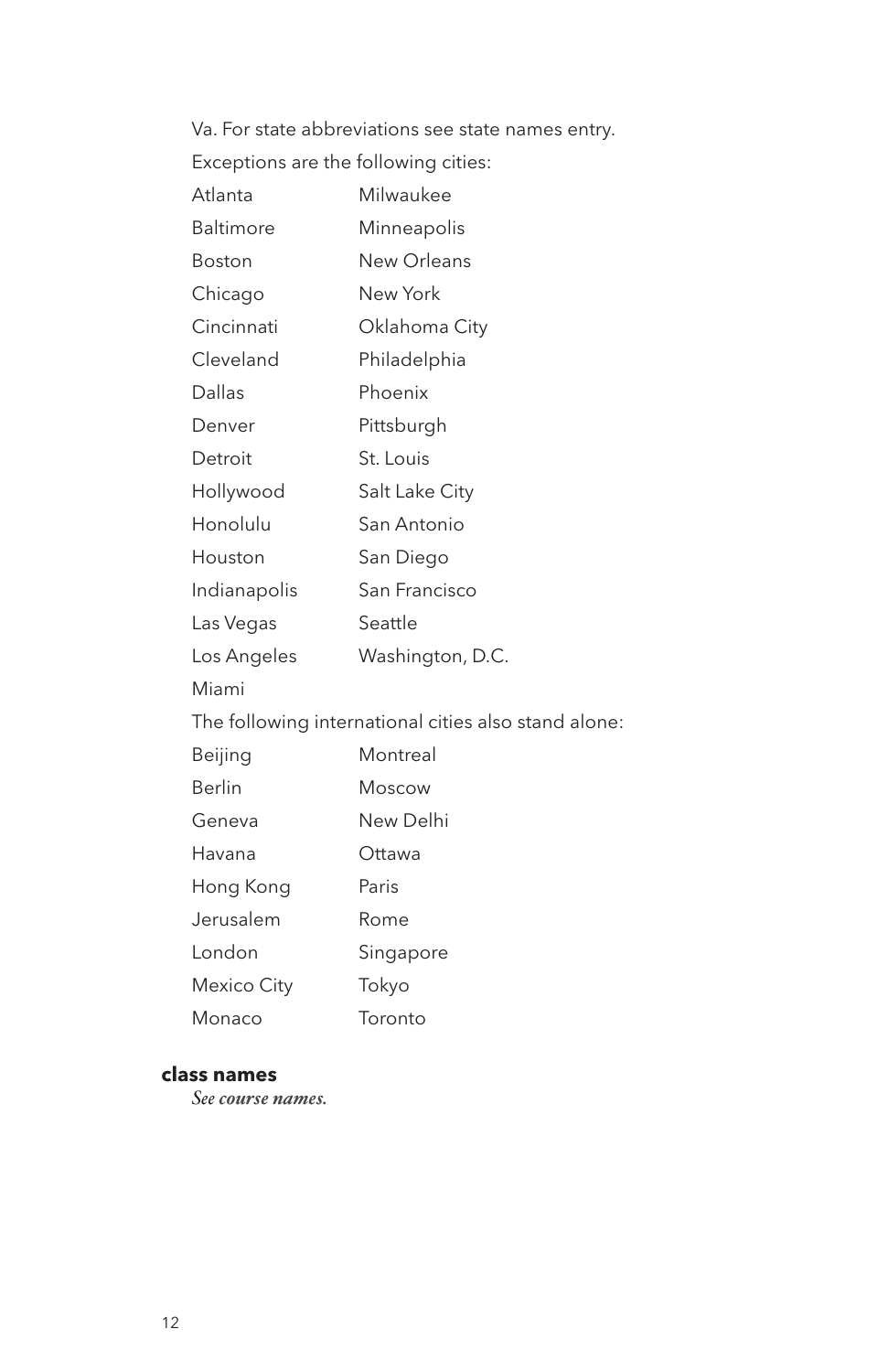#### **class year**

combining class years of students with their colleges or their major is preferred: Jeff Rooney, a sophomore in the Columbian College of Arts and Sciences, will speak at the rally. Ronnie Collier, a junior in marketing, will introduce him.

Using first-year, second-year, etc. to designate class year also is acceptable, especially when referencing a graduate student. Charles Rogers, a first-year M.B.A. student, will introduce the speaker.

Use first-year student instead of freshman or freshmen.

# **collections and conservation resource center**

located on the Virginia Science and Technology Campus. The private facility is designed to store and support the Albert H. Small Washingtoniana, Textile Museum and GW fine arts collections.

# **collective nouns**

many words (including faculty, committee, board, team, class, public, group and data) can be both singular and plural. When nouns refer to a unit, they take a singular verb. When they refer to a group, they take a plural verb.

RIGHT: A thousand bushels is a good yield. (A unit.)

RIGHT: A thousand bushels were created. (Individual items.)

RIGHT: The data is sound. (A unit.)

RIGHT: The data have been carefully collected. (Individual items.)

#### **college**

lowercase as a second reference: The Columbian College of Arts and Sciences was founded in 1821. The college houses the School of Media and Public Affairs and the Trachtenberg School of Public Policy and Public Administration.

#### **college and university (plural)**

full name of colleges and universities is preferred when drafting a plural list: Michigan State University, Indiana University and The Ohio State University were on hand to represent the Big Ten. The following abridged approach is also acceptable: Michigan State, Indiana and University of Maryland were on hand to represent the Big Ten. Dropping the terms university or college also is acceptable when its clear that the list is referring to schools: Michigan, Purdue and Wisconsin did not make the trip.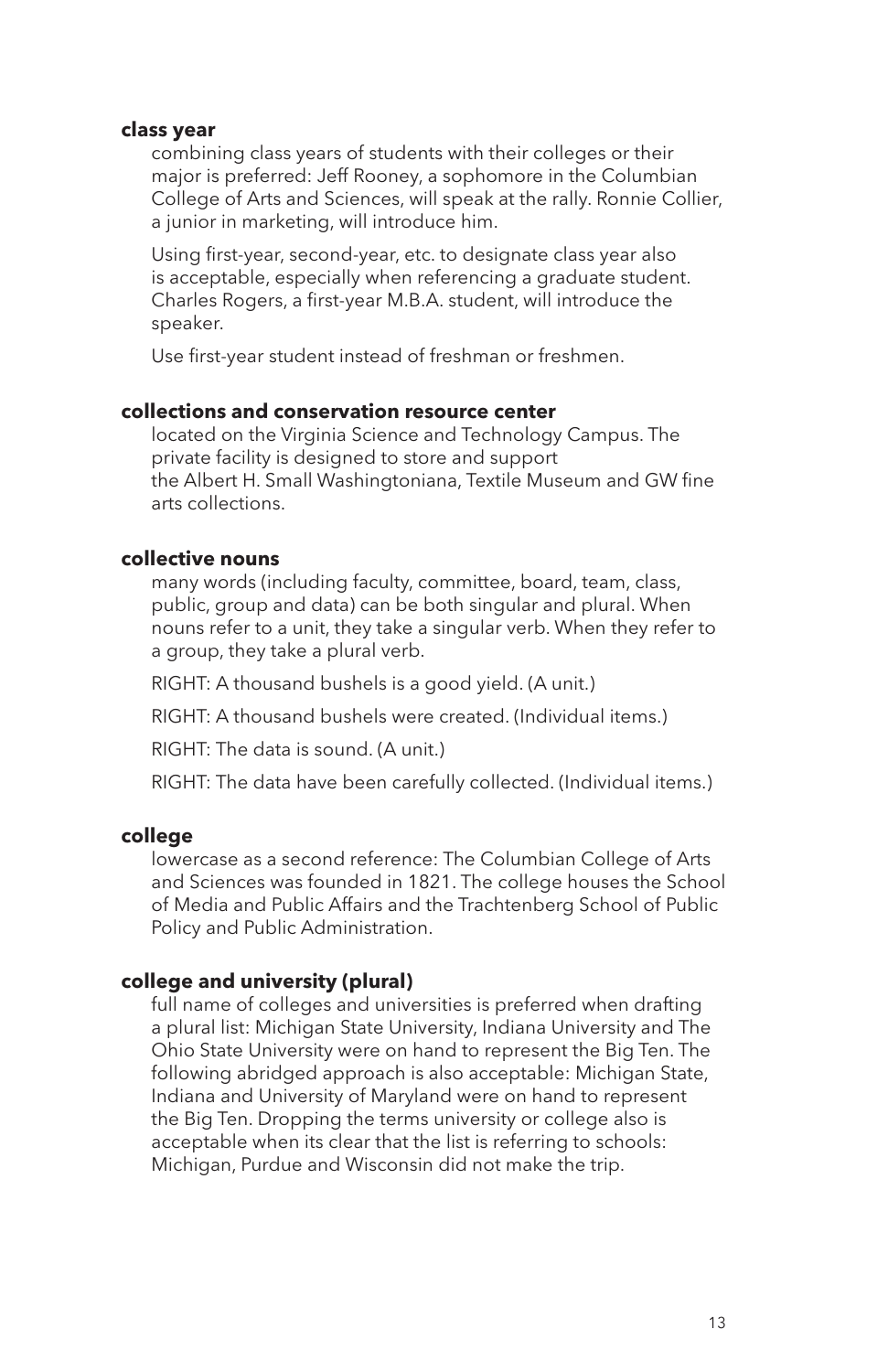#### **College of Professional Studies**

use on first reference. CPS acceptable on second reference. It houses professional and degree programs and includes the Graduate School of Political Management.

# **Colonial Health Center**

Provides integrated medical and mental health services for students. Located on the Marvin Center, Ground Floor. CHC is acceptable on second reference.

#### **Colonial Inauguration**

name of GW's student orientation. CI is acceptable on subsequent references.

#### **Colonials**

nickname for all GW's NCAA athletic teams. Use Colonials at all times EXCEPT when it is before a plural:

RIGHT: Mark Lund is a consistent Colonials player.

WRONG: Mark Lund is a consistent Colonial.

Never use the terms lady Colonials or women Colonials.

#### **Colonials Weekend**

GW's premier event for parents, alumni and students. Starting in 2017, Colonials Weekend was combined with Alumni Weekend.

# **Columbian College of Arts and Sciences**

use on first reference. Columbian College or CCAS on second reference. The largest of the 10 degree-granting colleges, it houses the traditional arts and sciences, as well as the School of Media and Public Affairs, the Trachtenberg School of Public Policy and Public Administration and the Corcoran School of the Arts and Design. Founded in 1821 as the original college of liberal arts and sciences.

#### **commas**

*See Appendix A: Punctuation.*

# **Commencement**

references to a specific GW conferring of degrees ceremony are proper and should be capitalized. General references to a graduation ceremony are not proper and should not be capitalized: More than 20,000 people attended Commencement. College seniors throughout the country look forward to their commencement.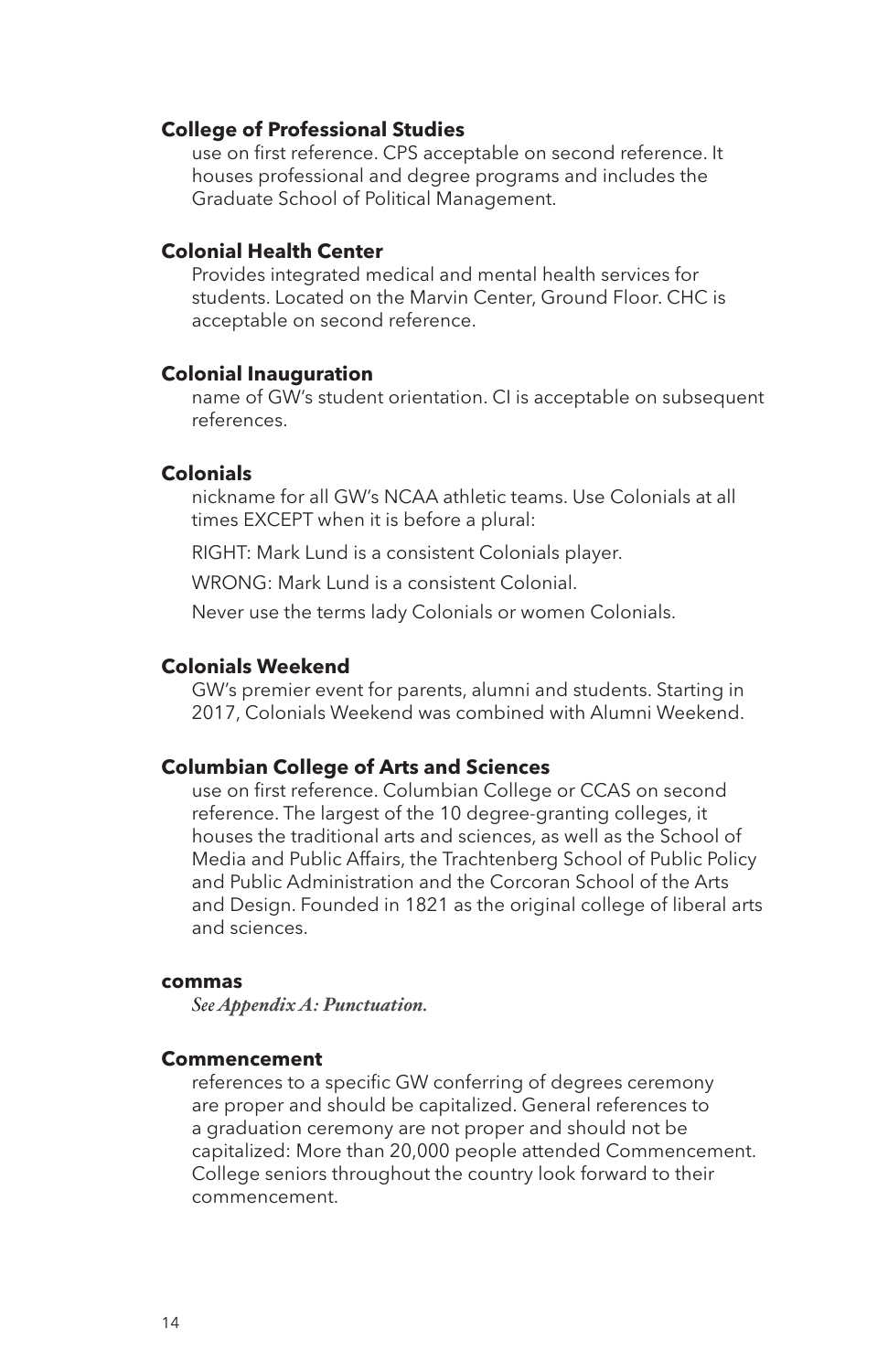#### **compose, comprise, constitute**

compose means to create or put together. Comprise means to be made up of. "Comprised of" is redundant. Constitute means to be the elements of and may work best when neither compose nor comprise seem to fit.

#### **composition titles**

apply the guidelines listed here to book titles, computer and video game titles, movie titles, opera titles, play titles, poem titles, album and song titles, and the titles of lectures, speeches and works of art.

Capitalize the principal words, including prepositions and conjunctions of four or more letters.

Capitalize an article (the, a, an) or words of fewer than four letters if it is the first or last word in a title.

Put quotation marks around the names of all such works except the Bible, the Quran and other holy books that are primarily catalogs of reference material. In addition to catalogs, this category includes almanacs, dictionaries, directories, encyclopedias, handbooks and similar publications. Do not use quotation marks around such software titles as WordPerfect and Windows.

Translate foreign titles into English unless a work is generally known by its foreign name.

See the AP Style book for additional guidance.

*See italics; quotation marks; art, works of; book titles; lectures; movie titles; opera titles, play titles; poem titles, song titles, speech titles; television stations and programs.*

# **conferences**

*See events.*

#### **Congress**

capitalize when referring to the U.S. Senate and U.S. House of Representatives.

#### **congressional**

# **Corcoran Hall**

academic building. Located at 725 21st St. NW, it is one of GW's buildings listed on the National Register of Historic Places.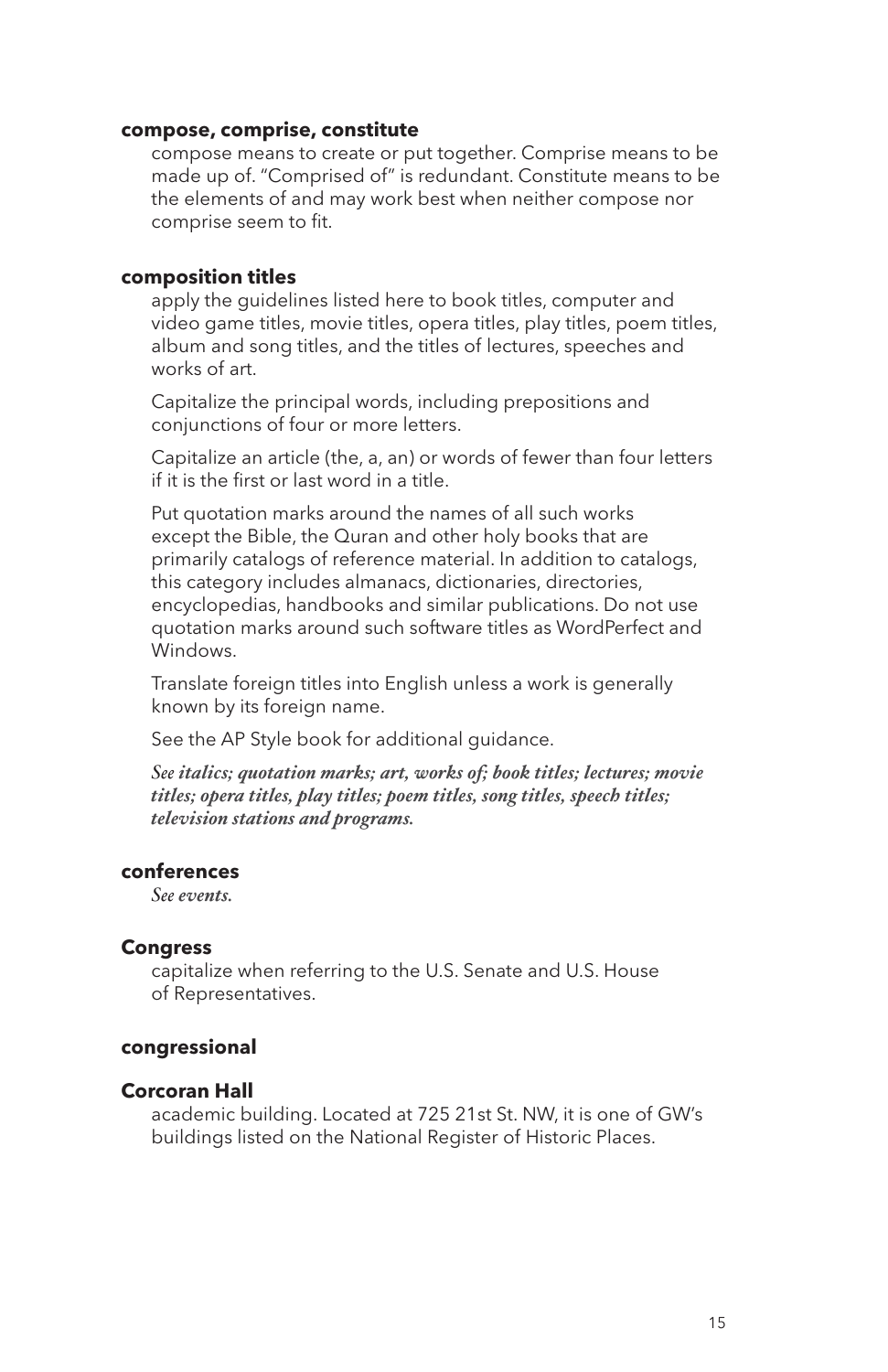#### **Corcoran School of the Arts and Design**

spell out on first reference; Corcoran School acceptable on subsequent references. The school is a division of the Columbian College of Arts and Sciences. The school became part of GW in 2014 following a collaboration between the GW, the Corcoran Gallery of Art, the Corcoran College of Art + Design and the National Gallery of Art.

# **couple of**

"of" is necessary: a couple of days (instead of "a couple days").

# **course names**

do not italicize or place course names in quotes: She registered for Qualitative Media Research Methods.

Use a colon between the course name and course number if used together: He teaches History 6322: American Business History.

#### **court cases**

*See legal cases.*

# **C-SPAN**

# **cum laude**

*See degrees, academic.*

# **cutting edge**

a cliché, avoid using.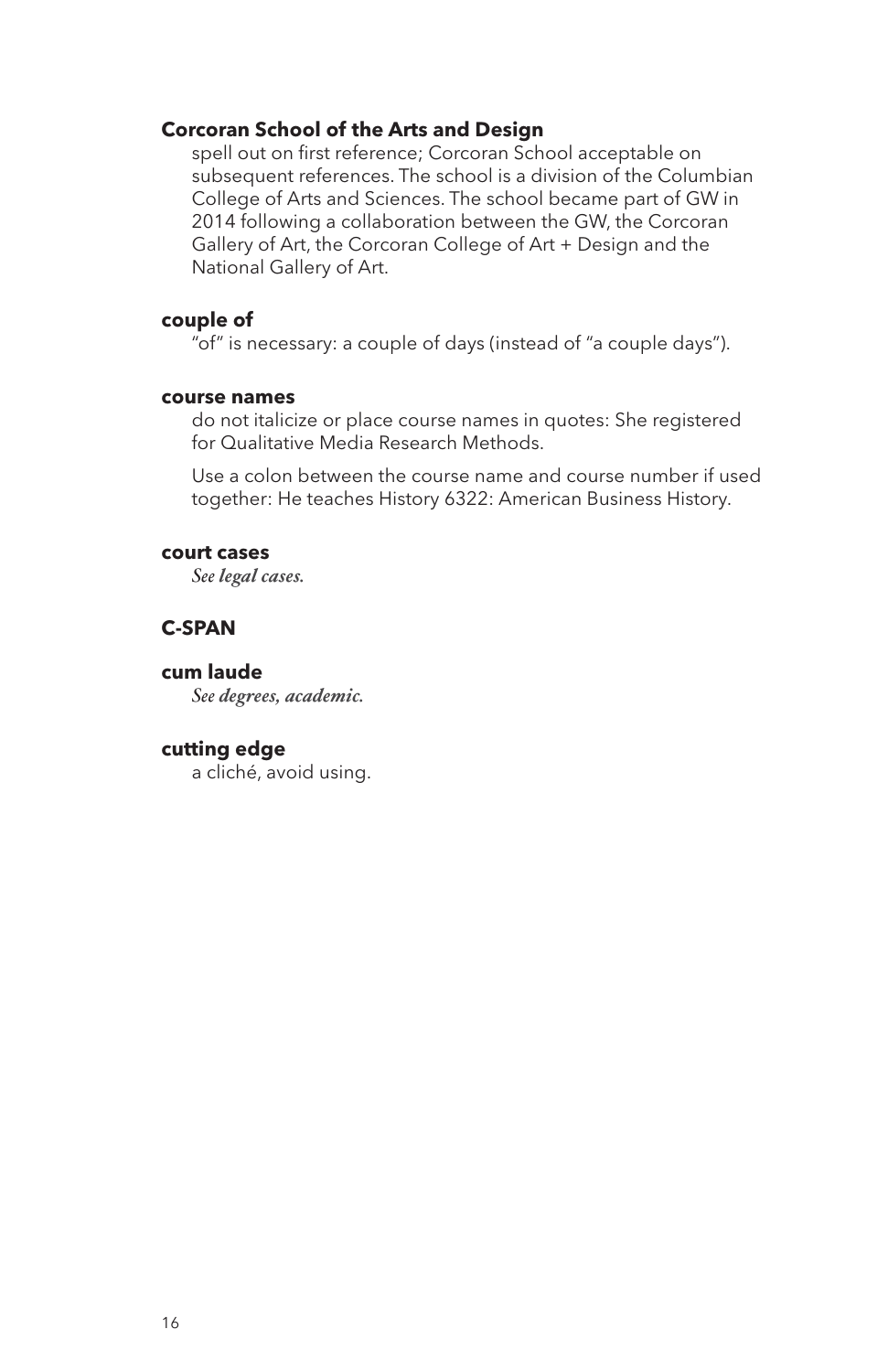# D

# **Dakota, the**

residence hall located at 2100 F St. NW.

# **data**

a plural noun, it normally takes plural verbs and pronouns: the data have been carefully collected.

*See collective nouns* for an example of when "data" may take singular verbs and pronouns.

# **dates**

correct sequence for dates is month-day-year using Arabic figures without superscript -st, -nd, -rd, or -th: March 14, 2018.

When month, day, and year are used in running text, set off year with commas: Emmanuel Macron's speech on April 25, 2018, was held in the Charles E. Smith Center. Do not use commas when a date includes only a month and year: The last meeting was held in March 2017.

Use a hyphen dash for continuing or inclusive numbers: The 2018-19 academic year began Aug. 31. She taught in the chemistry department from 2010 to 2016. Use full years when crossing a century mark: The 2016-2017 academic year.

*See months; superscript; years.*

# **days of the week**

do not abbreviate: The class meets on Monday and Thursday, NOT Mon. and Thurs.

# **D.C.**

use periods: She lived in D.C. for two years.

D.C. used after Washington should be set off by commas in running text: Washington, D.C., was their first choice to visit.

The District is acceptable as a second reference. Do not include periods in headlines (DC).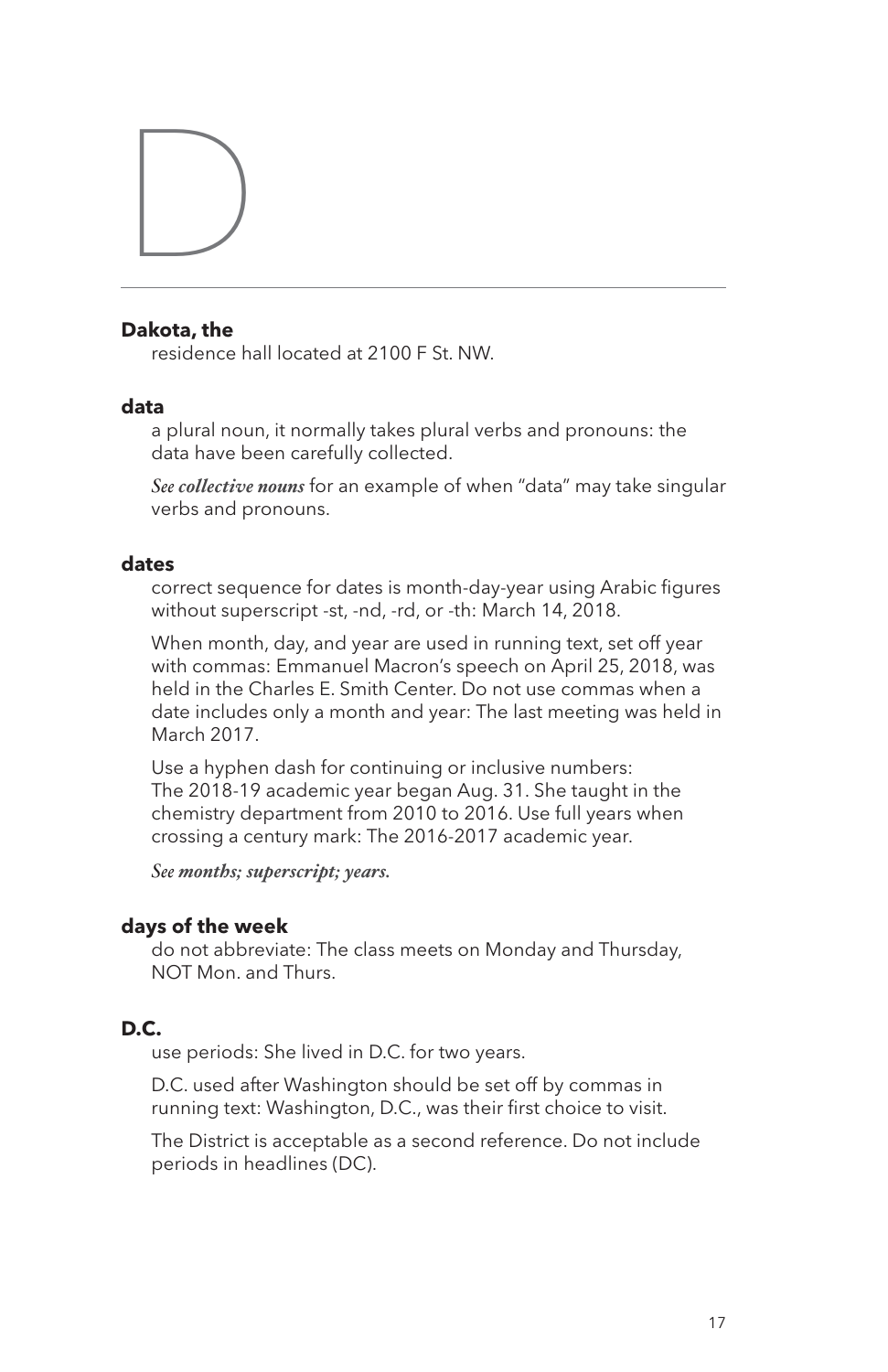# **D.C. Metropolitan Police Department**

Metropolitan Police Department and MPD are acceptable on subsequent references.

# **D.C. Public Schools**

the local public school system in Washington, D.C.; capitalize on all references.

#### **dean**

capitalize when used before a name, lowercase in all other references: Elliott School Dean Reuben E. Brigety II; School of Medicine and Health Sciences Dean Jeffrey S. Akman; Pamela R. Jeffries, School of Nursing dean.

#### **degrees, academic**

use of an abbreviated degree as a courtesy title after a name is to be avoided: Frank Parker, Ph.D., attended the meeting. Instead, official academic titles or unabbreviated degree names are preferred when relevant to the story: Frank Parker, associate professor of sociology, was a member of the panel. Dorothy Schaffer, who has a doctorate in sociology, was the author of the paper.

Do not capitalize doctorate, doctoral, bachelor's, master's.

Proper designations is a bachelor's, master's, or doctoral degree; or an associate degree; not his or her associate, bachelor's, master's or doctoral degree.

RIGHT: She received a bachelor's degree in international affairs.

WRONG: He received his master's degree in political management.

The plural form of a degree is the same as the singular: They received bachelor's degrees in computer science.

Cum laude, magna cum laude and summa cum laude should be in lowercase, not italicized and not set off with commas: She received a Bachelor of Science degree cum laude in physics. He graduated magna cum laude with a B.S. in chemistry.

#### • Dr.

use Dr. on second reference for those with a doctorate.

#### • doctoral

doctoral is an adjective, doctorate a noun: A person with a doctorate has earned a doctoral degree.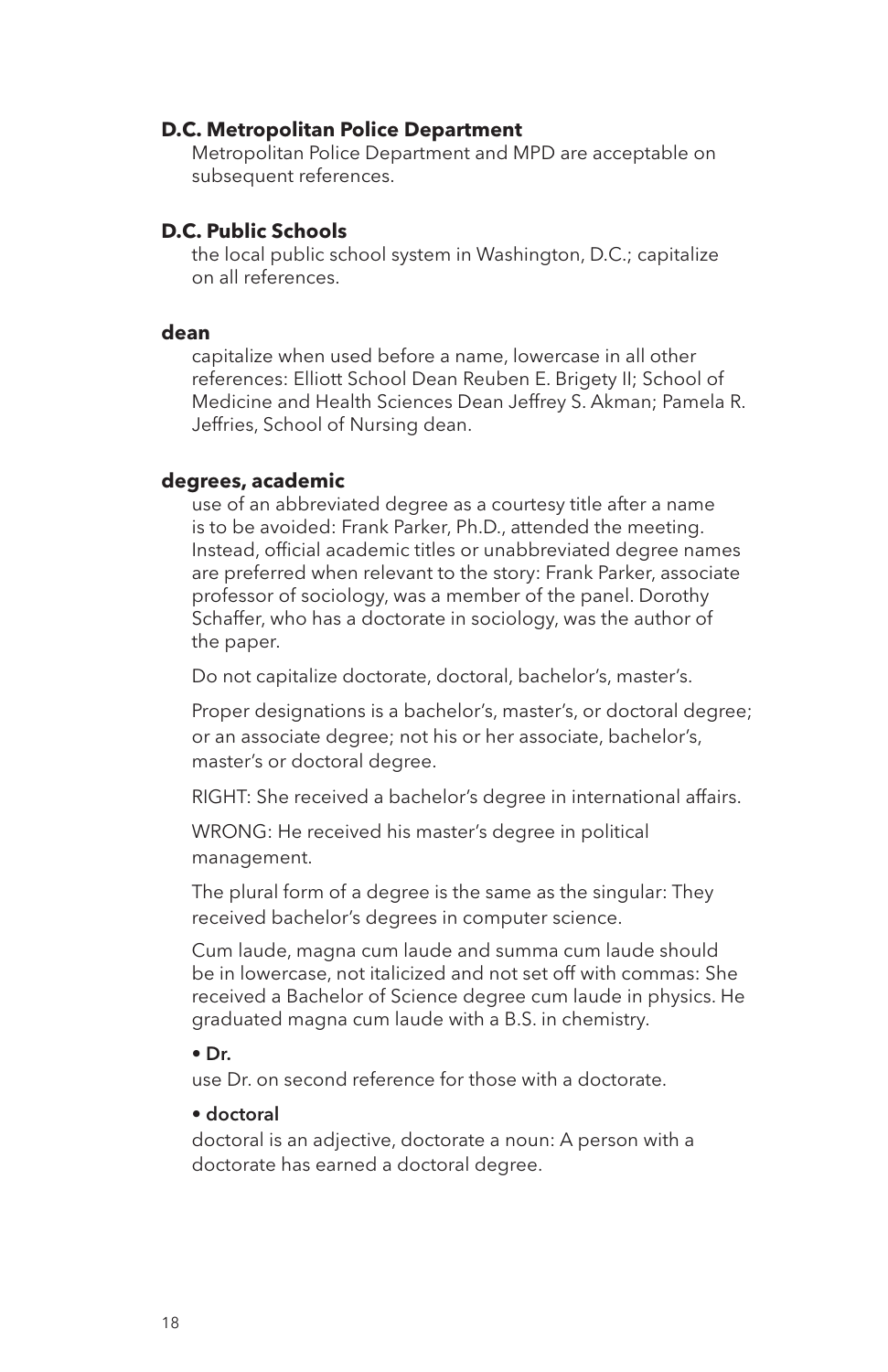A doctoral degree isn't necessarily always a Ph.D. Examples include Ed.D., Doctor of Education, Psy.D., Doctor of Psychology.

# • master's

he received a master's degree in business administration. A Master of Science. He received an M.B.A. degree.

# • bachelor's

use bachelor's degree, not baccalaureate. A Bachelor of Arts.

# • associate

common associate degrees include Associate of Arts, A.A. or Associate in Applied Sciences, A.A.S. GW offers associate degrees through the School of Medicine and Health Sciences and the College of Professional Studies.

# • Punctuation With Degrees

Use periods with all degree abbreviations: B.A., M.F.A., Ph.D.

*See Appendix C: Academic Degrees* for a complete list of degrees offered at GW with proper abbreviations.

# **departments, academic**

first references should be capitalized in their complete proper form: The Department of History offers internships with the Smithsonian Institution. The department is hosting a lecture on early American history.

*See capitalization.*

# **Development and Alumni Relations, Division of**

GW's fundraising and alumni relations division.

# **directions and regions**

in general, lowercase the terms north, south, northeast, southwest, etc., when they indicate compass direction; capitalize these words when they designate regions: He walked north. The cold front is moving east. She is from the Midwest. The candidates canvassed the Western states. Settlers from the East went West. She is a Southern conservative. They are going to the South Pacific.

However, the preferred form is to lowercase regions when used with names of nations, states and cities unless they are part of a proper name or widely used designations: the western United States, eastern Canada. Proper name designations include South Korea,West Virginia, South Side of Chicago, the Lower East Side of New York.

Capitalize regions in D.C.: Northwest Washington, Southeast Washington. Abbreviate without periods: NE, NW, SE, SW.

*See addresses; addresses, campus.*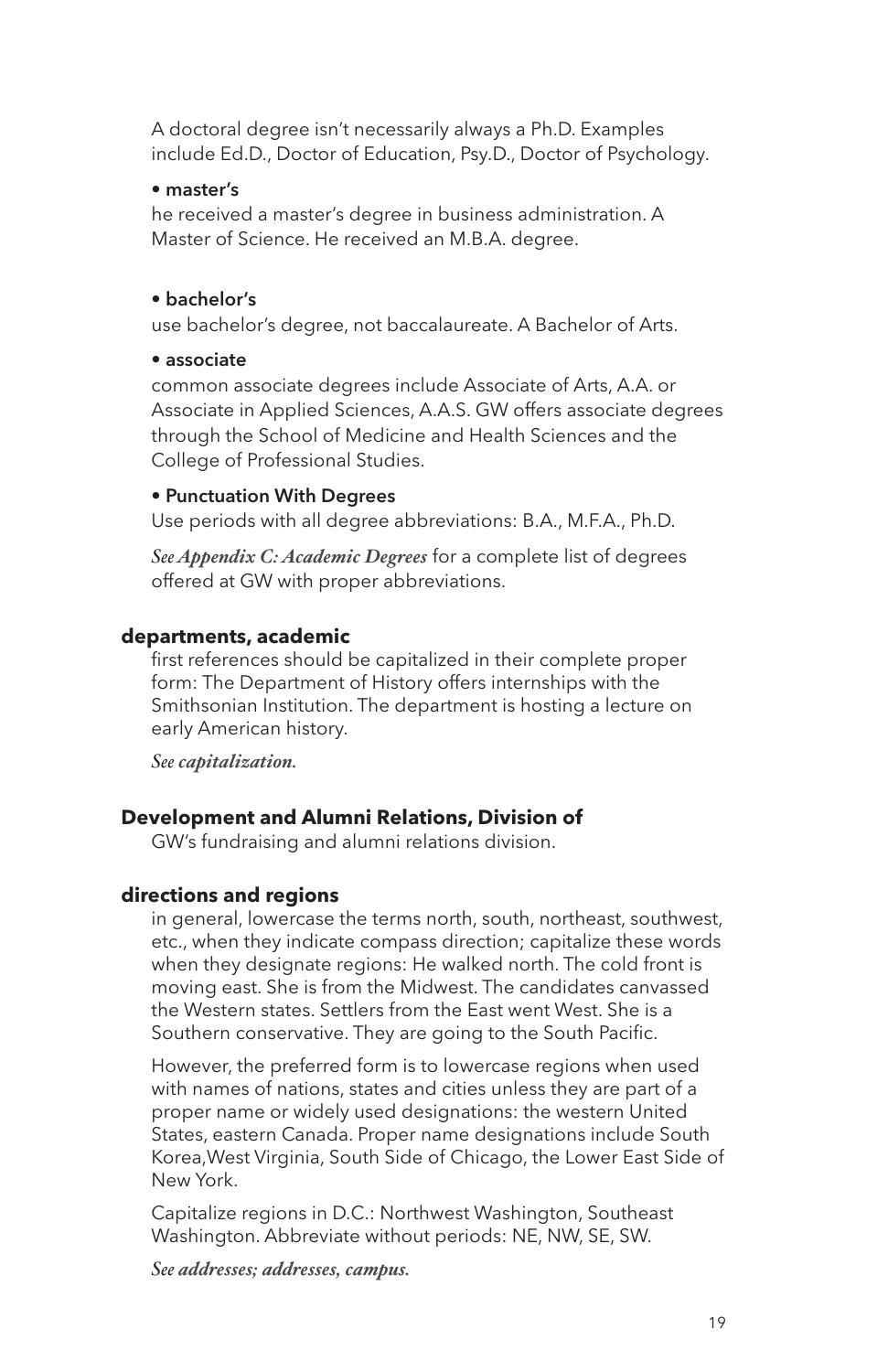# **Disability Support Services**

# **District House**

a residence hall located between 21st, 22nd, H and I Streets. District House opened in fall 2016 and is home to retail and community space.

# **District of Columbia**

abbreviate as D.C. when used in conjunction with Washington. Spell out when used alone.

The District and D.C. are acceptable in subsequent references.

*See D.C.*

# **doctoral, doctorate**

*See degrees, academic.*

# **dormitory, dorm**

do not use; "residence hall" is the preferred term. *See residence halls.*

# **Dr.**

use the abbreviation Dr. on second reference to refer to a person who holds a doctorate: Dr. LeBlanc spoke at the meeting.

#### **Duquès Hall**

part of the 167,000-square-foot business school complex. Located at 2201 G St. NW and named after Ric and Dawn Duquès.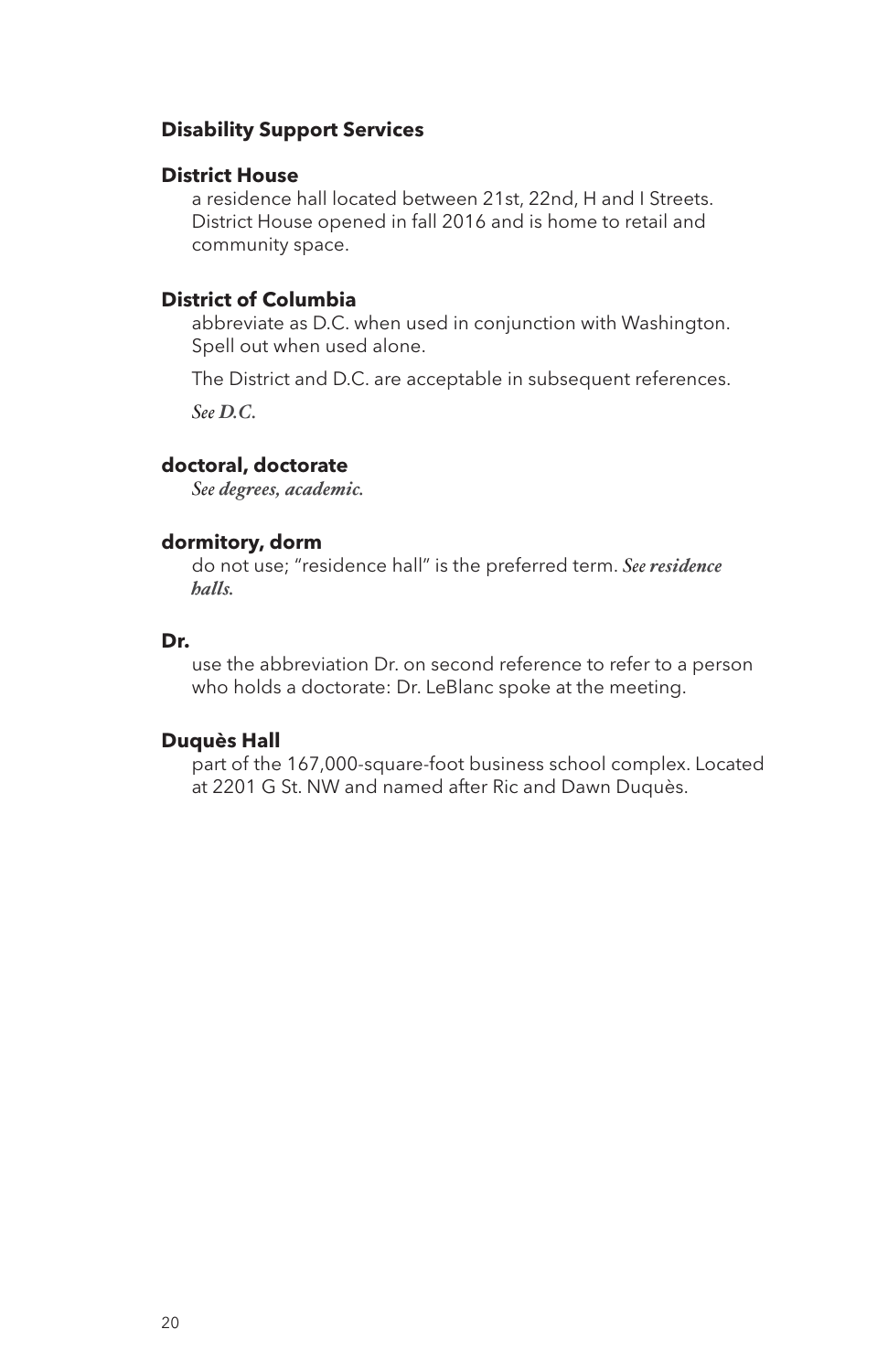# **e.g.**

Meaning for example, it is always followed by a comma. This is different than i.e., the abbreviation for the Latin id est or that is (to say) and is always followed by a comma.

*See i.e.*

E

# **Elliott School of International Affairs**

Elliott School is preferred on second reference, not ESIA. One of GW's 10 degree-granting programs, it was founded in 1898. Named in 1988 for the university's 14th president, Lloyd Elliott. It is located at 1957 E St. NW.

#### **email**

do not italicize or underline in print: His email address is tkoho@gwu.edu.

*See internet; website.*

# **emeritus/emerita/emeriti**

honorary title awarded to select retired faculty members: emeritus for male professors, emerita for female professors, emeriti for plural. GW professors belong to the Society of the Emeriti.

Place emeritus or emerita after formal title: John M. Logsdon, professor emeritus of political science and international affairs.

# **engineering school**

*See School of Engineering and Applied Science.*

#### **Enrollment and the Student Experience**

a new organizational structure and approach launched in summer 2018 that aims to provide a cohesive experience throughout all phases of the student lifecycle, from the admissions and enrollment process, through graduation and beyond. The new entity brings together the Divisions of Student Affairs and Enrollment Management and Retention and is housed under the Office of the Provost. ESE is acceptable on second reference.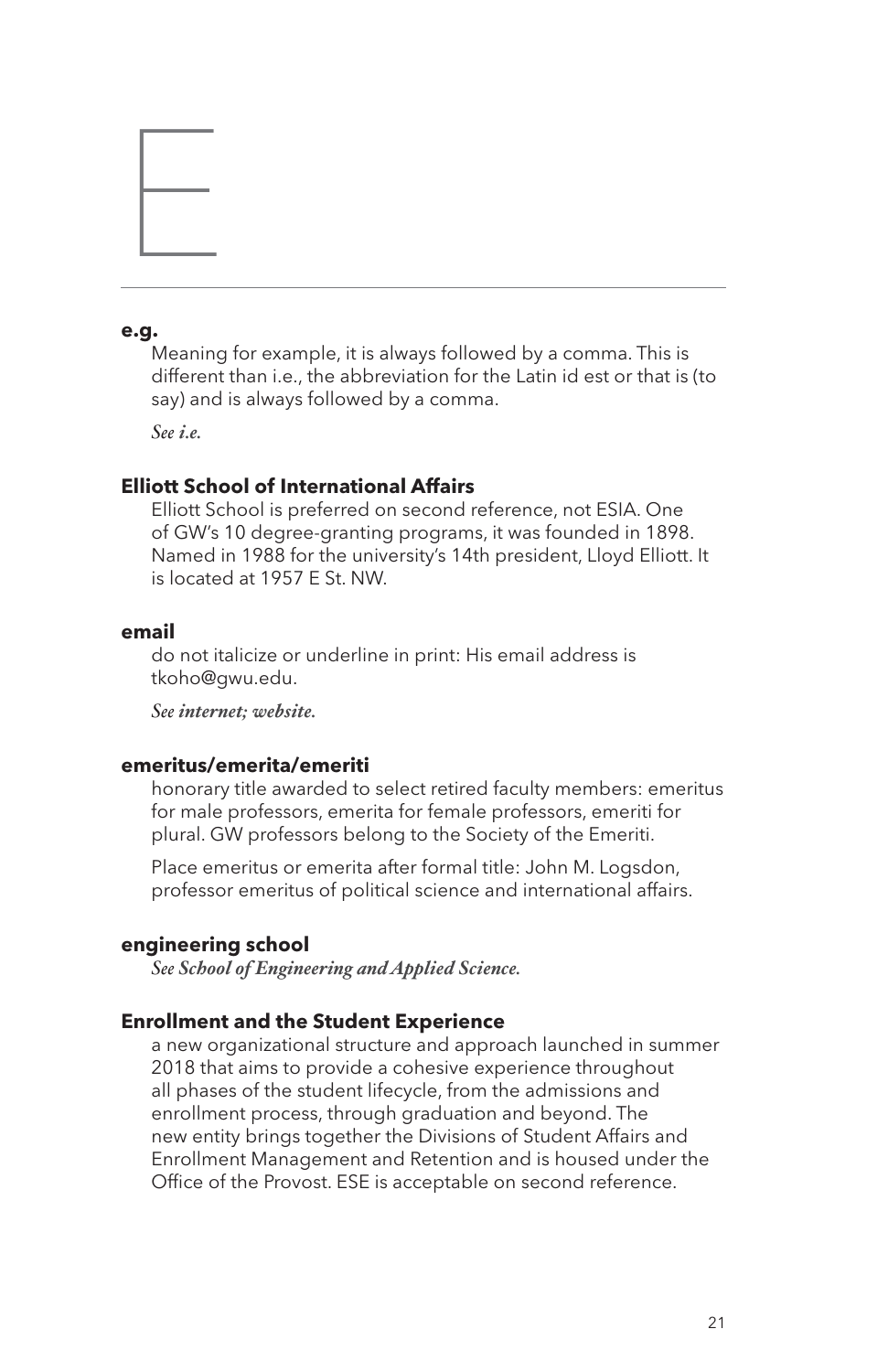#### **ensure, insure, assure**

use ensure to mean guarantee: The coach took measures to ensure a win.

Use insure for references to insurance: His car is insured.

Assure is to make safe or give confidence to: He glanced back to assure himself that no one was following.

# **entitled**

a book or other publication is titled not entitled: Dr. Etzioni's book is titled *Security First: For a Muscular, Moral Foreign Policy.* Students are entitled to quality classroom instruction.

#### **et al.**

Latin abbreviation meaning and others. Use a period after al.: Professors Brault, Nelson, et al. make up the panel.

#### **etc.**

Latin abbreviation meaning and so on. Use rarely, only when readers can continue the thought or series themselves.

#### **ethnic and racial designations**

national-origin identifiers such as Chinese American, Japanese American, Italian American are acceptable. Do not hyphenate, even when used as an adjective: They opened an Italian American restaurant. Use references to race and ethnicity only when germane to a story.

#### **events**

apply the following guidelines for official titles of unscripted events such as colloquiums, conferences, forums, lectures, panel discussions, seminars and speeches.

Capitalize the principal words, including prepositions and conjunctions of four or more letters.

Capitalize articles, the, a, an and words of fewer than four letters if they are the first or last words in titles.

#### **exhibit/exhibition**

proper form is using exhibit as a verb, exhibition as a noun: He exhibited his photographs at the George Washington University Museum and The Textile Museum exhibition.

Names of exhibitions and works of art should be in quotations: "In Illo tempore," an exhibition by Vicente Pascual, runs this month at the Luther W. Brady Art Gallery. Fifteen of Pascual's works will be exhibited.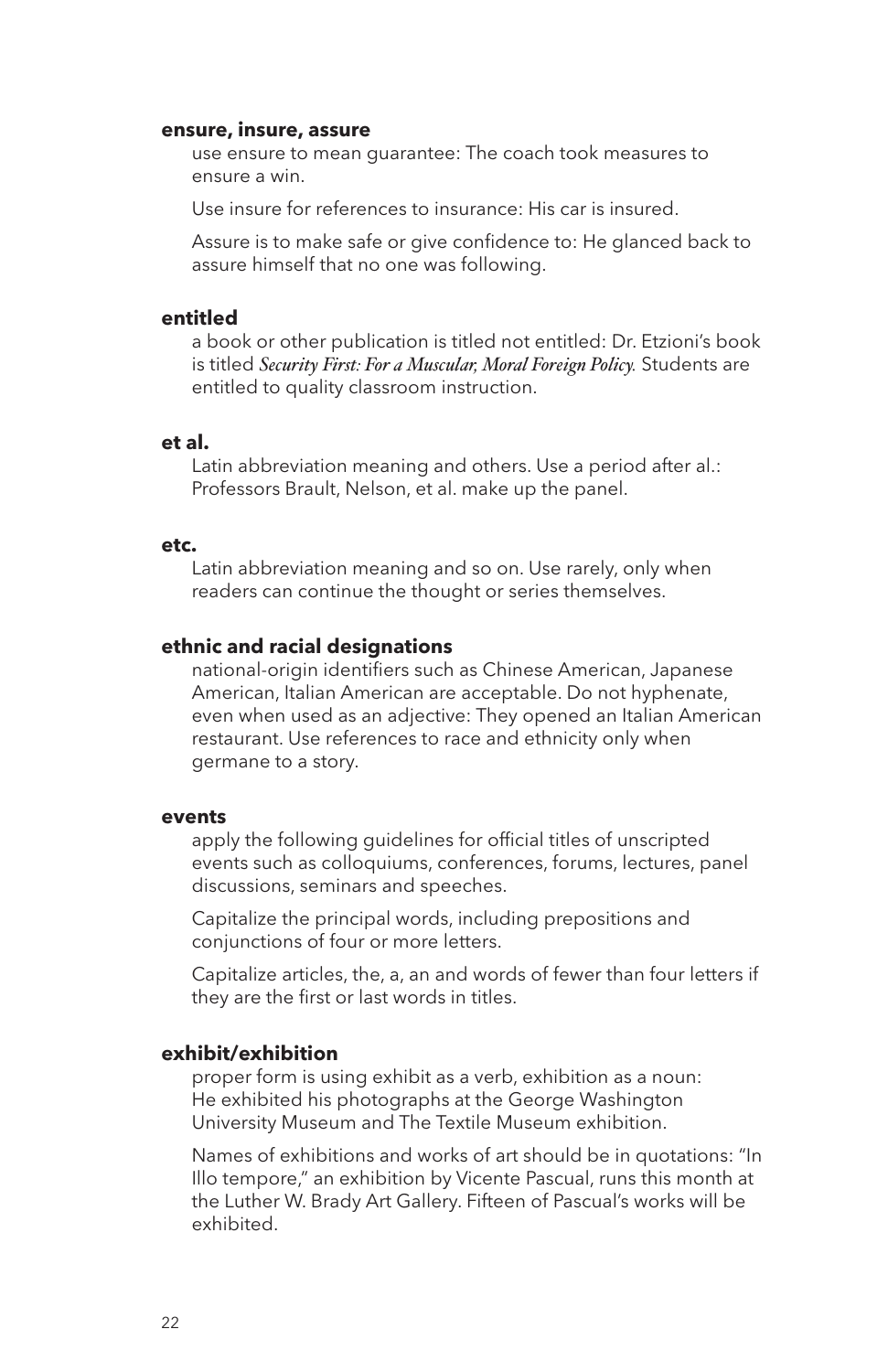# **Eye Street**

acceptable alternative to avoid confusion with Roman numerals: 2121 Eye St. NW. I Street is preferable.

*See addresses; addresses, campus.*

# **External Relations, Division of**

GW's communications and government relations division, including media relations, government and community relations, publications, advertising, photography, events and creative services.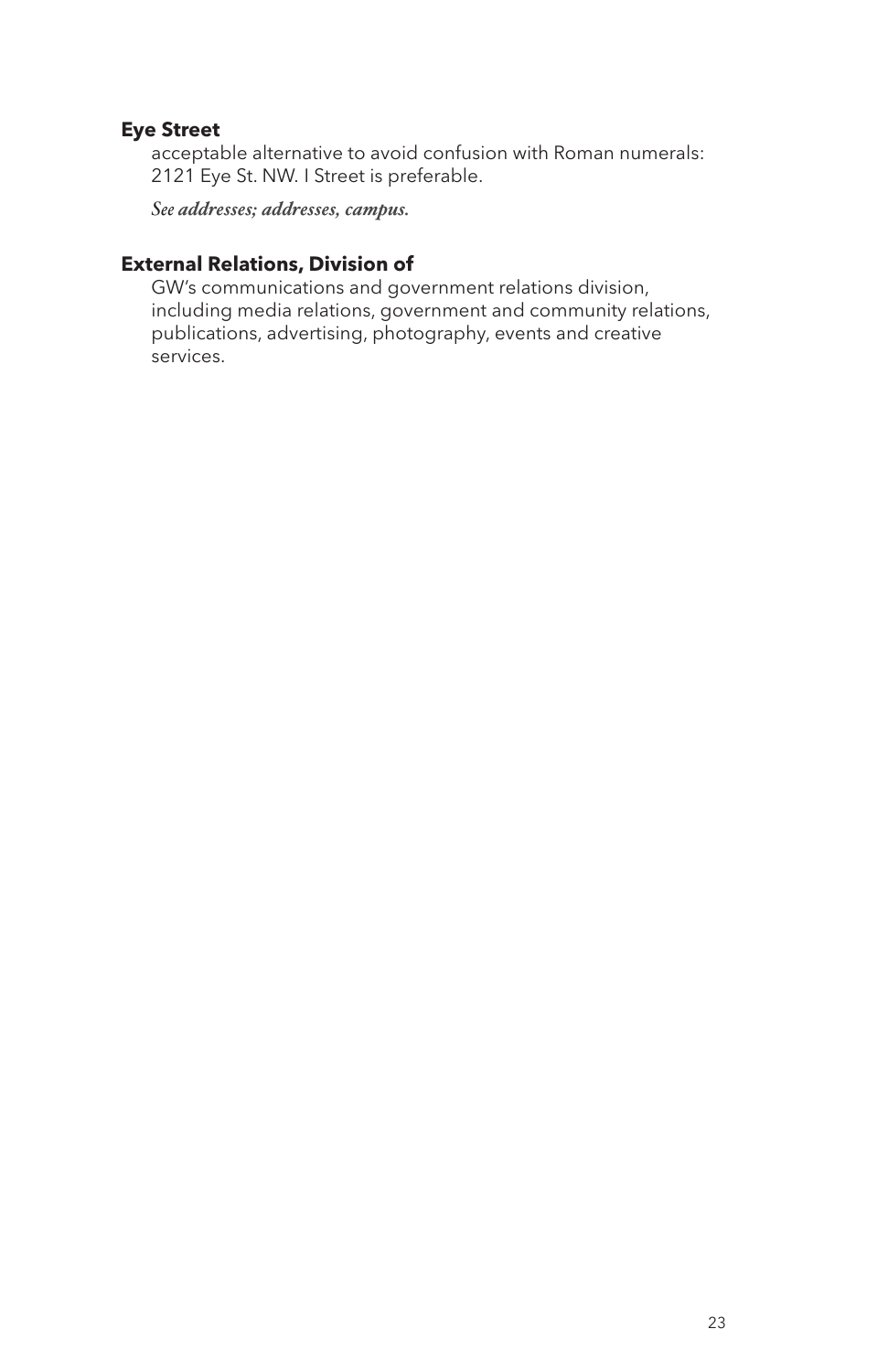#### **faculty**

F

a collective noun referring to an institution's entire teaching staff. It takes a singular verb: The faculty is present. The faculty has voted.

To refer to the individuals who are part of a faculty, faculty members is preferred: Ten faculty members volunteered to serve as mentors.

*See degrees, academic; chair; professor.*

# **Faculty Senate**

# **fall**

*See semesters; seasons.*

# **federal**

capitalize for the corporate or governmental bodies that use the word as part of their formal names: Federal Express, Federal Trade Commission.

Lowercase when used as an adjective to distinguish something from state, county, city, town or private entities: federal assistance, federal court, the federal government, a federal judge. Also: federal District Court, although U.S. District Court is preferred, and federal Judge Beryl A. Howell, U.S. District Judge Beryl A. Howell is preferred.

# **fellow/fellowship**

lowercase except when used with proper names: McNair Fellowship. He applied for a fellowship. She received a Fulbright award.

#### **"Fight Song, GW"**

apply composition title rules. Capitalize and put in quotation marks when referring to the full name is used: The GW band blasted the "GW Fight Song" at the basketball game. He didn't know the words to the fight song.

#### *See composition titles.*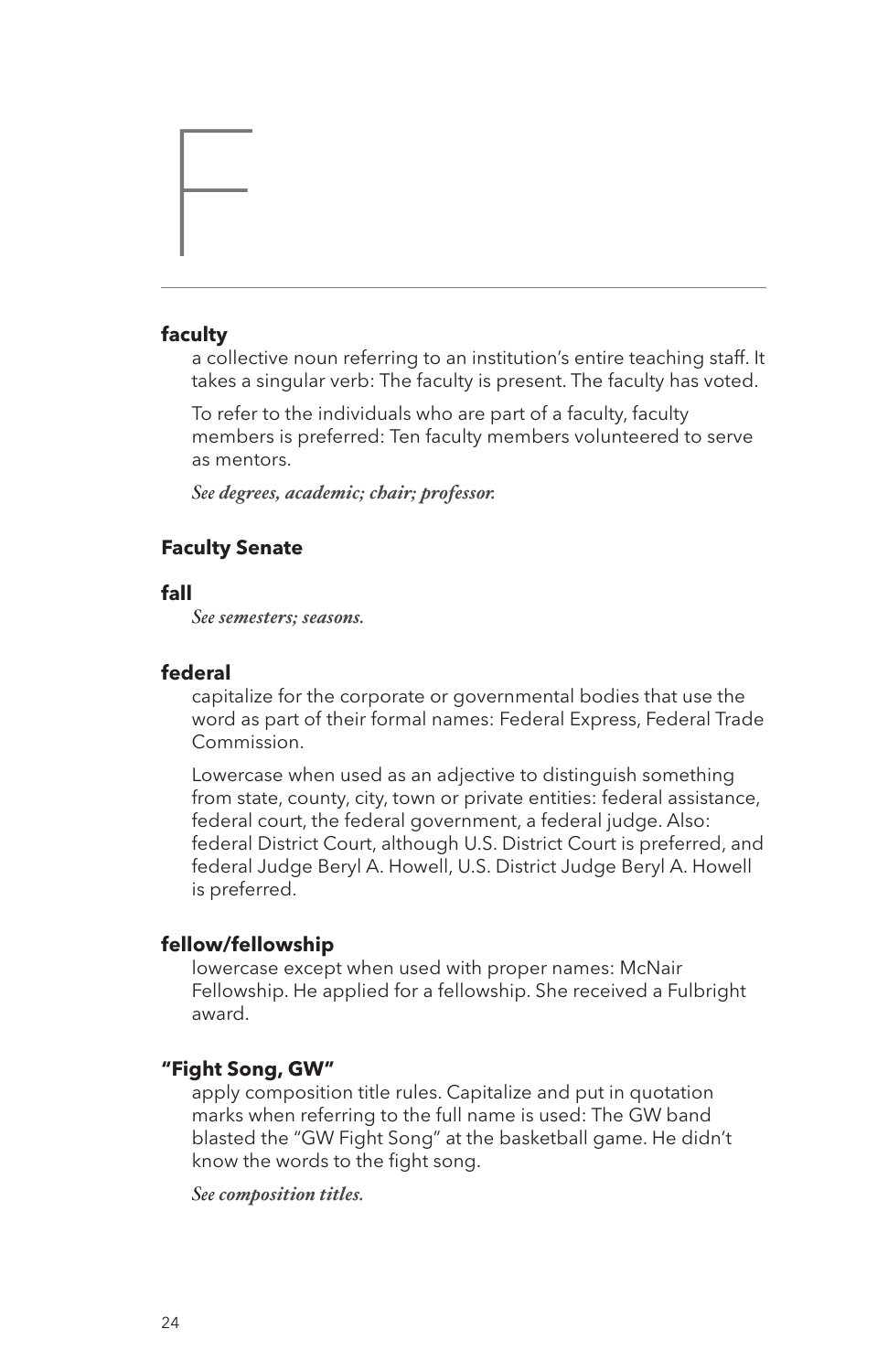# **Floor**

capitalize when referring to a specific floor in an address entry: Marvin Center, First Floor.

*See addresses, campus.*

#### **Foggy Bottom**

the historic neighborhood of which GW is a part.

# **Foggy Bottom campus**

GW campus located in the Foggy Bottom neighborhood. Foggy Bottom campus should not be referred to as the university's "main campus."

*See campus; Mount Vernon campus; Virginia Science and Technology Campus.*

#### **foreign student**

use international student.

#### **foreign words**

the preference is to place foreign words not understood universally in quotation marks with an explanation: they asked the courts for a "cy pres" award, a judgment that would allow for the money to be donated to the legal clinics.

Examples of foreign words and phrases that have been accepted universally into the English language include bon voyage; versus, vs.; et cetera, etc. Do not use italics for foreign names of companies, organizations or other entities.

# **forums**

*See events.*

# **Freshman**

First-year is preferred over freshman in all cases. First-year students is preferred over freshmen in all cases.

#### **Fulbright Hall**

residence hall named after Sen. J. William Fulbright, a GW alumnus. Located at 2223 H Street NW.

#### **full time, full-time**

hyphenate when used as a compound modifier: She works full time. He is a full-time professor.

#### **Funger Hall**

academic building located at 2201 G St. NW.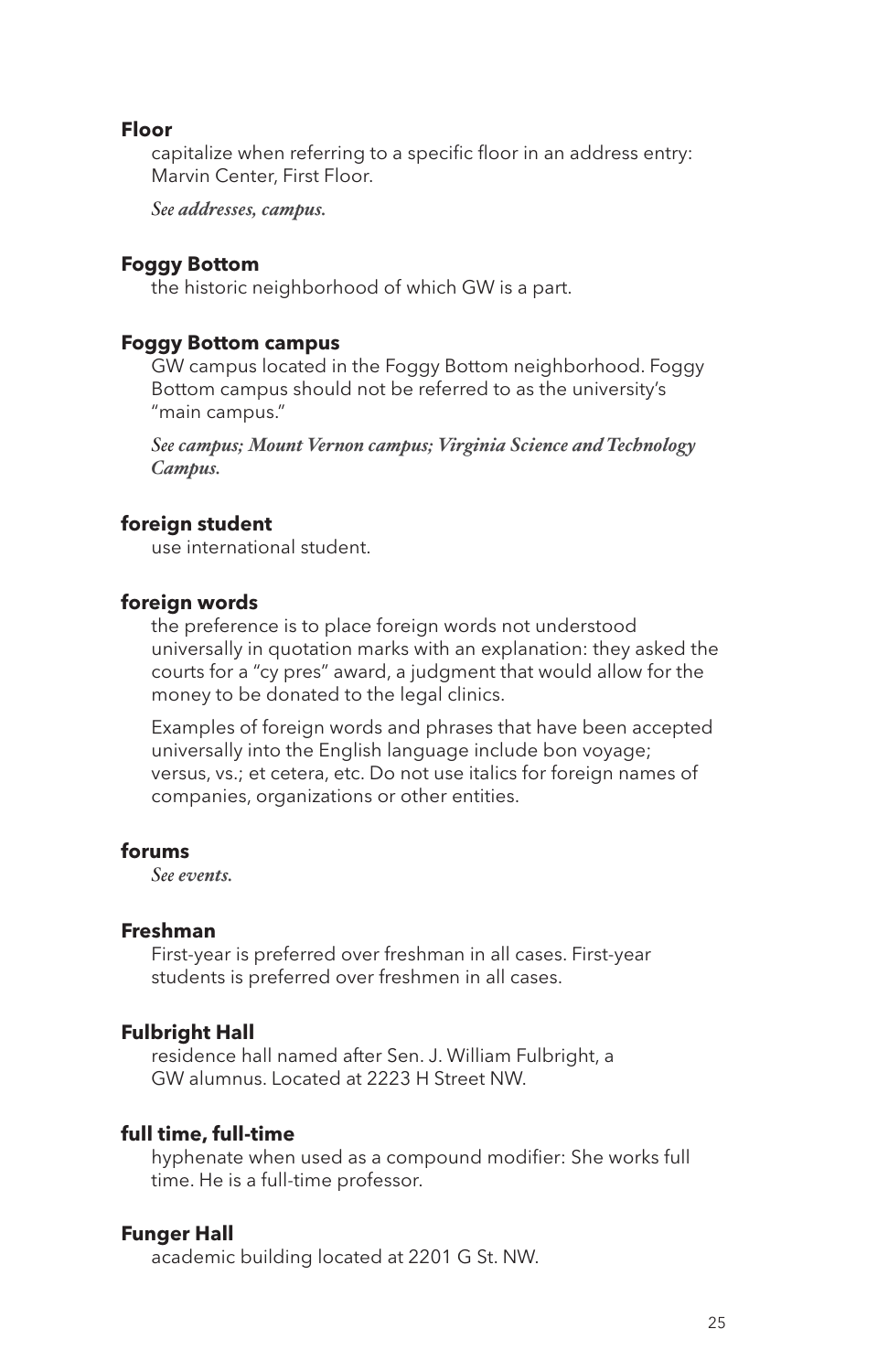

# **Gelman Library, Estelle and Melvin**

the university's primary library located at 2130 H St. NW. Named for Estelle and Melvin Gelman.

*See libraries.*

#### **GW**

GW is acceptable on all references.

Only use GWU when describing the Foggy Bottom-GWU Metro station and when referencing the hashtag #GWU on social media.

*See Metro.*

# **GWbusiness**

official name of the GW School of Business magazine.

# **GWorld Card**

#### **GW Law School magazine**

Note that "magazine" is lowercase.

*See italics.*

# **GW Magazine**

Do not italicize.

*See italics; magazines.*

#### **GW Police Department**

GWPD for second reference, no longer University Police Department or UPD.

#### **gender-neutral pronouns**

in general, remember that people and humankind are common substitutes for man, men and mankind when multiple genders are intended. For additional guidance on gender-neutral pronouns see they, them, their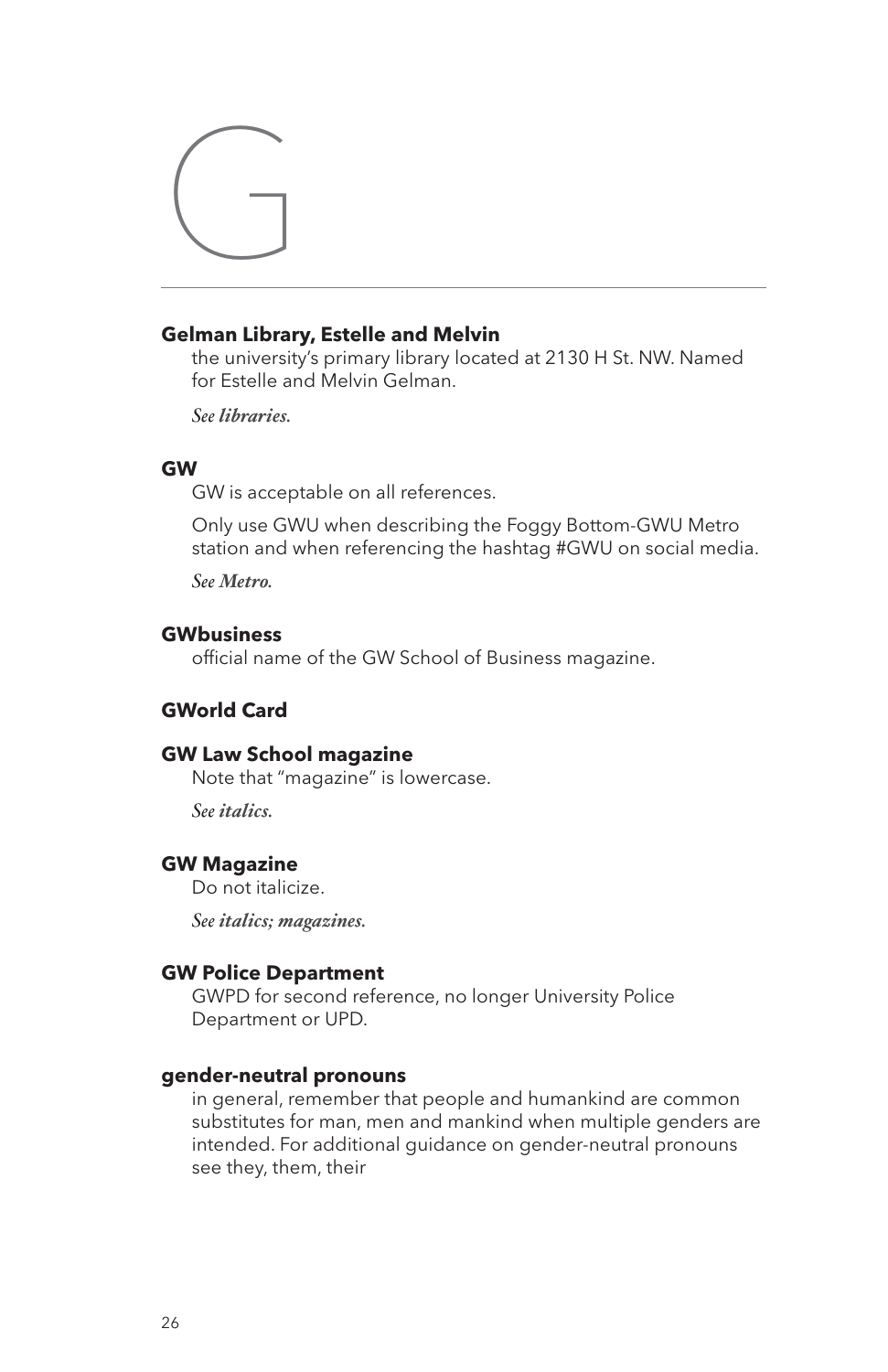# **George Washington Today**

the university's official online news publication, started in 2009. GW Today is fine on first reference.

#### **George Washington University, the**

preferred style on first reference for the university.

# **George Washington University Museum and The Textile Museum, the**

located at 21st and G streets; opened in March 2015. The new galleries showcase The Textile Museum's textile collections and the Albert H. Small Washintoniana Collection. Always capitalize "The" in The Textile Museum.

#### **girl**

applicable until 18th birthday is reached. Use woman afterward.

#### **gods and goddesses**

capitalize God in references to the deity of all monotheistic religions. Capitalize all noun references to deity: God the Father, Holy Ghost, Holy Spirit, etc. Lowercase personal pronouns: he, him, thee and thou. Lowercase the words gods and goddesses in references to the deities of polytheistic religions. Lowercase god, gods and goddesses in references to false gods: He made money for his god.

### **GOP**

Grand Old Party. GOP is acceptable on first reference, Republican Party preferred.

#### **government**

always lowercase, never abbreviate: the federal government, the state government, the U.S. government.

#### **governor**

capitalize and abbreviate as Gov. or Govs. when used as a formal title before one or more names in regular text. Capitalize and spell out when used as a formal title before one or more names in direct quotations. Lowercase and spell out in all other issues.

# **GPA**

acceptable on first reference for grade-point-average.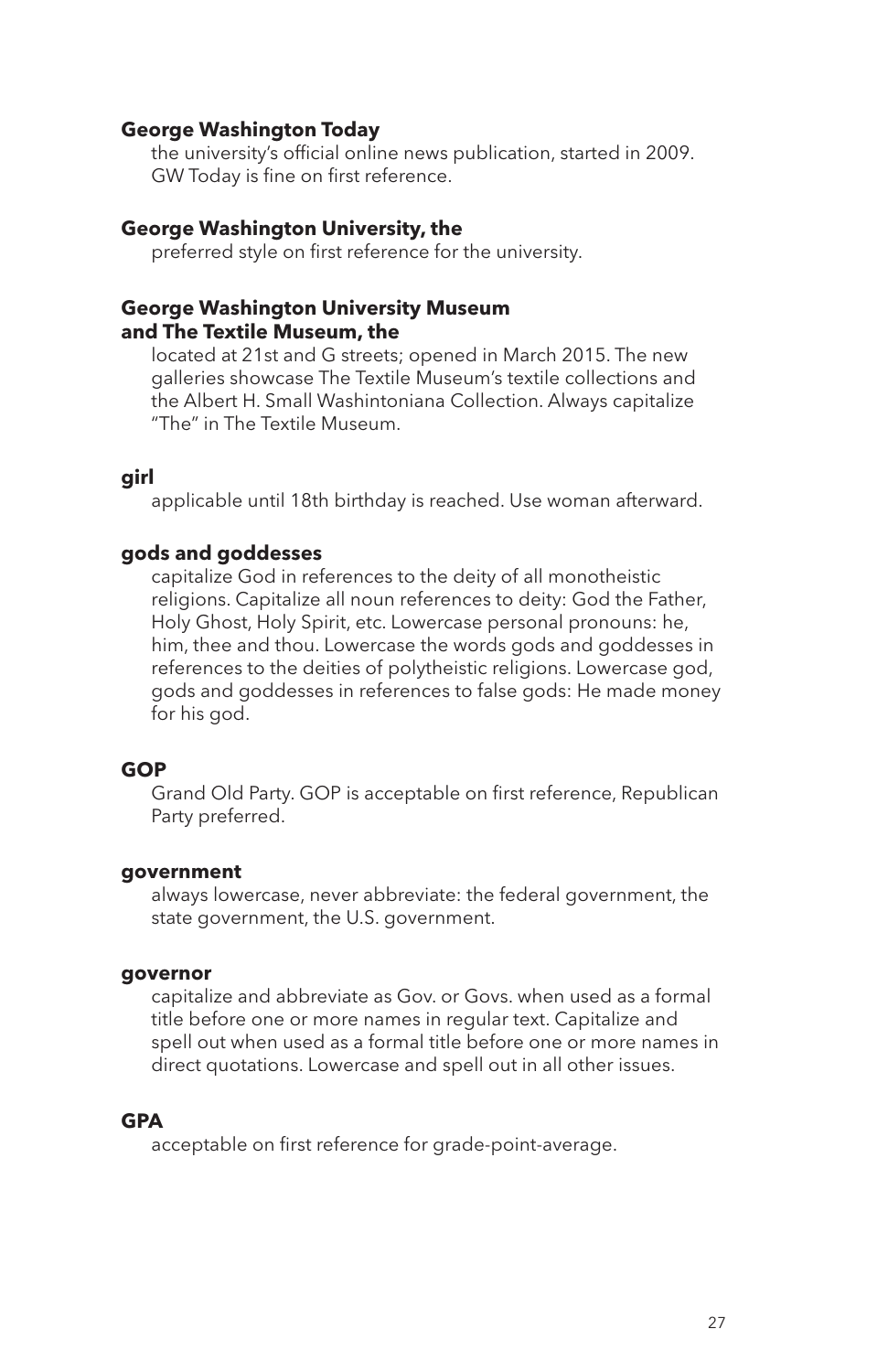#### **Graduate School of Education and Human Development**

use on first reference. GSEHD is acceptable on second reference. Do not use education school since the school provides classes and degrees for human resource specialists, museum educators, etc., with more than 20 fields of study.

# **Graduate School of Political Management**

a school within the College of Professional Studies; use full name on first reference. GSPM is acceptable on subsequent reference.

#### **gray**

not grey (except greyhound).

# **Great Hall, Abrahms**

located in the Marvin Center. Made possible with a gift from Marc C. Abrahms in 2002.

#### **Guthridge Hall**

residence hall located at 2115 F St. NW.

# **GWSB**

acceptable second reference for the School of Business.

*See business school; School of Business.*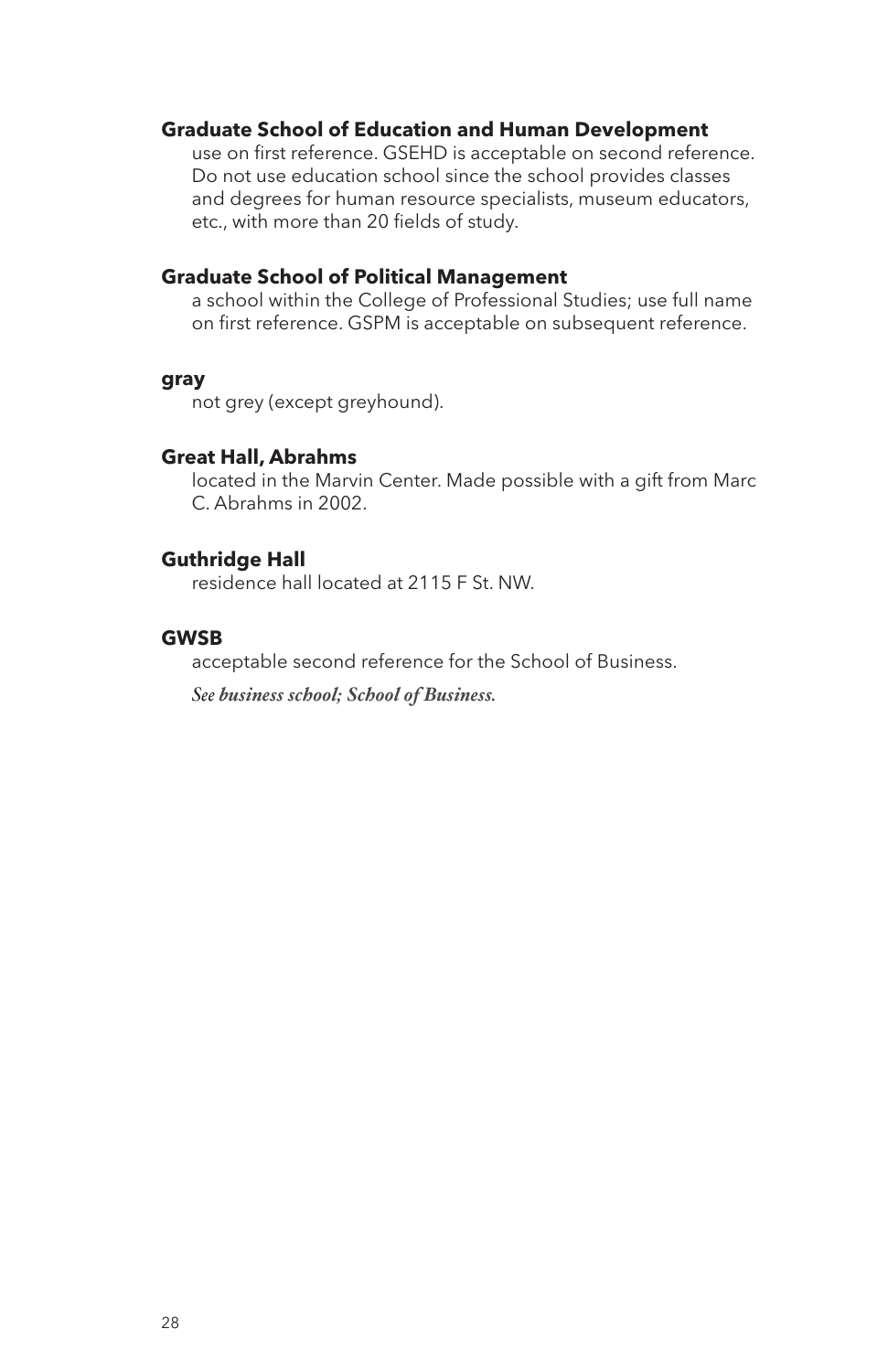# **Hall of Government**

H

Hall of Government on first reference; academic building ; connected to Monroe Hall. Located at 710 21st St. NW.

#### **Hampton Roads Graduate Education Center**

houses graduate courses in Newport News, Va., facility.

### **Hatchet, the GW**

George Washington University's student newspaper. Do not italicize. The Hatchet is acceptable on second reference.

*See italics; newspapers.*

# **Health and Wellness Center**

*See Lerner Health and Wellness Center.*

#### **health care**

never hyphenate, even as an adjective.

# **Hillel, GW**

#### **Himmelfarb Health Sciences Library**

use on first reference for the medical school library. Named for Paul Himmelfarb. Located at 2300 Eye St.

#### **historic, historical**

an event that makes history is historic. Something that is based on history is historical. Use "a" NOT "an" before historic or historical: It was a historic event.

#### **home page**

#### **honorary degrees**

all references to honorary degrees should specify that the degree was honorary. Michelle Obama received an honorary Doctor of Public Service from GW in 2010.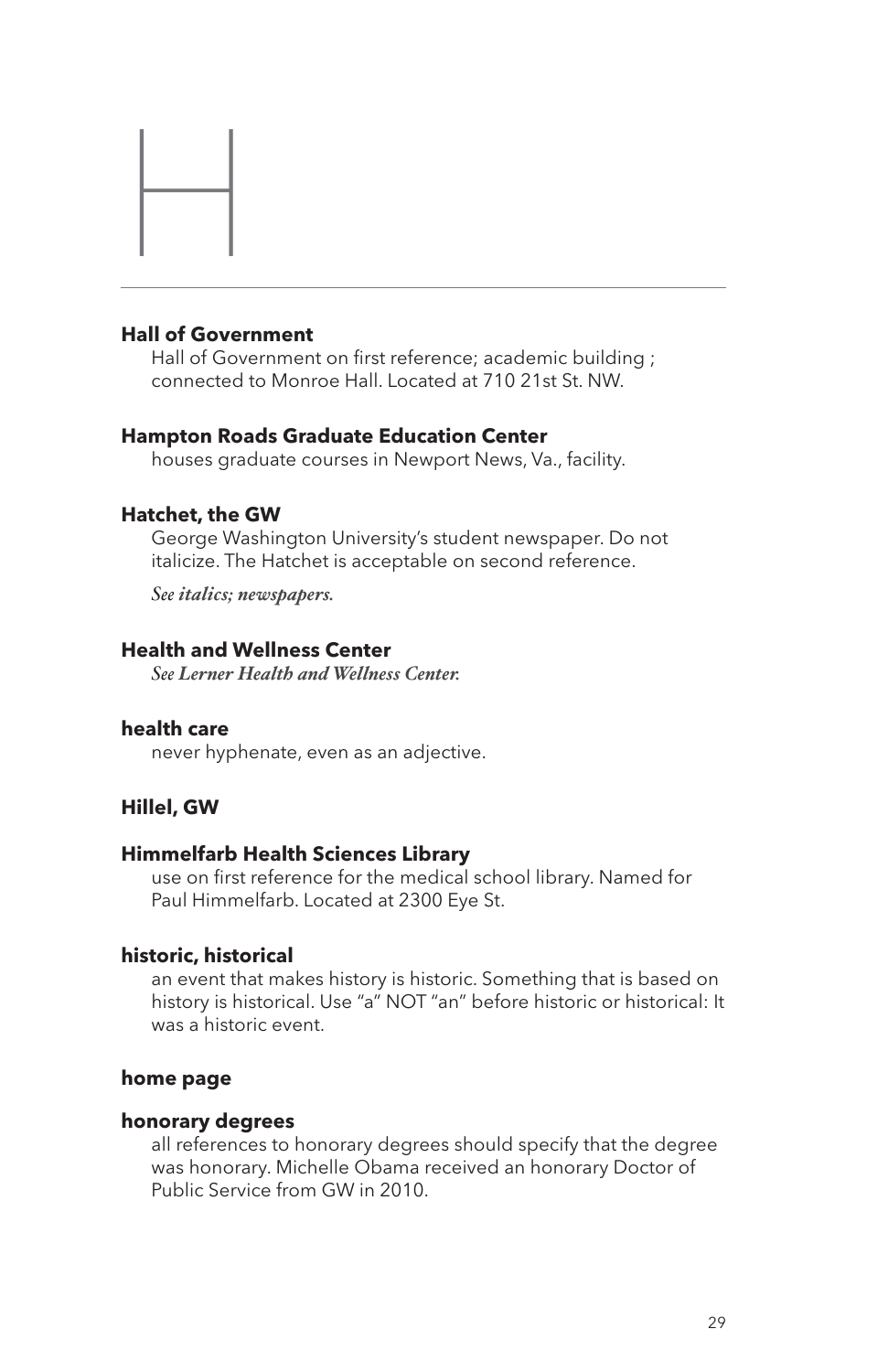# **Honors Program, University**

the University Honors Program on first reference, the honors program on second reference.

# **Hospital, GW**

acceptable on all references. The George Washington University Hospital also is acceptable.

# **Human Resources**

# **hyphens**

*See Appendix A: Punctuation.*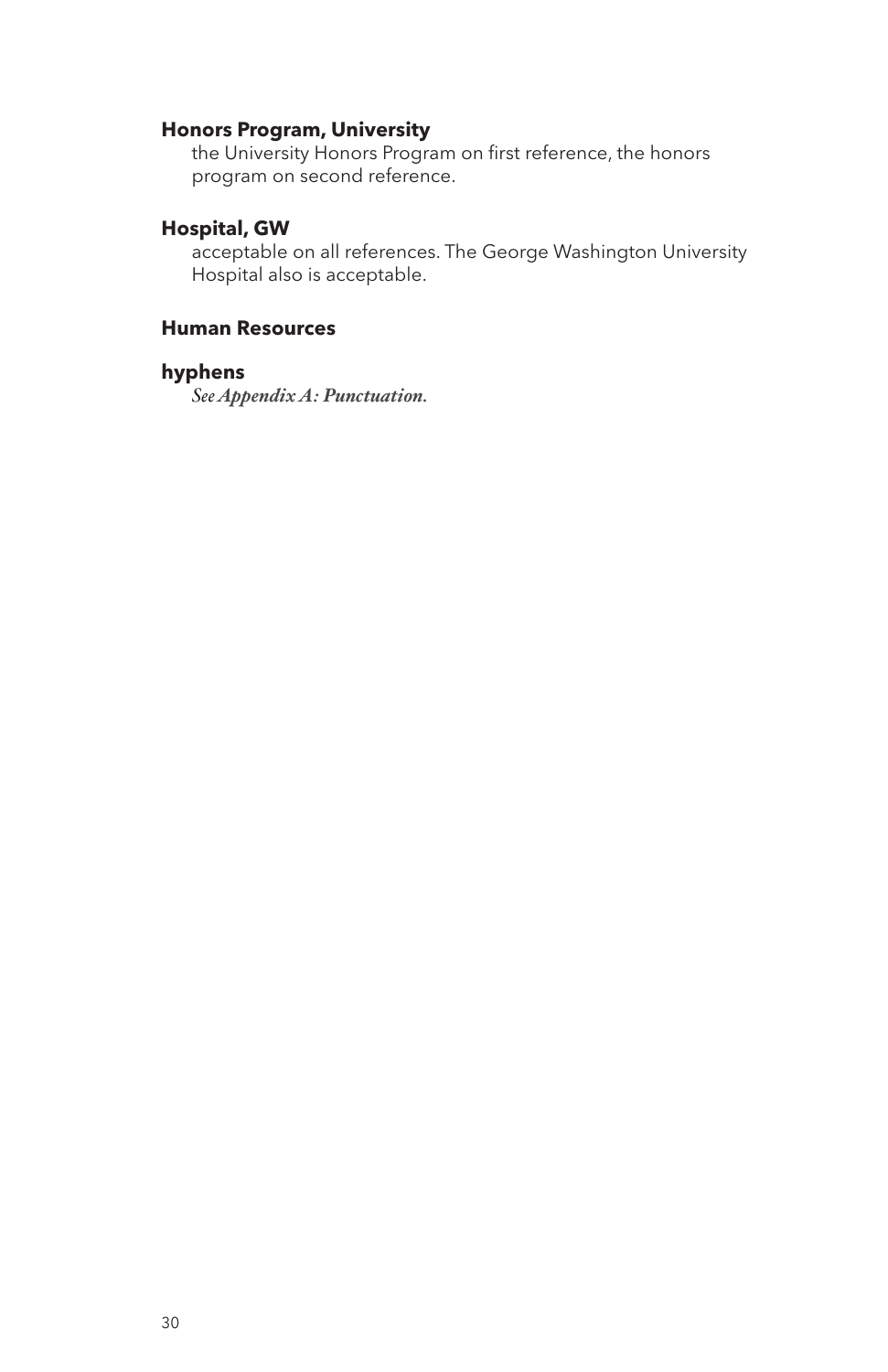# **I Street**

I

*See Eye Street.*

# **i.e.**

Abbreviation for the Latin id est or that is (to say) and is always followed by a comma. This is different from e.g., which means for example, and is always followed by a comma.

*See e.g.*

# **impact**

Do not use as a verb. Use affect(ed) or influence(d).

RIGHT: His decision had great impact. His decision affected our lives.

WRONG: His decision impacted our lives.

#### **incorporated**

abbreviate and capitalize as Inc. when used as part of a corporate name. Do not set off with commas: America Online Inc.

# **Information Technology**

use on first reference, IT on subsequent references.

# **institutes**

*See centers/institutes.*

# **insure**

*See ensure, insure, assure.*

# **International House**

residence hall located at 2201 Virginia Ave.

#### **International Monetary Fund**

IMF is acceptable on subsequent references.

# **International Services Office**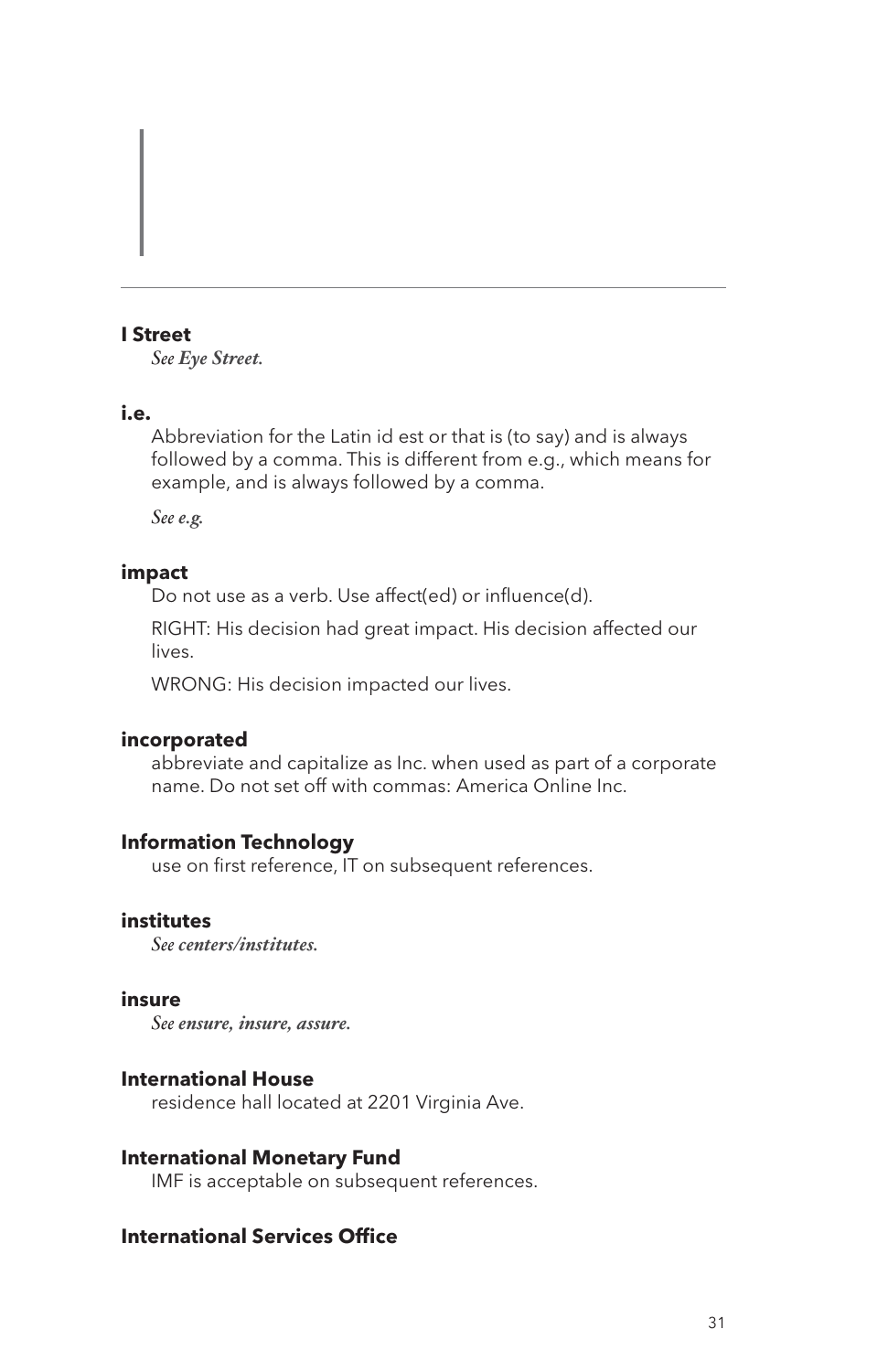# **international student**

use instead of foreign student.

# **internet**

*See e-mail; website.*

# **IT**

acronym for information technology. Spelled out use is preferred.

#### **italics**

Do not italicize words in news stories.

*See art, works of; book titles; composition titles; lectures; movie titles; opera titles, play titles; poem titles; song titles; speech titles; television program titles.*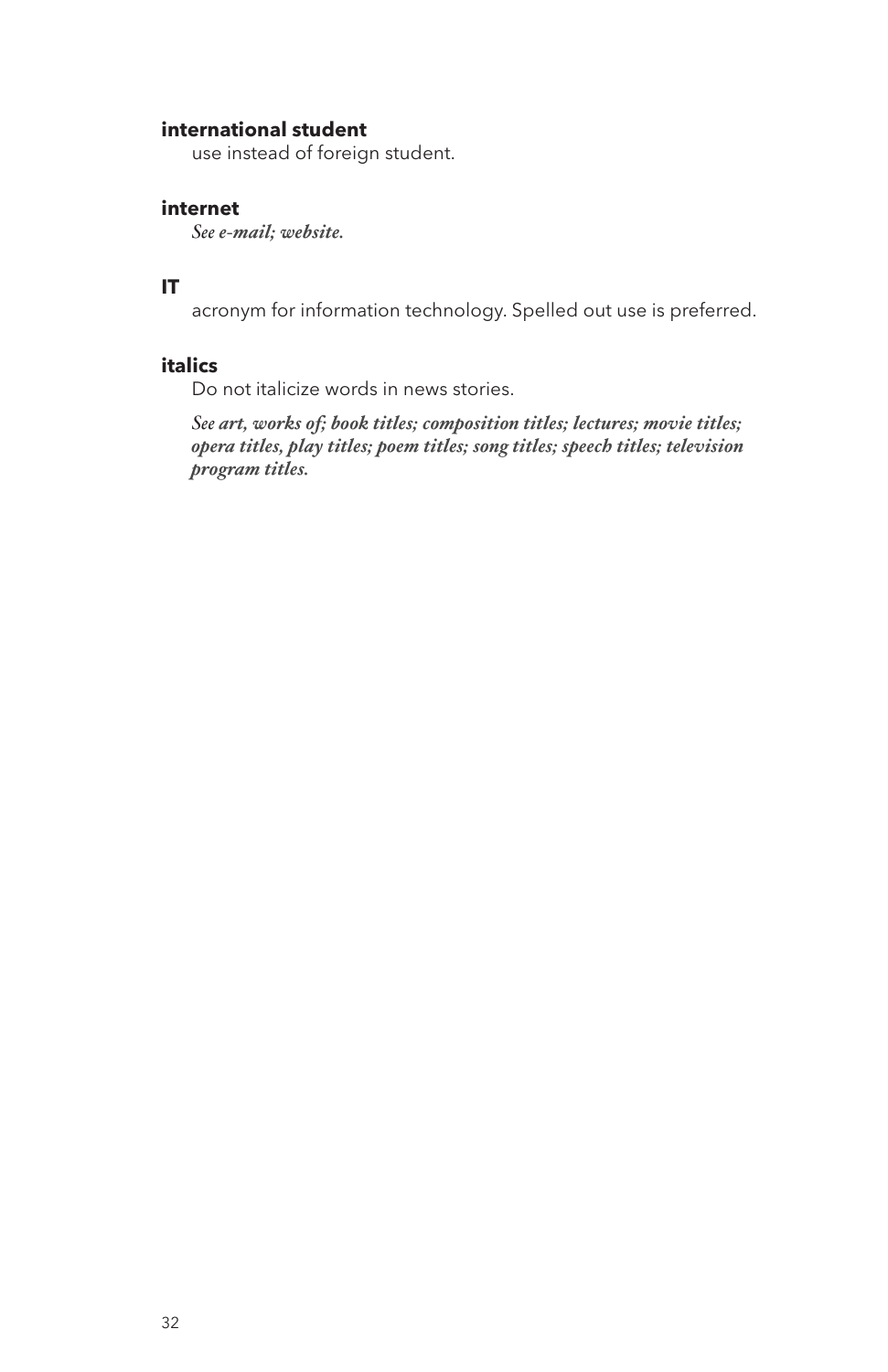# **Jack Morton Auditorium**

located in the Media and Public Affairs Building; named after media businessman and philanthropist Jack Morton.

# **junior**

 $\overline{\phantom{a}}$ 

*See class year.*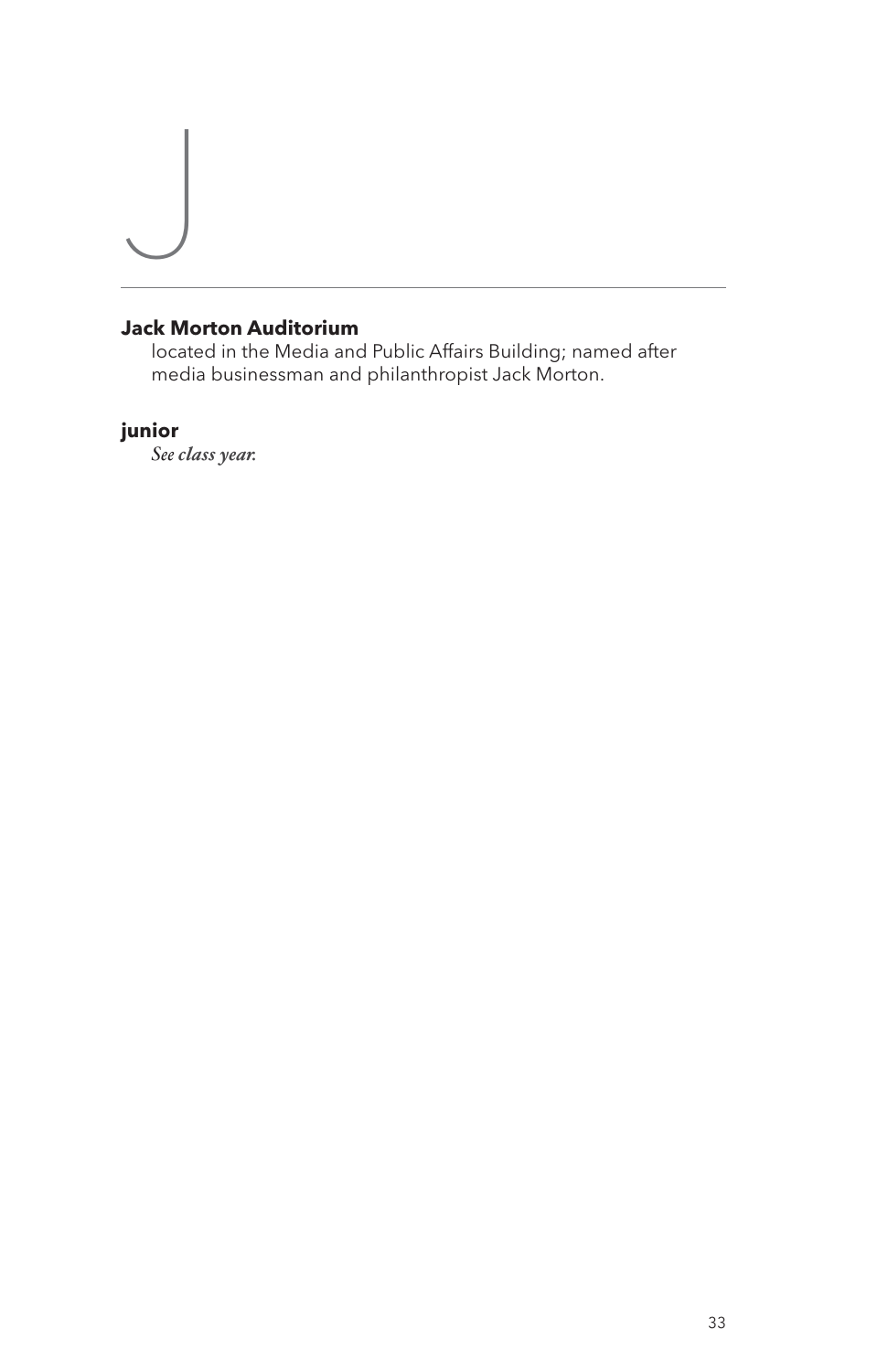

# **Kennedy Center, the**

acceptable on first reference. The John F. Kennedy Center for the Performing Arts also acceptable. Identify specific stages, halls, etc., by using the following style: the Kennedy Center's Millennium Stage.

#### **Kennedy Onassis Hall**

residence hall named after Jacqueline Bouvier Kennedy Onassis. Located at 2222 I St. NW.

#### **Key Hall**

residence hall named after Francis Scott Key located on 600 20th St. NW. Key Hall acceptable on all references.

#### **kids**

use children unless you are talking about goats, or the use of kids as an informal synonym for children is appropriate in the context.

#### **Knapp, Steven**

the 16th president of George Washington University who served from 2007 to 2017. Dr. Knapp continues to serve at as GW president emeritus and university professor of English.

#### **Kogan Plaza**

located in the middle of campus, between Gelman Library and Lisner Auditorium. Named after Barton Kogan.

*See Mid-Campus Quad.*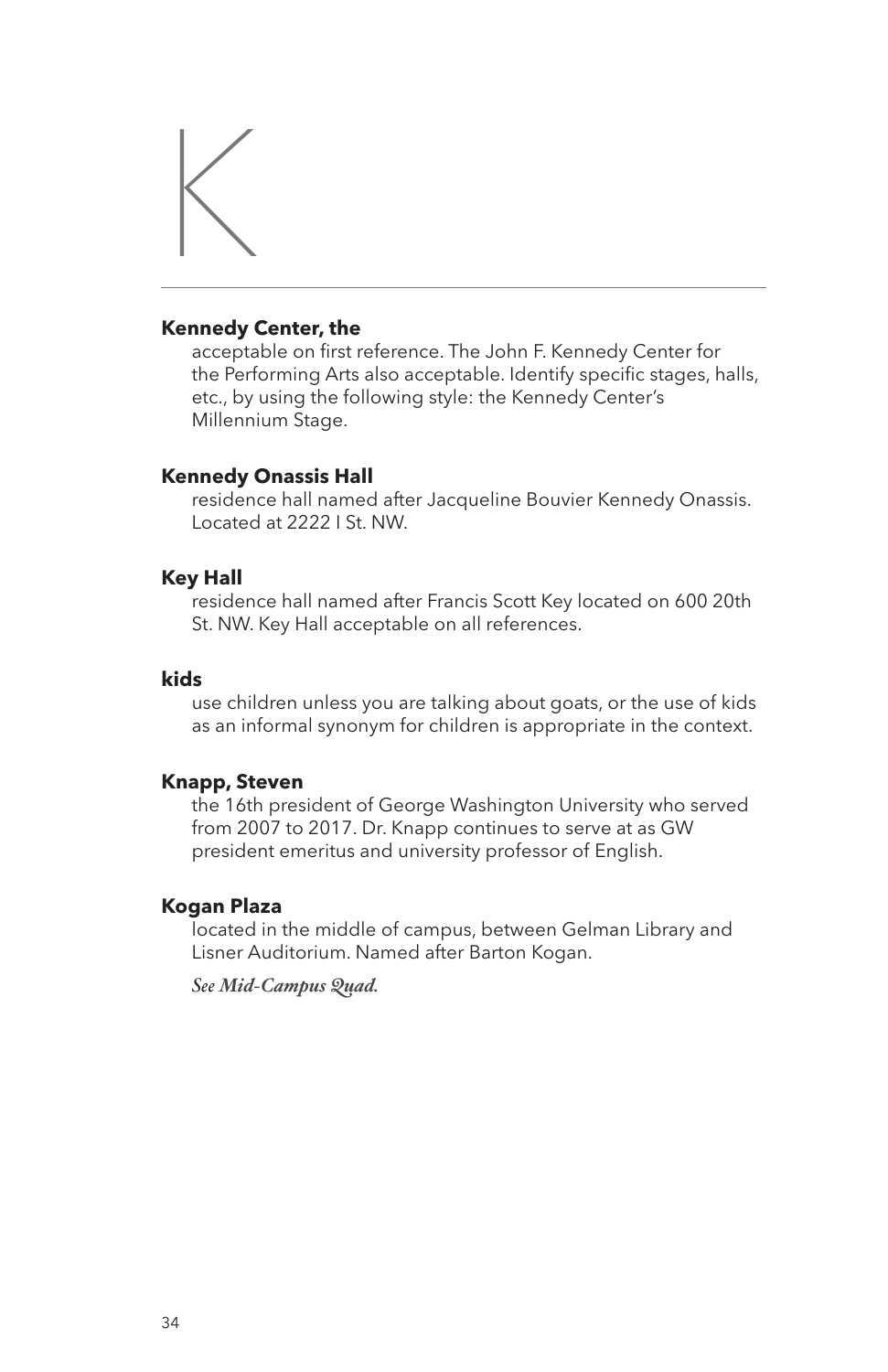#### **lady**

L

do not use as a synonym for woman. Lady may be used when it is a courtesy title or when a specific reference to fine manners is appropriate without patronizing overtones.

## **Lafayette Hall**

residence hall located at 2100 I St. NW. Formerly Adams Hall.

## **lay, lie**

the action word is lay. It takes a direct object. Laid is the form for its past tense and its past participle. Its present participle is laying.

Lie indicates a state of reclining along a direct object. Its past tense is lay. Its past participle is lain. Its present participle is lying.

When lie means to make an untrue statement, the verb forms are lie, lied and lying.

## **Law School**

The George Washington University Law School is preferred on first reference, although the GW Law School or GW Law are acceptable on all references. One of the 10 degree-granting schools at the university, it was established in 1865 and is the oldest law school in D.C.

#### **LeBlanc, Thomas**

the university president. Use George Washington President Thomas LeBlanc on first reference and Dr. LeBlanc on subsequent references.

Capitalize title before his name, lowercase after his name: President Thomas LeBlanc; Thomas LeBlanc, GW president. Use Dr. LeBlanc on second reference.

#### **lectures**

*See events.*

#### **left wing**

(n.) But: left-wing (adj.), left-winger (n.).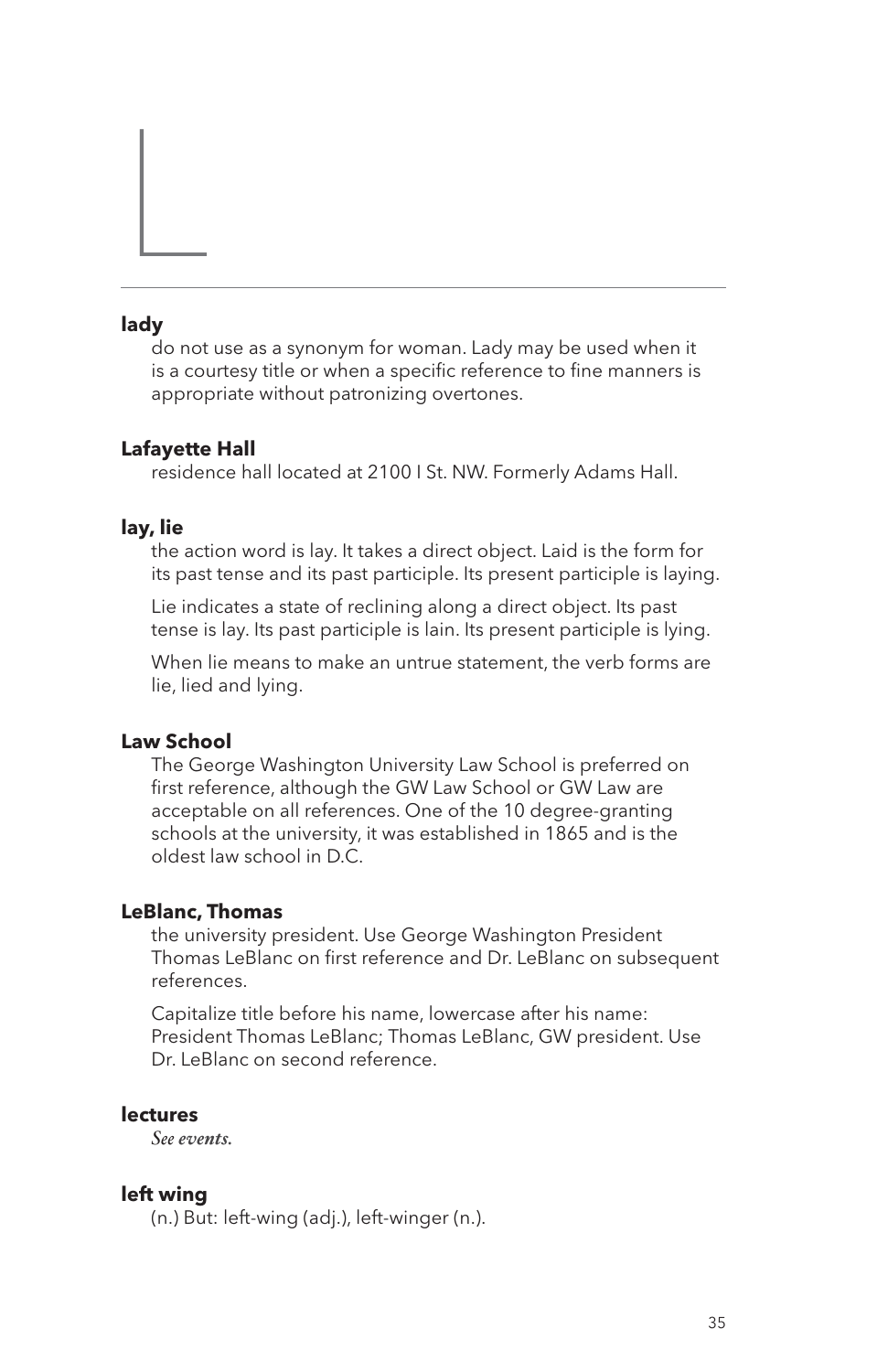#### **legal cases**

Do not italicize.

*See italics; versus.*

#### **legislative titles**

in first reference use Rep., Reps., Sen. and Sens. as formal titles before one or more names in regular text. Put U.S. or state name before title if there may be confusion. Spell out and capitalize these titles before one or more names in a direct quotation. Spell out and lowercase representative and senator in other uses.

In second reference do not use legislative titles before a name unless they are part of a direct quotation.

The words congressman or congresswoman should be lowercase.

*See Honorable, the; titles.*

## **Lenthall Houses**

built in 1800, they are used to house visiting faculty. Listed on the National Register of Historic Buildings. Located at 606-610 21st St. NW.

## **Lerner Hall**

academic building in the Law School complex. Located at 2000 H St. NW.

## **Lerner Health and Wellness Center**

use on first reference. Health and Wellness Center may be used on all subsequent references. Located at 2301 G St. NW.

## **letter grades**

do not italicize letter grades and use apostrophes with plurals: Frank received five A's and two B's.

## **libraries**

GW is home to five libraries: the Estelle and Melvin Gelman Library, Burns Law Library, Himmelfarb Health Sciences Library, Eckles Library and the Virginia Science and Technology Campus Library.

*See Burns Law Library, Gelman Library, Himmelfarb Health Sciences Library.*

## **Lincoln Memorial**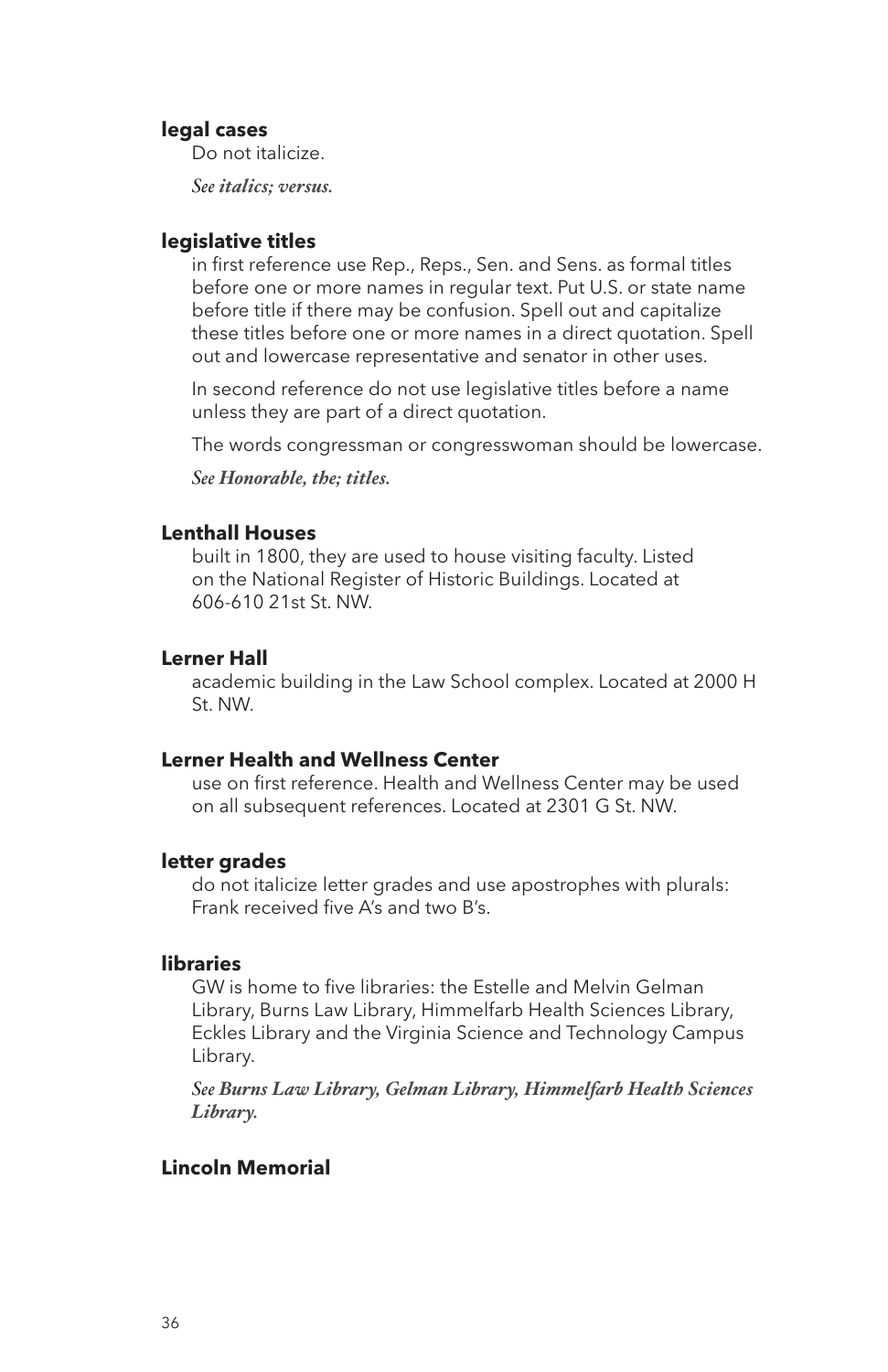# **Lisner Auditorium**

a 1,490-seat facility that hosts performing arts and other events. One of GW's buildings listed on the National Register of Historic Buildings. Located at 730 21st St.

# **Lisner Hall**

academic building located at 2023 G St.; part of the Law School complex.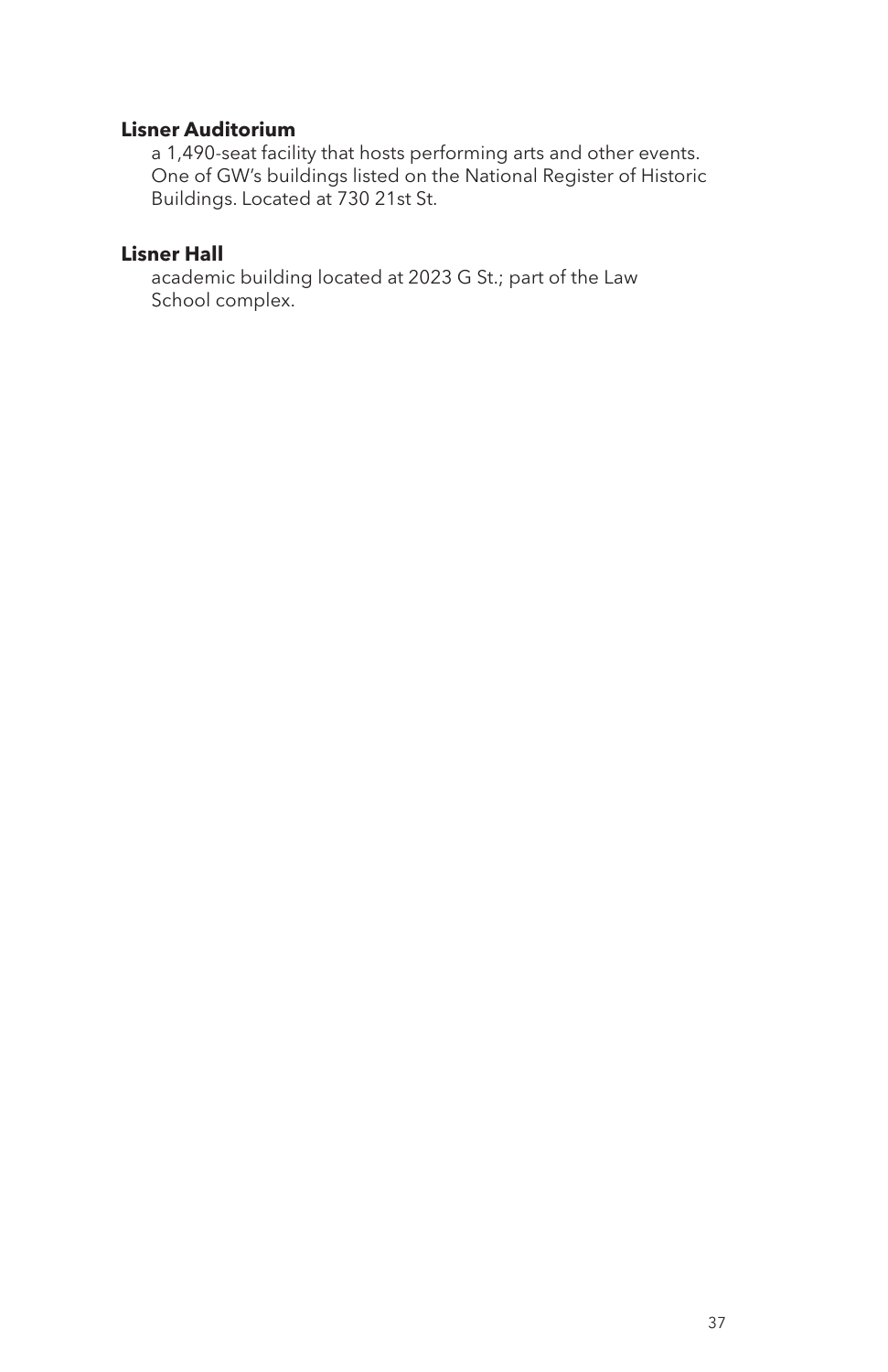

## **Madison Hall**

residence hall located at 736 22nd St. NW.

#### **magazines**

do not italicize or use quotations in web writing. Do not capitalize "magazine." Use quotation marks around article titles or other content within magazines.

*See composition titles; quotation marks.*

#### **Making History: The Campaign for GW**

spell out on first reference; the campaign or Making History acceptable on subsequent references. A \$1 billion philanthropic effort launched publicly in June 2014. This goal was reached in 2017, concluding the campaign.

## **Marvin Center**

the student union building that includes Panera Bread, theaters, ballrooms, bookstore, lounges and administrative and student offices. The Colonial Health Center is in the ground floor of the Marvin Center. Named for Cloyd Heck Marvin, the university's 12th president. Located at 800 21st St. NW.

#### **master's degree**

*See degrees, academic.*

## **media**

a plural noun: The media have begun to cover educational issues more frequently.

#### **Media and Public Affairs Building**

MPA Building is acceptable on second reference. Opened in 2001, the building houses the School of Media and Public Affairs, the Graduate School of Political Management, the Trachtenberg School of Public Policy and Public Administration and the 258-seat Jack Morton Auditorium. Located at 805 21st St. NW.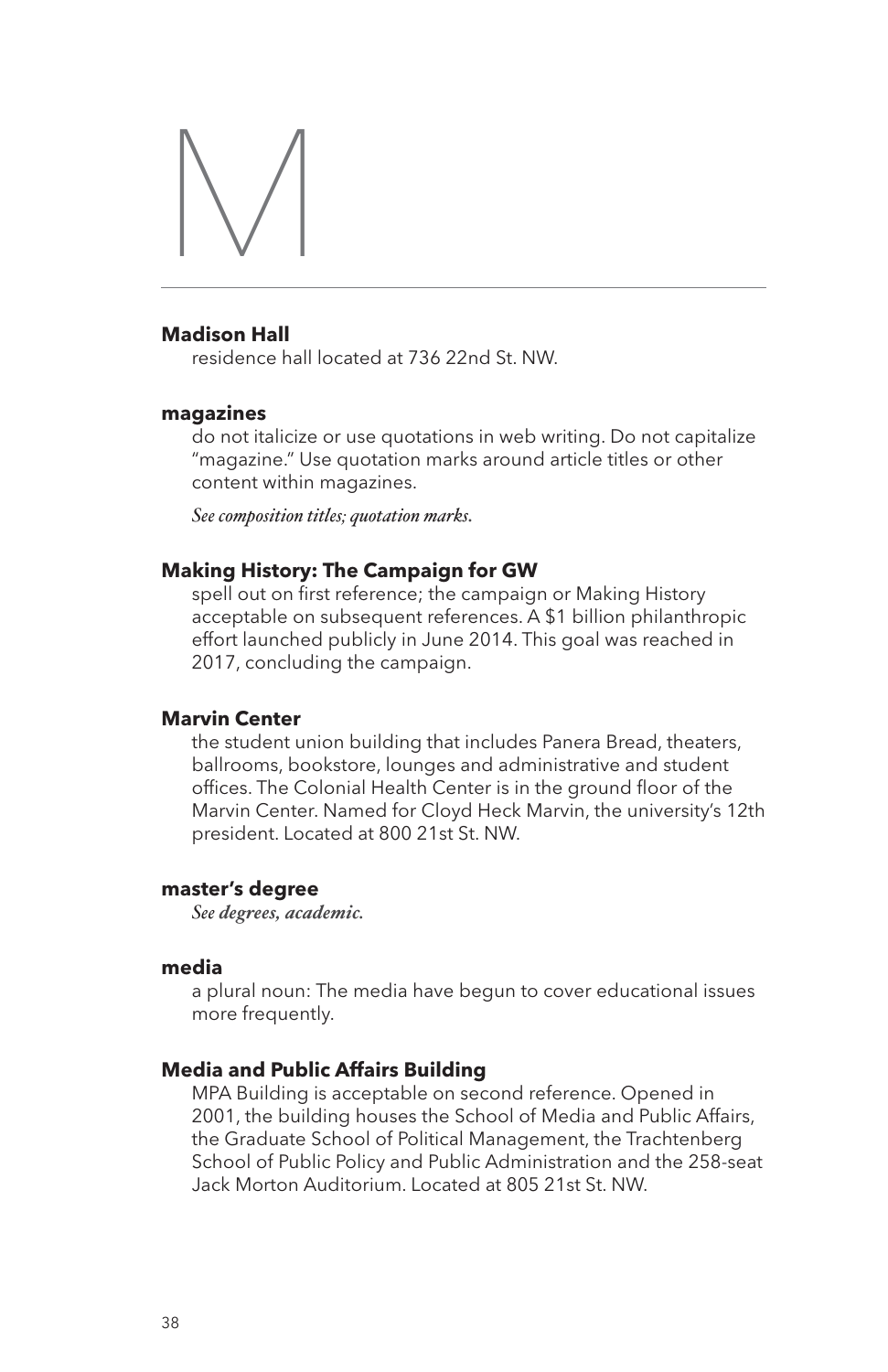## **Mental Health Services**

a division within the Colonial Health Center that provides safe, non-judgmental and confidential counseling.

## **Metro**

capitalize when referring to the mass transit system. GW is located at the Foggy Bottom-GWU Metro Station on the Blue, Orange and Silver lines.

## **mid**

no hyphen unless a capitalized word follows: midterm, mid-America. Use a hyphen when mid- precedes a figure: mid-40s.

## **Mid-Campus Quad**

collective name for open space located on the south side of H Street between 22nd and 21st streets. Quad includes Kogan Plaza between Gelman Library and Lisner Auditorium.

*See Kogan Plaza.*

#### **Middle States Association of Colleges and Schools**

regional agency that accredits GW. Middle States is acceptable on subsequent references.

## **midnight**

never 12 a.m. or 12 midnight.

## **Milken Institute School of Public Health**

academic building that houses the Milken Institute School of Public Health offices and classrooms; located at 950 New Hampshire Ave. The Milken Institute School of Public Health is committed to excellence in scholarship to advance the health of the populations in local, national and global communities. The school offers more than 30 undergraduate, graduate and certificate programs. Milken Institute SPH should be used on second reference.

#### **Milken Institute School of Public Health Building**

academic building that houses the Milken Institute School of Public Health offices and classrooms; located at 950 New Hampshire Ave.

#### **Mitchell Hall**

residence hall located at 514 19th St.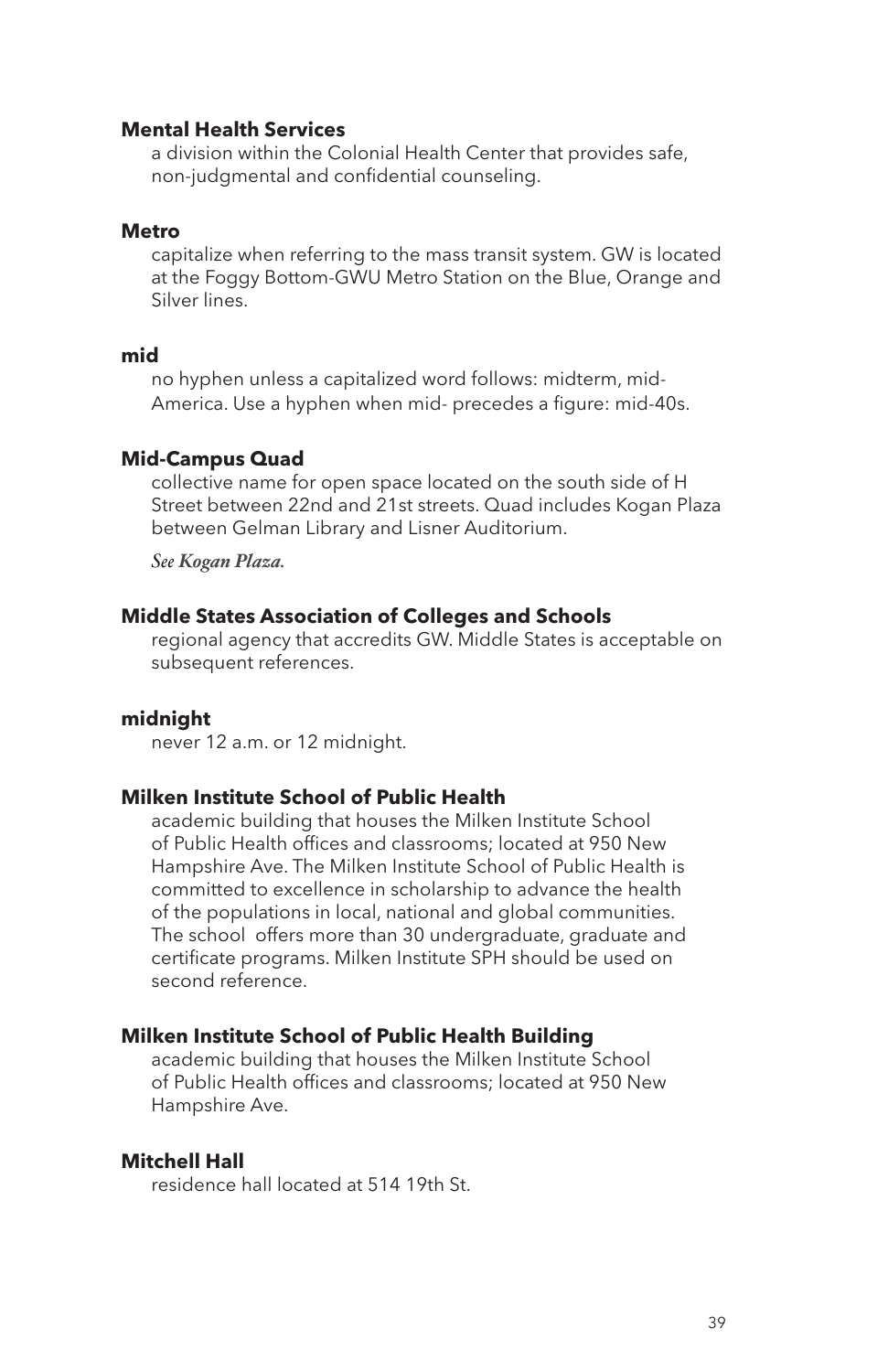#### **money**

use figures in references to money: \$8.50, \$1,400, \$50,000, \$5 million. A dollar total with no cents is written without the decimal points and zeroes: Admission is \$5 on Sunday.

#### **months**

capitalize the names of months in all uses. The following month abbreviations are acceptable when used with a specific date: Jan., Feb., Aug., Sept., Oct., Nov. and Dec. Spell out when using alone or with a year alone. Do not use a comma between the month and the year: Oct. 31, 2018. She graduated in May 2014. All classes held after September 2014 must run at least two hours and 30 minutes.

*See dates; years.*

#### **Monroe Hall**

academic building located at 2115 G St. Monroe Hall is connected to the Hall of Government.

#### **Mount Vernon campus**

use on first reference. GW campus located on Foxhall Road in upper Northwest Washington, D.C., formerly Mount Vernon College, a women's college. The fully integrated, 26-acre campus provides academic courses, residential options and student life programs, is the home of the Elizabeth J. Somers Women's Leadership Program, University Honors Program, and the Department of Interior Architecture. It includes the Academic Building, Eckles Memorial Library, West Hall, Somers Hall, Ames Hall, Clark Hall, Hensley Hall, Merriweather Hall, Post Hall, Cole Hall, Florence Hollis Hand Chapel, the Webb Building, Alumnae House, the SUMMIT Outdoor Challenge Course, and numerous indoor and outdoor athletic facilities for both intercollegiate and recreational use.

*See campus; Foggy Bottom campus; Virginia Science and Technology Campus.*

## **Mount Vernon Campus Athletic Complex**

the home for NCAA soccer, lacrosse, tennis and softball.

*See Mount Vernon campus.*

#### **Multicultural Student Services Center**

MSSC acceptable on second reference.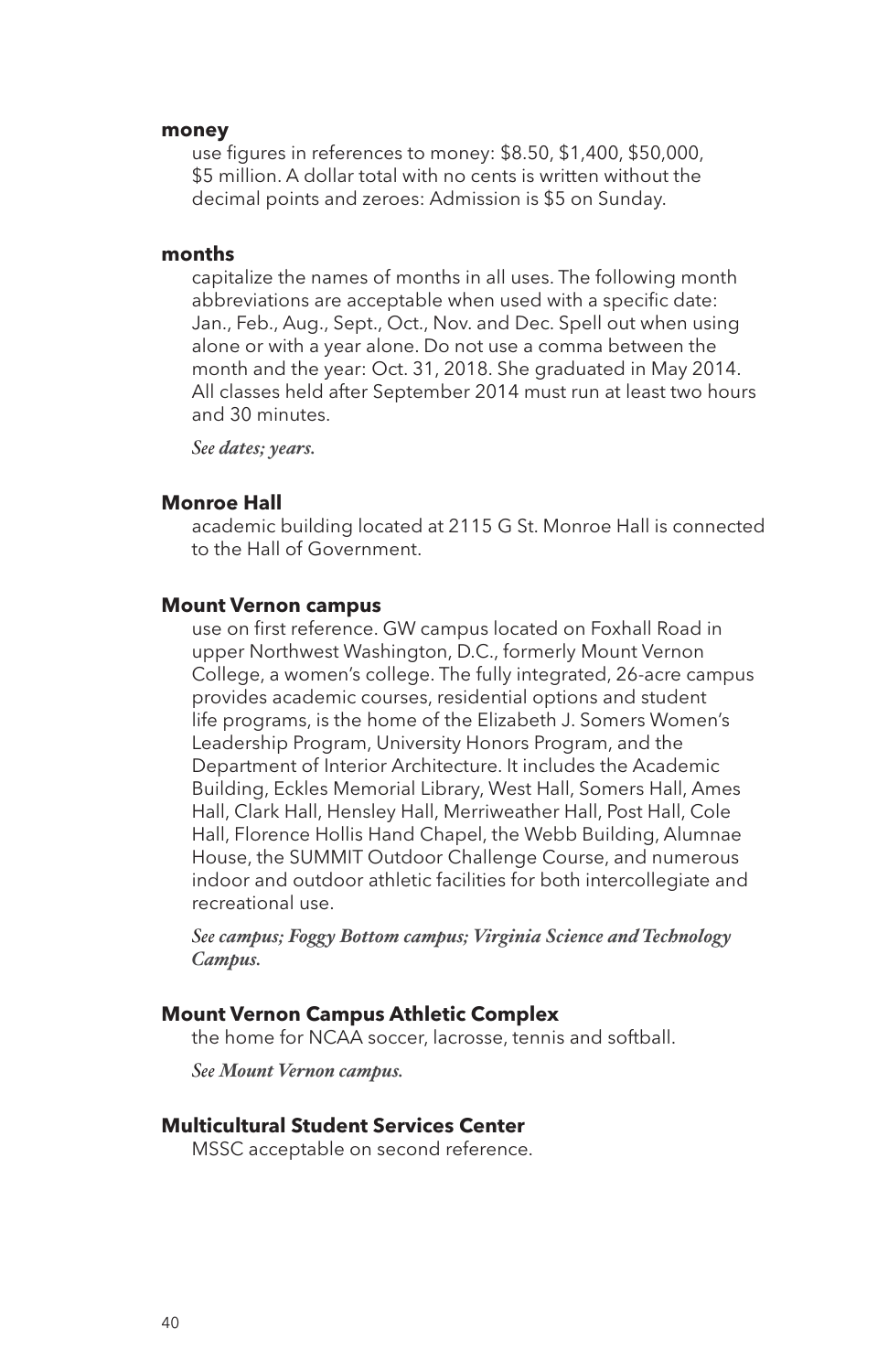# **multimedia**

# **Munson Hall**

residence hall located at 2212 I St.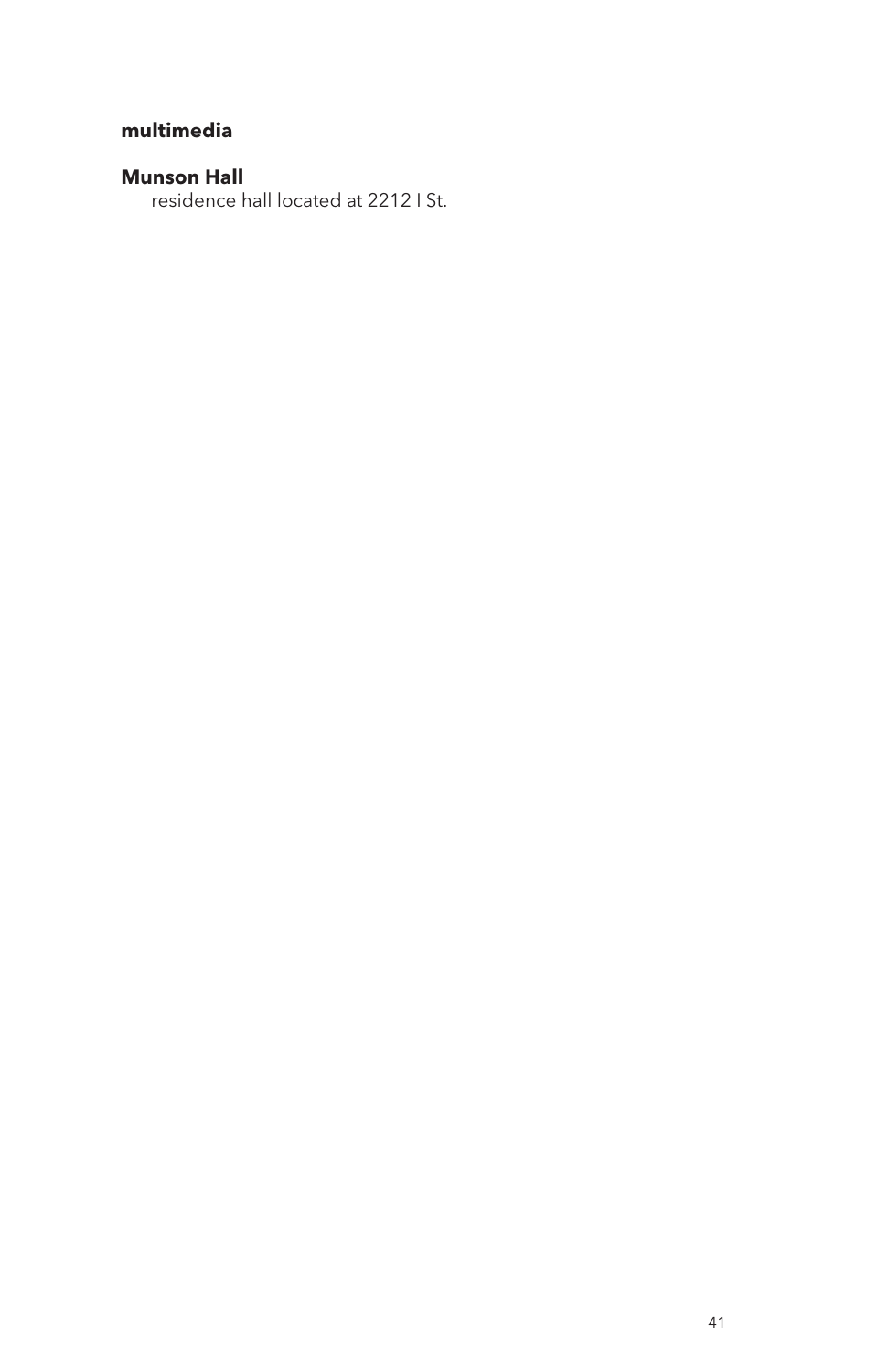

#### **names of organizations**

in most cases refer to an organization or department by its full name on first reference; shortened names are acceptable on second reference: George Washington Police Department, police department, GWPD.

## **names of people**

individuals should be identified in the manner they prefer and in ways that are consistent with this style guide. Consult the University Bulletin and the GW Directory for proper spellings.

*See Appendix B: University Officials* for list of primary university officials.

# **National Press Club, the**

## **Native American**

## **Navy ROTC**

use on first reference for Naval Reserve Officers' Training Corps. NROTC is acceptable on second reference.

## **NCAA**

acceptable on all references. Stands for the National Collegiate Athletic Association, of which GW is a member.

## **Newman Catholic Student Center**

Newman Center is acceptable on subsequent references.

#### **newspapers**

Do not italicize. Capitalize and include The if it is part of the publication's name: *The Washington Post* or stated elsewhere in the article. When the city name is not widely known, the abbreviation of the state should be given in parentheses: *Falls River (Mich.) Statesman*. Use quotation marks around article titles or other content within newspapers: Amitai Etzioni's op-ed "Instant Democracy: American Fantasy" appeared in the *International Herald Tribune*.

*See italics; quotation marks.*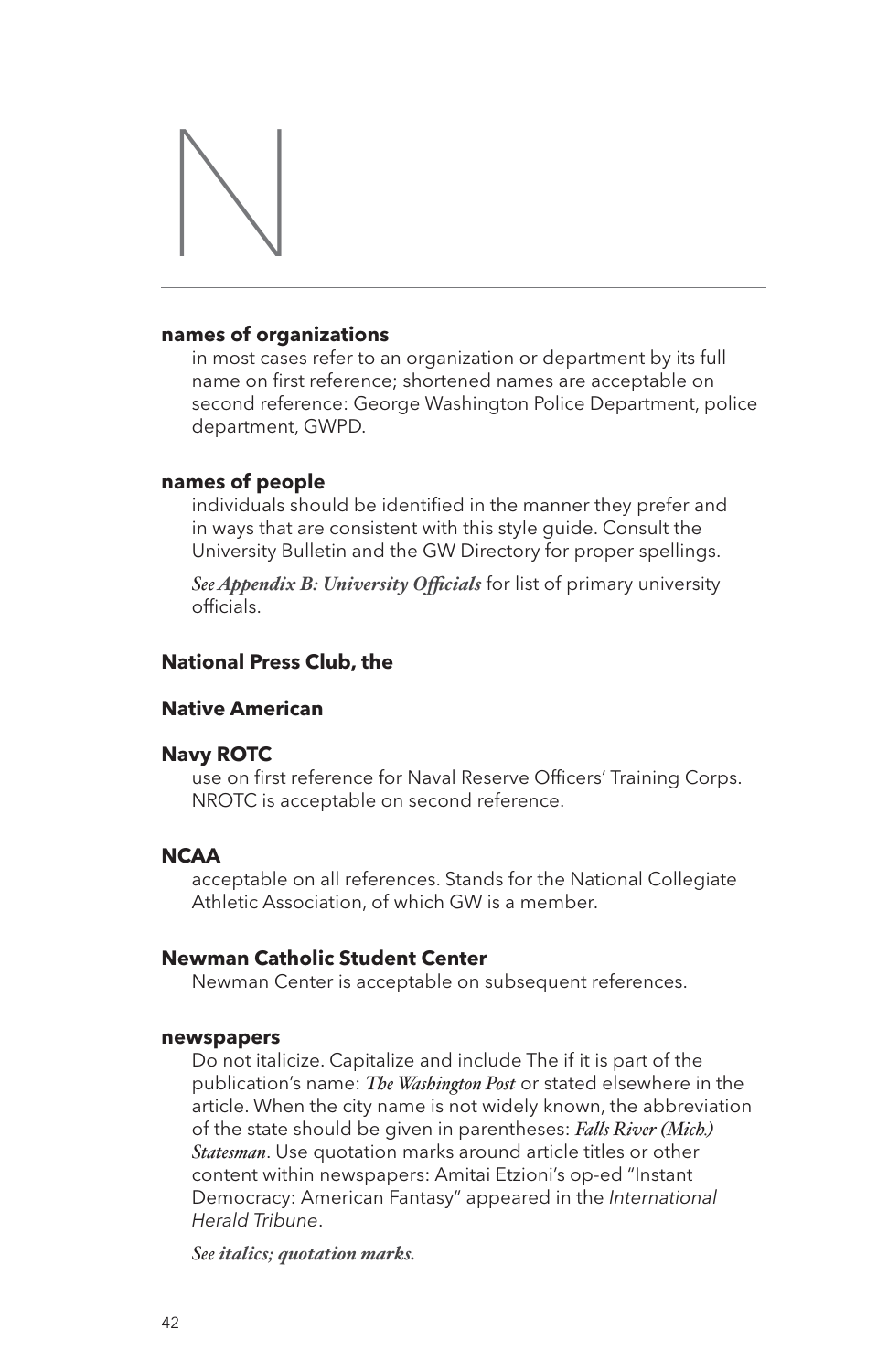## **No.**

use as the abbreviation for "number" in conjunction with a figure to indicate position or rank: No. 1 choice, No. 3 team.

*See numbers.*

## **noncredit, nondegree, nonmajor**

## **nonprofit**

## **noon**

not 12 p.m. or 12 noon.

## **NPR**

acceptable on first reference. Acronym for National Public Radio.

*See radio stations and programs.*

## **numbers**

spell out numbers one through nine (except in the case of ages and percentages, which always use numbers); use numerals for anything 10 or higher. Beginning a sentence with a number-andletter combination is allowed (ex: 3D movies are drawing more fans). Always use numerals in votes, court decisions, scores and with percent. When numbers are not round, use decimal points: 4.5 billion.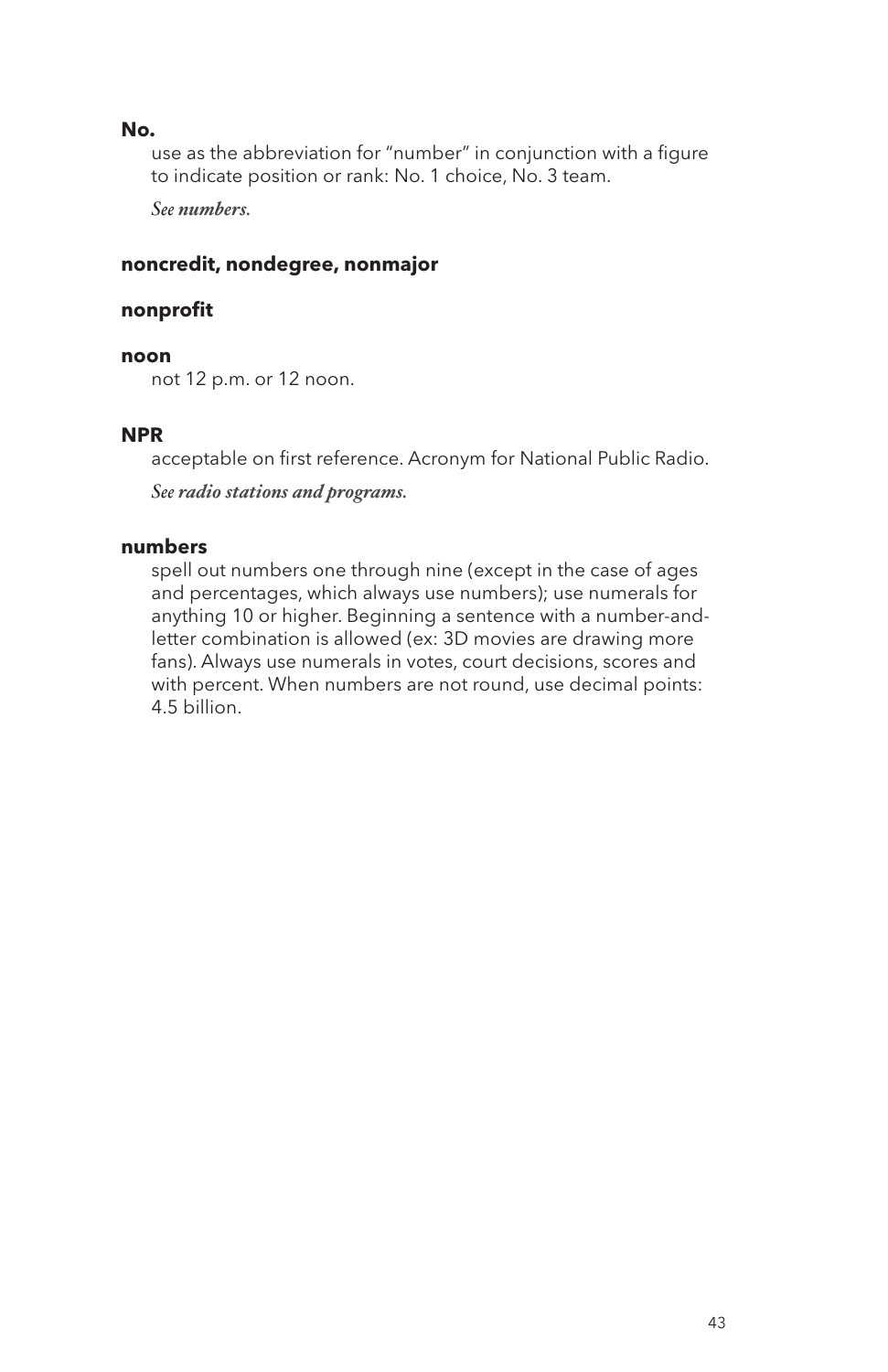

# **off campus/off-campus**

the meeting will be held off campus. Hyphenated when it immediately precedes a noun: Students are searching for offcampus housing.

## **OK**

not "okay."

## **Old Main**

Building located at 1922 F St. NW. It will become the central administrative building housing the university's vice presidents and their immediate staffs in late 2018.

## **on campus/on-campus**

the meeting will be held on campus. Hyphenated when it immediately precedes a noun: First-year students are assigned on-campus housing.

# **online**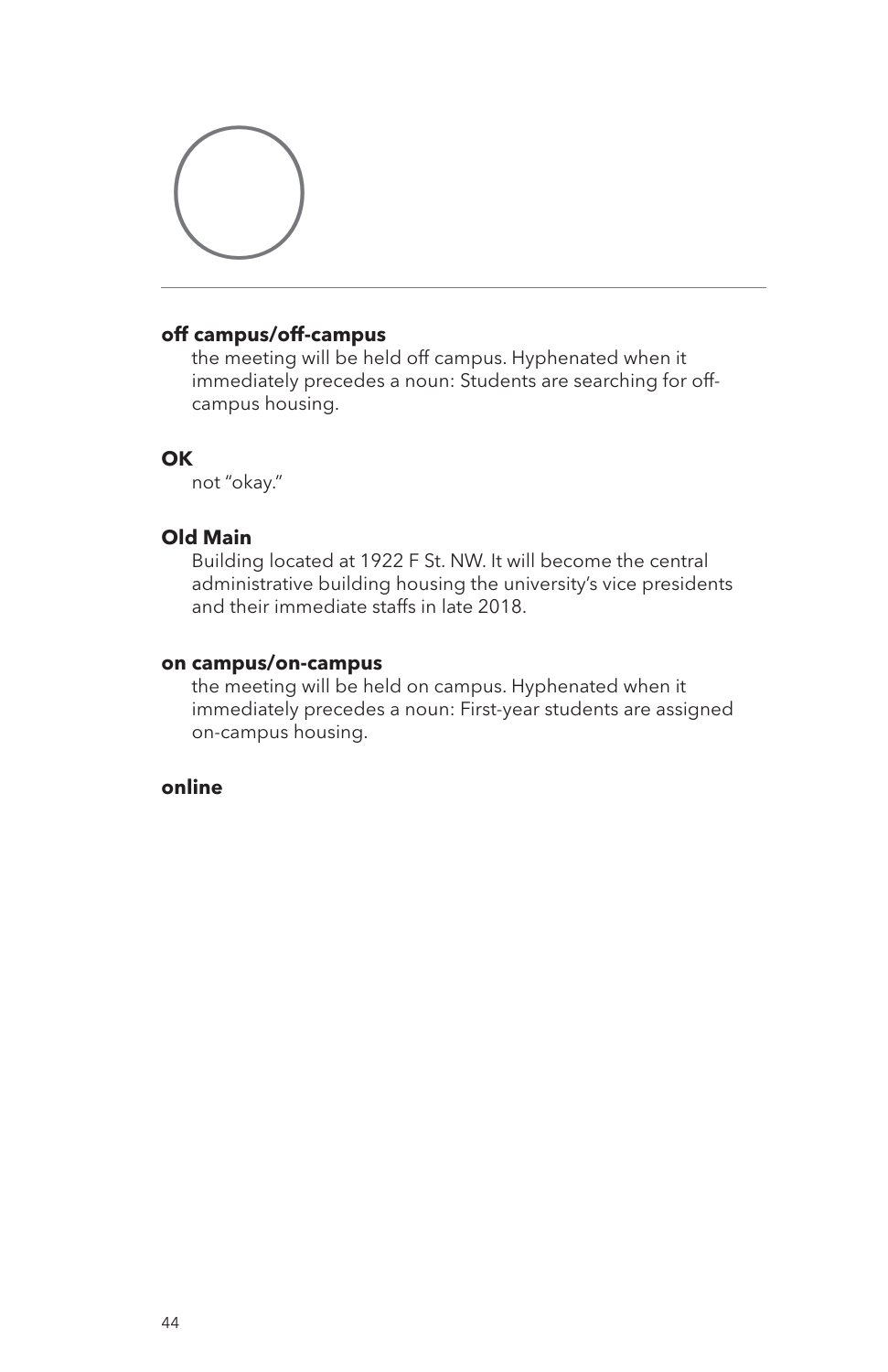## **panel discussions**

*See events.*

P

## **Parking Services**

capitalize when referring to GW.

## **part time/part-time**

she works part time. Hyphenated when it is used as a compound modifier: He has a part-time job.

## **percent**

always use numbers: 3 percent, 87 percent, etc. Do not use the percent (%) sign.

# **Ph.D.**

*See degrees, academic.*

## **Phillips Hall**

one of the three buildings that make up the Academic Center. Located at 801 22nd St. NW.

#### **play titles**

*See composition titles; quotation marks.*

# **poem titles**

*See composition titles; italics.*

# **postdoctoral**

## **Presidential Fellows**

Fellows are acceptable on subsequent references. Presidential Fellows replaces what was previously called the Presidential Administrative Fellows (PAF).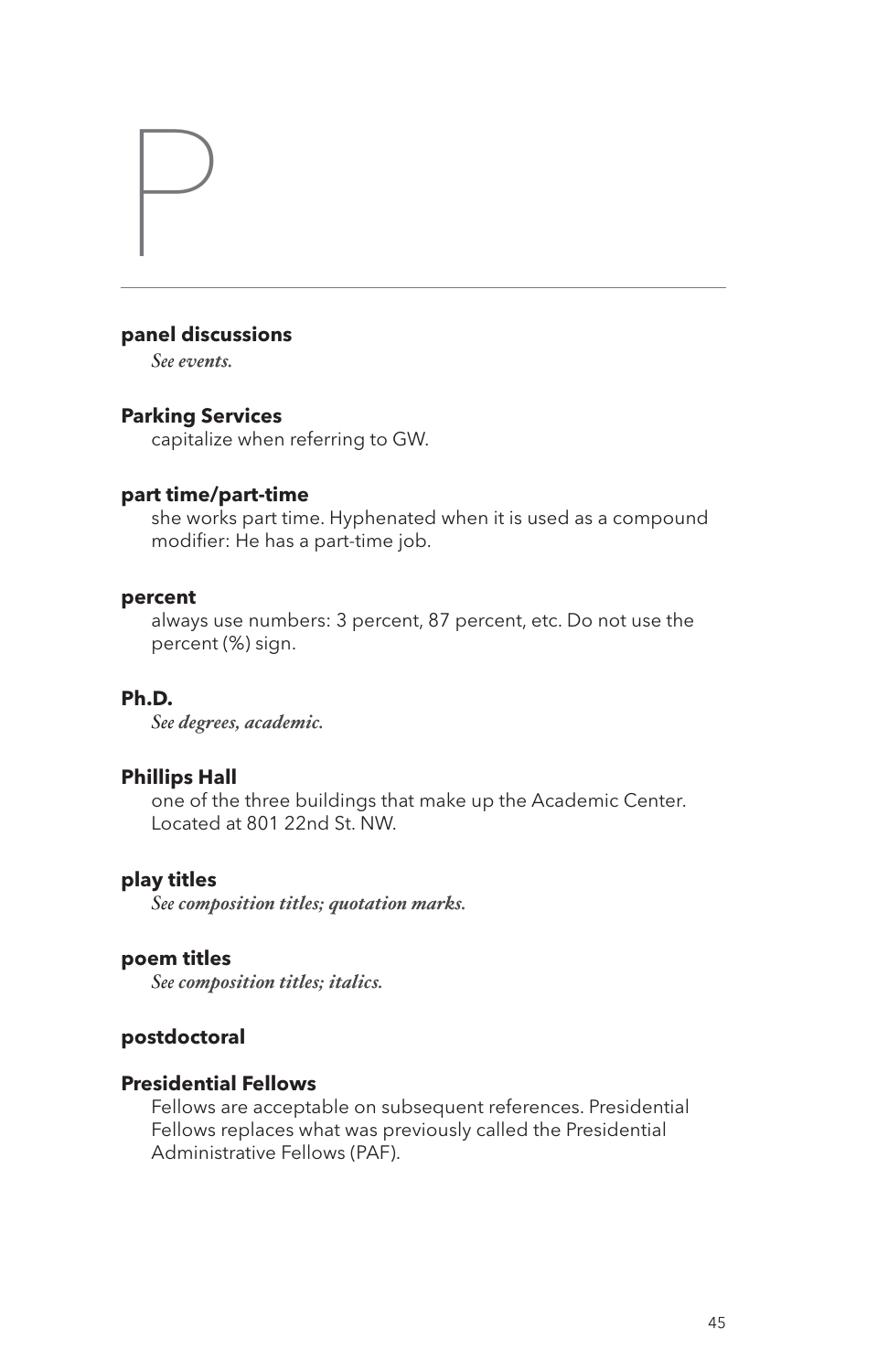#### **president of the United States**

Donald Trump, president of the United States; President Trump; the president of the United States; the president; the presidency; the Trump administration.

*See titles.*

## **professor titles**

capitalize full title before names: Professor of Law Jack Friedenthal. Lowercase the word professor before a name when it can be considered an epithet or a describing phrase: law professor Jack Friedenthal. Lowercase when used after a name: Jack Friedenthal, professor of law. Use courtesy titles, Mr., Ms. or Dr. on second references. Capitalize endowed professorships: Gustavo Hormiga, the Ruth Weintraub Professor of Biology.

*See titles; University Professor.*

## **Program Board, GW**

provides students with a broad and diverse selection of programs and events.

## **publications**

Do not italicize. Use quotation marks around article titles or other content within publications.

*See composition titles; italics; quotation marks.*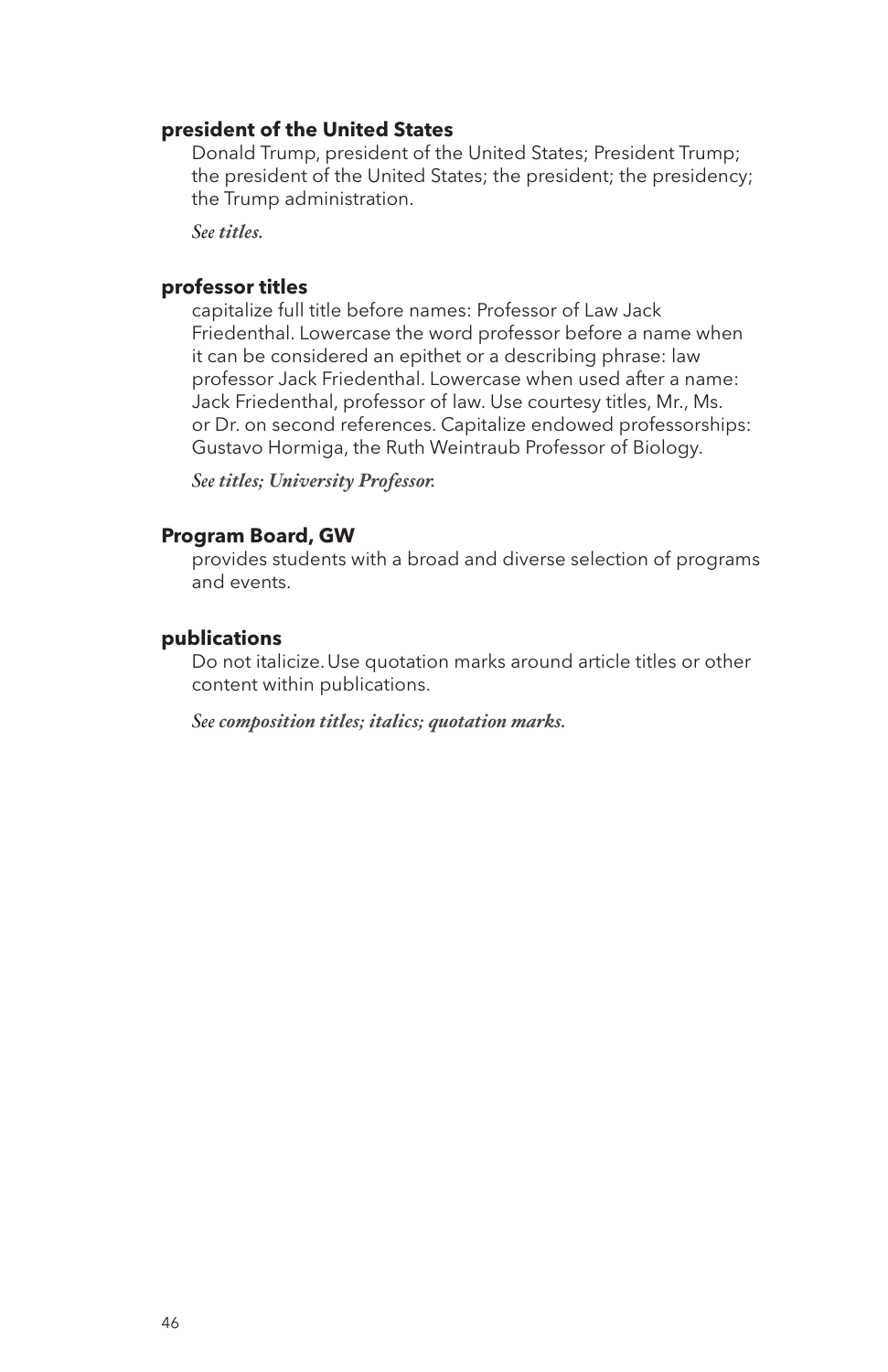

# **Quigley's**

located at 2036 G St. NW. Now houses Tonic at Quigley's Pharmacy.

## **quotation marks**

use quotation marks for articles, essays, short poems, short stories, songs, chapters in a book, episodes of radio and television programs, lectures, speeches, conferences, symposiums in web writing. Do not use quotations around the names of magazines, newspapers, the Bible or books that are catalogues of reference materials. Do not underline or italicize any of the above in web writing.

*See quotation mark* entry in *Appendix A: Punctuation; italics; composition titles.*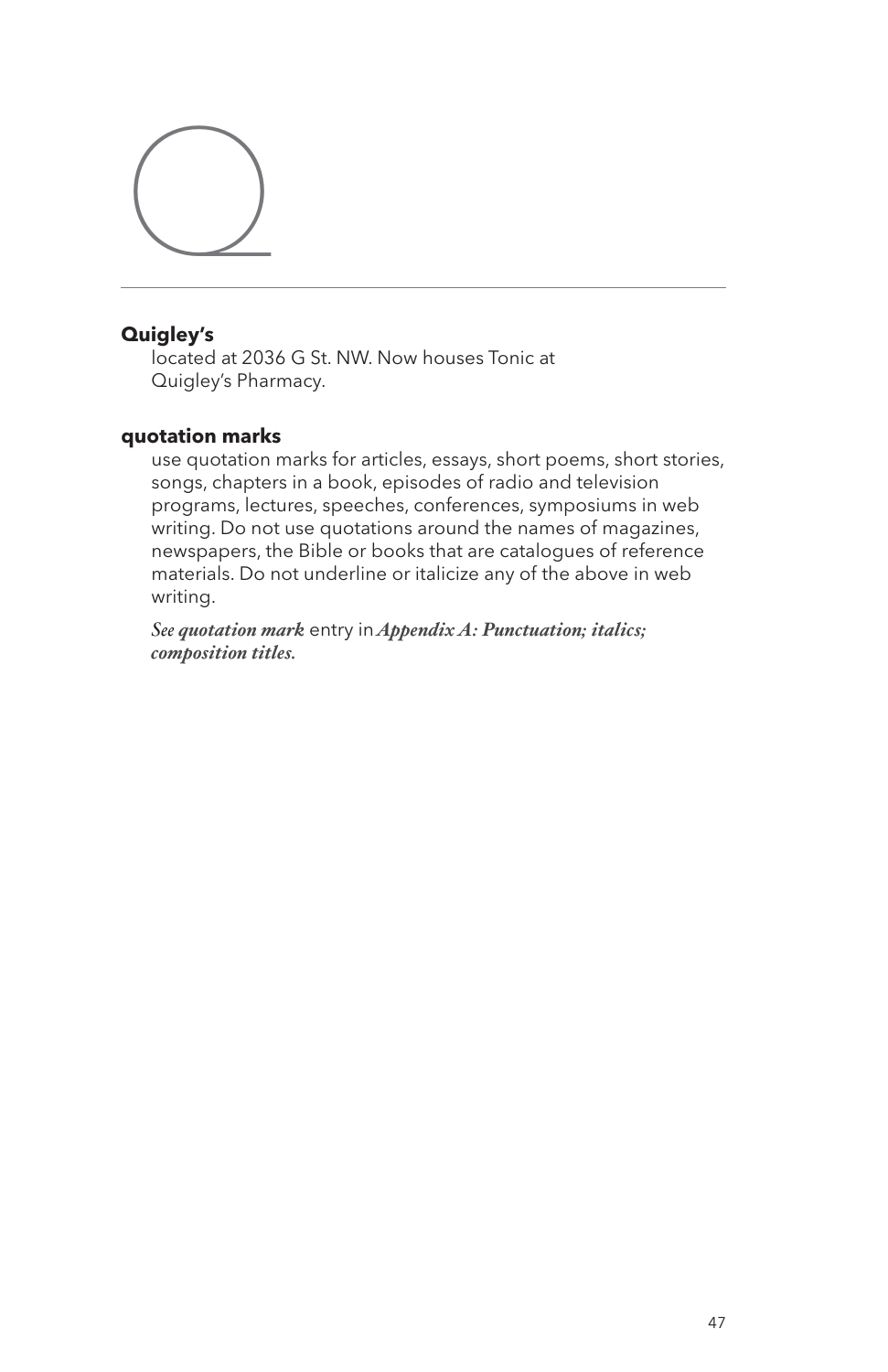# R

#### **race**

Per AP style, biracial/ multiracial are acceptable when relevant, though one should be specific about a person's background when it's pertinent. Avoid mixed-race unless the story subject prefers that term.

#### **radio stations and programs**

use all caps for call letters: WTOP, WMAL. Place type of station and frequency after call letters if used: WRC-AM 1260.

For network programs, the preference on first reference is to add the name of the network to the program title: NPR's *All Things Considered*.

Put titles of individual radio program episodes in quotation marks: "A Tribute to a Generation."

*See composition titles; italics; NPR; quotation marks.*

#### **Registrar, Office of the**

capitalize Office of the Registrar; registrar's office and registrar are lowercase on subsequent references.

## **residence hall**

not dorm or dormitory.

## **Rice Hall**

main administration building on the Foggy Bottom campus through fall 2018. Located at 2121 I St. NW.

## **Rome Hall**

one of the three buildings that comprise the Academic Center. Located at 801 22nd St.

## **room names and numbers**

using the word "Room" or "Suite" to designate location in a building is preferred: Rice Hall, Suite 401; Marvin Center, Room 101. Dropping the words "Room" and "Suite" is acceptable: Bell Hall 231, Rice Hall 512, Marvin Center 301-C.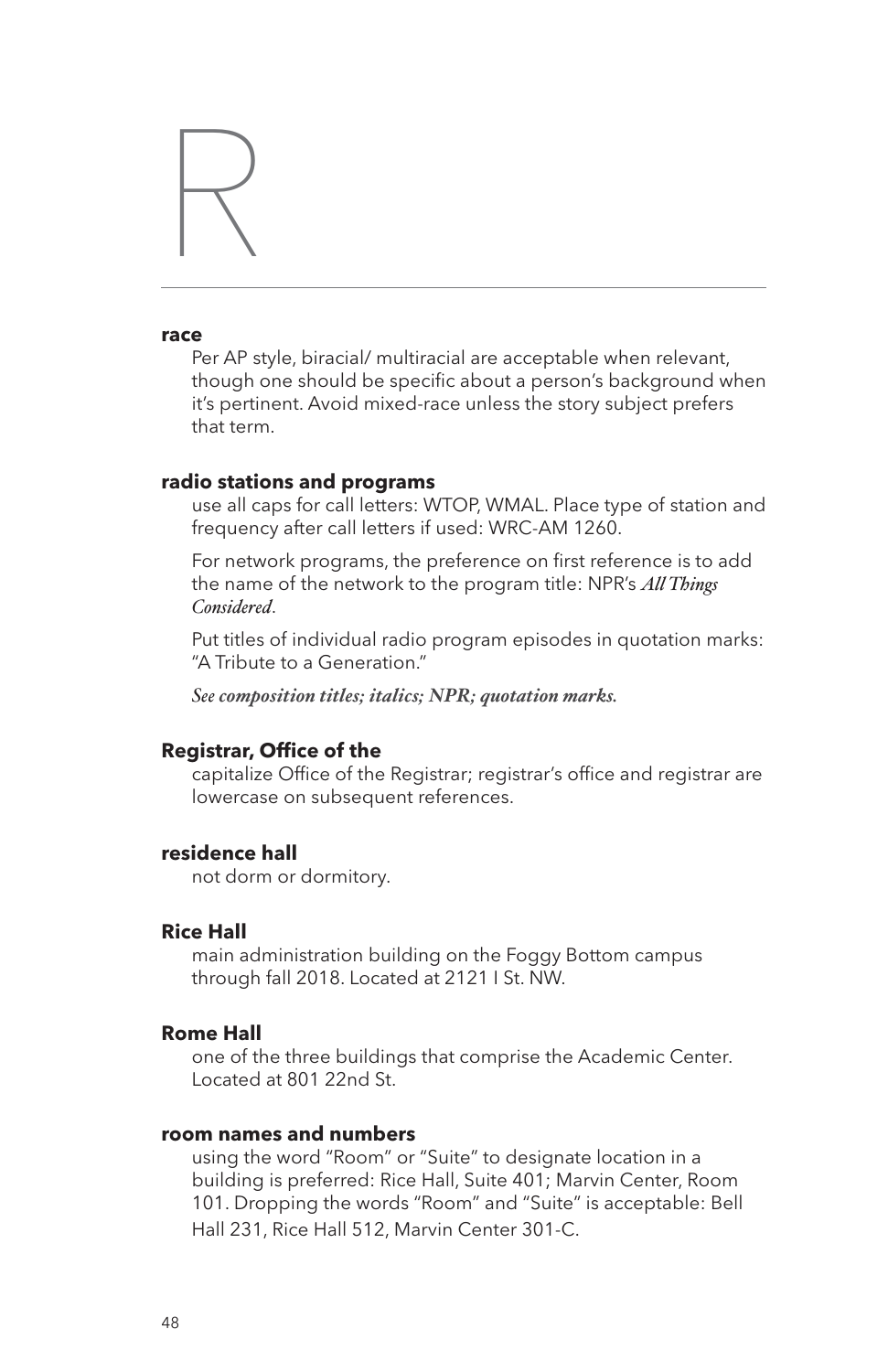# **Ross Hall**

academic (medical) building. Located at 2300 I St. NW.

# **RSVP**

note that saying please RSVP is redundant and should be avoided.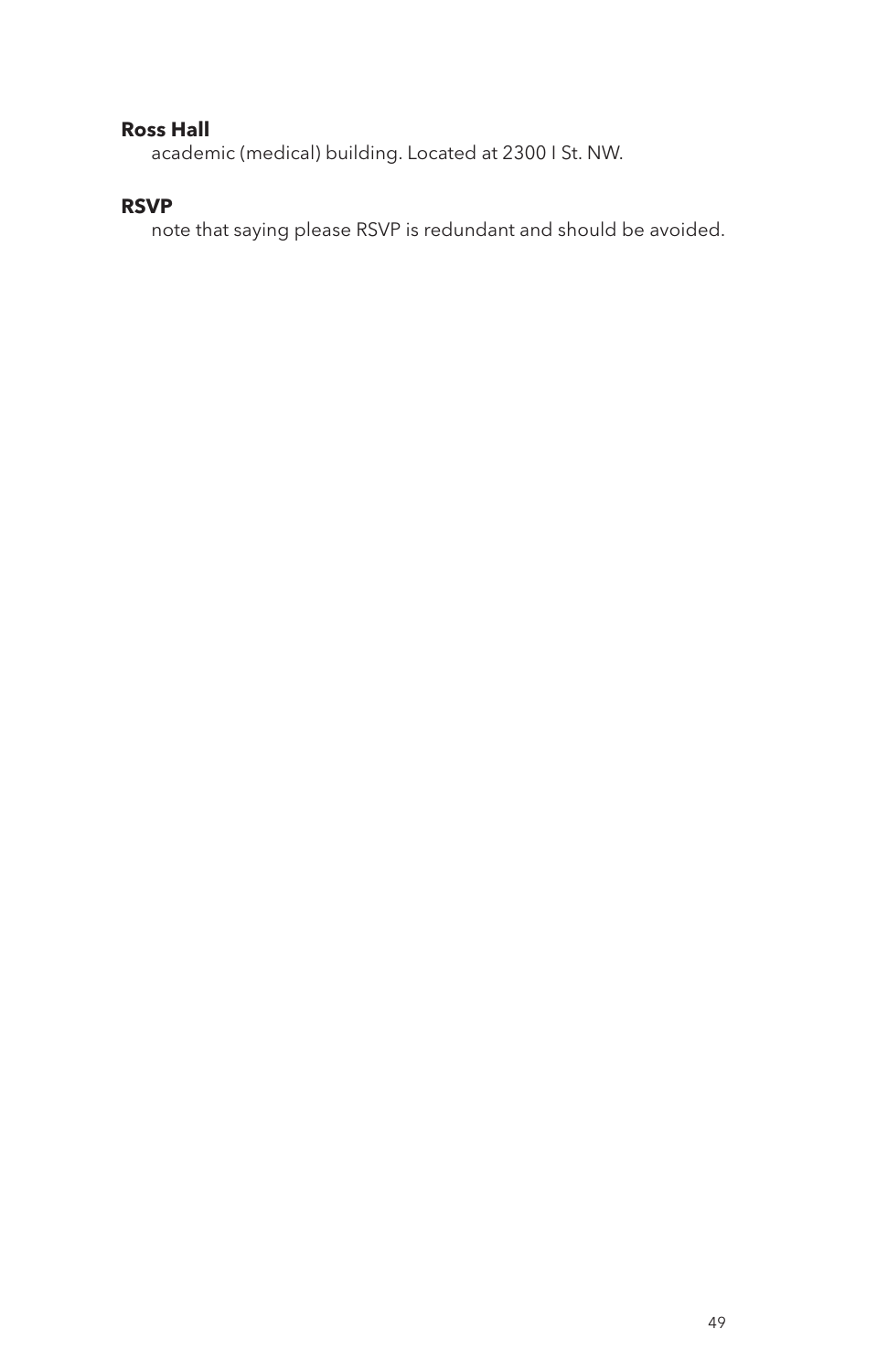## **Samson Hall**

S

academic building located at 2036 H St. NW.

#### **scholarship**

lowercase except when used as part of a proper name: The Stephen Joel Trachtenberg Scholarship is a full, four-year scholarship awarded annually to students from Washington, D.C., schools.

#### **school**

capitalize when part of a proper name: The GW School of Business. Lowercase in second reference when proper name is not used: The school provides wireless internet access to students.

## **School of Business**

spell out on all references. GWSB and business school acceptable on subsequent references. One of the 10 degree-granting schools at the university, it was established in 1899.

*See business school; GWSB.*

## **School of Engineering and Applied Science**

spell out on first reference; SEAS acceptable on subsequent references. Use engineering school as a third option. One of the 10 degree-granting schools at the university, it was established in 1884. Administrative and faculty office are located in Science and Engineering Hall. The school is based in Science and Engineering Hall. Note that using "the" before Science and Engineering Hall should be avoided.

# **School of Media and Public Affairs**

spell out on first reference; SMPA acceptable on subsequent references. The school is a division of the Columbian College of Arts and Sciences and is led by a director. All offices are located in the Media and Public Affairs Building.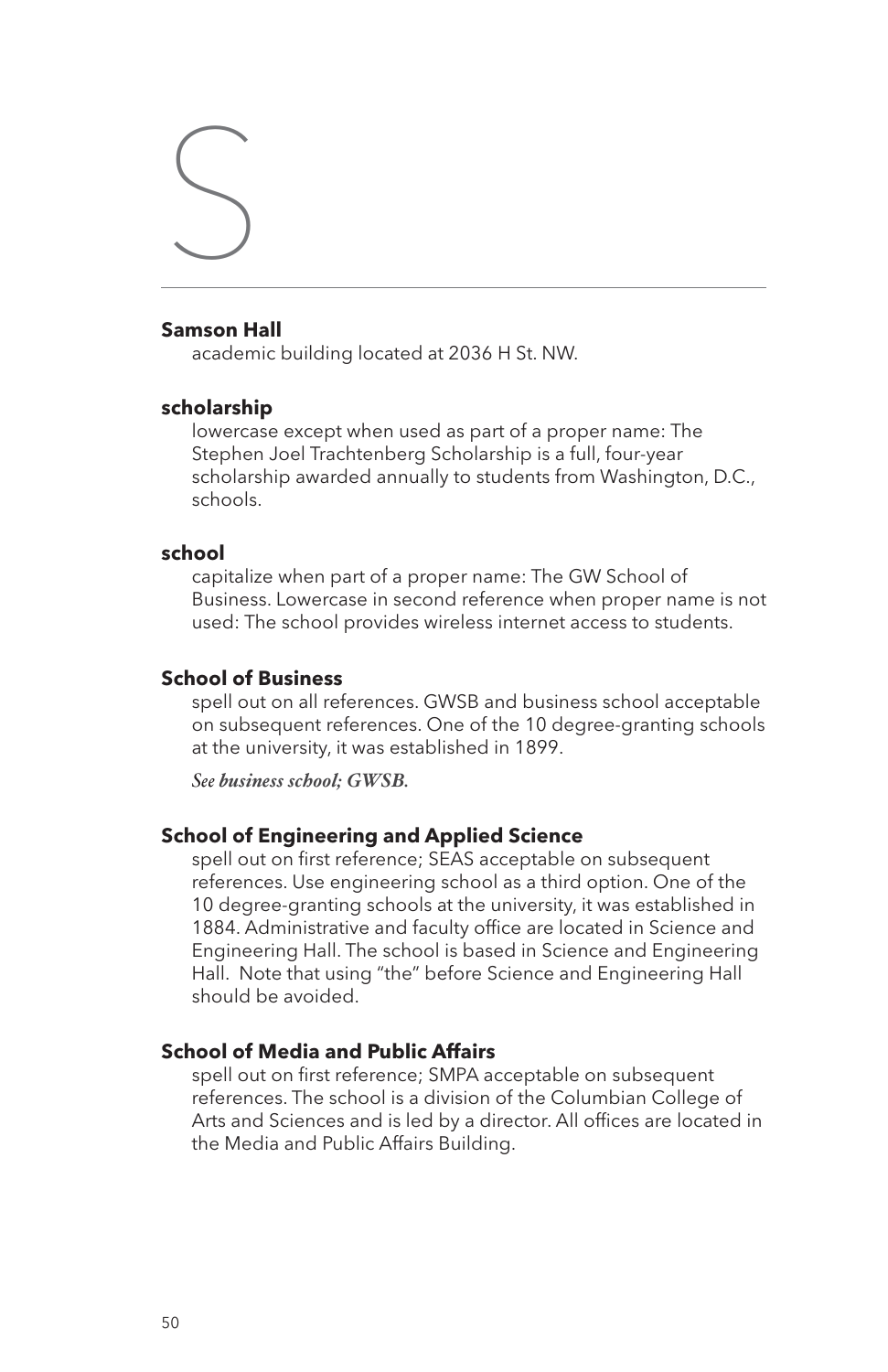## **School of Medicine and Health Sciences**

spell out on first reference; SMHS acceptable on subsequent references. One of the 10 degree-granting schools at the university, it was established in 1825 and is the 11th oldest medical school in the country. Administrative offices are located in Ross Hall.

## **School of Nursing**

GW's newest degree-granting school created in 2010. GW Nursing is preferred on second reference, not SON

## **School Without Walls**

a four-year high school located at 2130 G St. NW. Part of the D.C. public school system.

#### **Science and Engineering Hall**

spell out on first reference; SEH acceptable on subsequent references. State-of-the-art science and engineering facility located at 800 22nd St. NW, formally opened in 2015.

#### **seasons**

in general, do not capitalize: fall 2018, not fall of 2018. Only capitalize if part of a formal name: GW Summer Sessions, Winter Olympics.

#### **semesters**

do not capitalize: fall semester.

## **semiannual**

means twice a year, a synonym for biannual.

## **seminars**

*See events.*

#### **Senate**

capitalize in all references to governmental legislative bodies, whether or not the name of the nation is used: the U.S. Senate, the Senate, the state Senate. Capitalize for the full name of official GW groups: Faculty Senate, Student Association Senate.

Lowercase in second reference to GW groups if full name is not used and lowercase plural uses: the senate meets once a month; the Maryland and Virginia senates.

#### **senator, Sen.**

*See legislative titles.*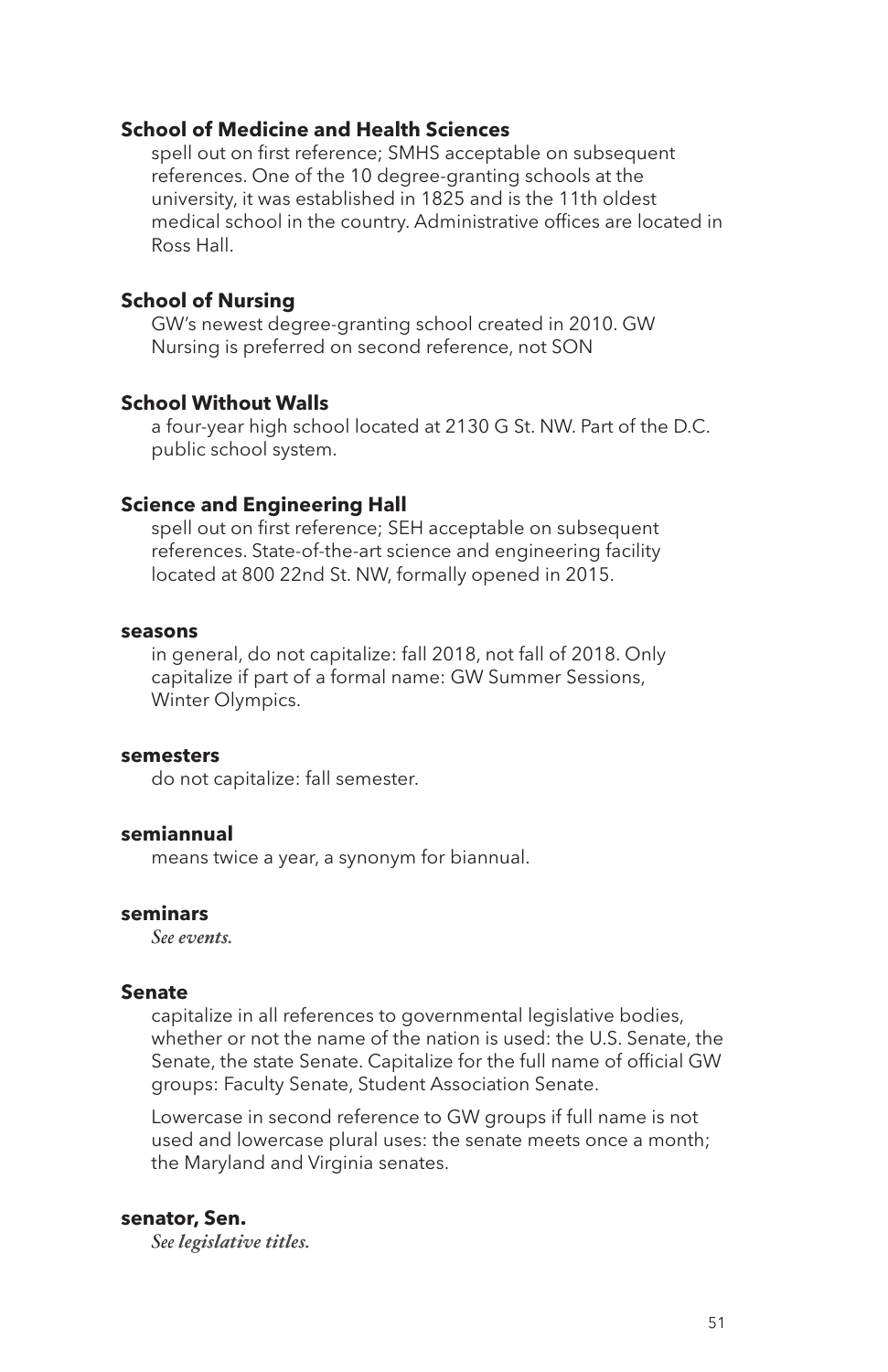## **senior**

*See class year.*

#### **Sept. 11**

date is stand alone; 9/11 also acceptable.

## **Shenkman Hall**

residence hall located at 616 23rd St. NW; previously was Ivory Tower, renamed in 2014 in honor of trustee emeritus Mark R. Shenkman.

## **Singers, University**

## **Smith Center**

*See Charles E. Smith Center.*

## **Smith Hall of Art**

one of the three buildings that make up the Academic Center at 801 22nd St. NW. Formal name is the Robert H. and Clarice Smith Hall of Art.

## **Smithsonian Institution**

Smithsonian is acceptable on first reference. Add the name of the museum if necessary: the Smithsonian National Museum of American History.

#### **sophomore**

*See class year.*

#### **song titles**

place in quotes.

*See composition titles; quotation marks.*

#### **south, southern, southeast, southwest**

*See directions and regions.*

#### **South Hall**

GW residence hall located at 2135 F St. NW. Opened in 2009.

#### **speeches**

use quotation marks for formal titles of speeches: Martin Luther King Jr.'s "I Have a Dream" speech.

*See events; quotation marks.*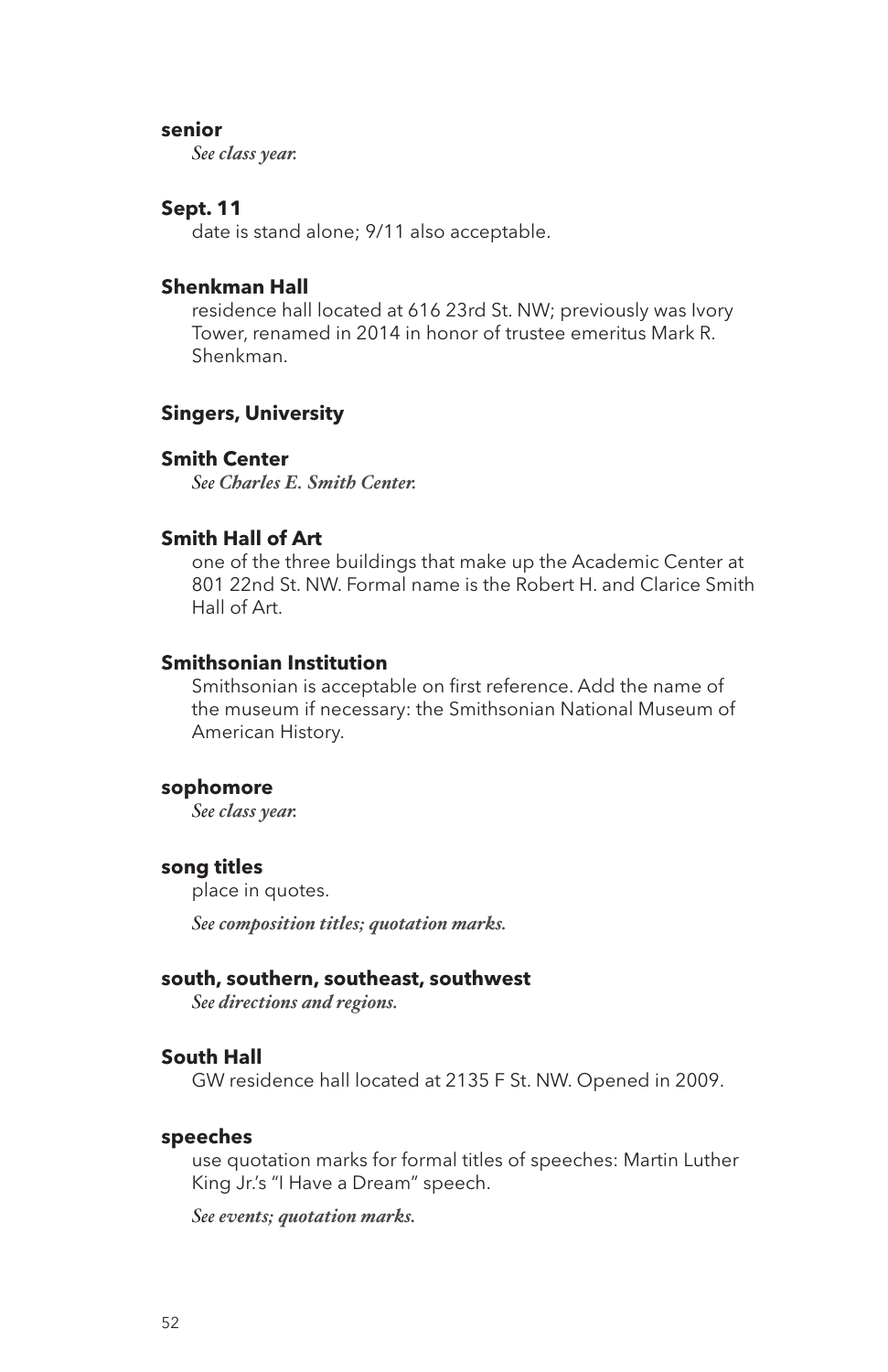#### **spokesman, spokeswoman**

use spokesperson or representative if unsure of a person's gender.

#### **spring**

*See seasons.*

#### **state**

lowercase in all references: the state of Maryland. Four states are legally commonwealths rather than states. Kentucky, Massachusetts, Pennsylvania and Virginia should be referred to as commonwealths only in formal uses.

## **state names**

when the 50 U.S. states stand alone in text they should be spelled out. When used with a city name, abbreviated as detailed below.

#### **state abbreviations**

Associated Press style is preferred: The names of the 50 U.S. states should be spelled out when used in the body of a story, whether standing alone or in conjunction with a city, town, village or military base. In short-form listings of party affiliation: D-Ala., R-Mont.

Use in listings of party affiliation:

Sen. Tammy Duckworth, D-Ill., delivered the 2017 Commencement address to GW graduates.

## **Staughton Hall**

academic building located at 707 22nd St. NW.

## **Stockton Hall**

academic building located at 720 20th St. NW. One of four buildings that comprise the Law School.

#### **Store, the**

the Store is a student-run food pantry managed by the Store student organization and the Center for Student Engagement. It is located in District House, room B121.

#### **street**

abbreviate only with a numbered address.

*See addresses.*

#### **Strong Hall**

residence hall located at 620 21st St. NW.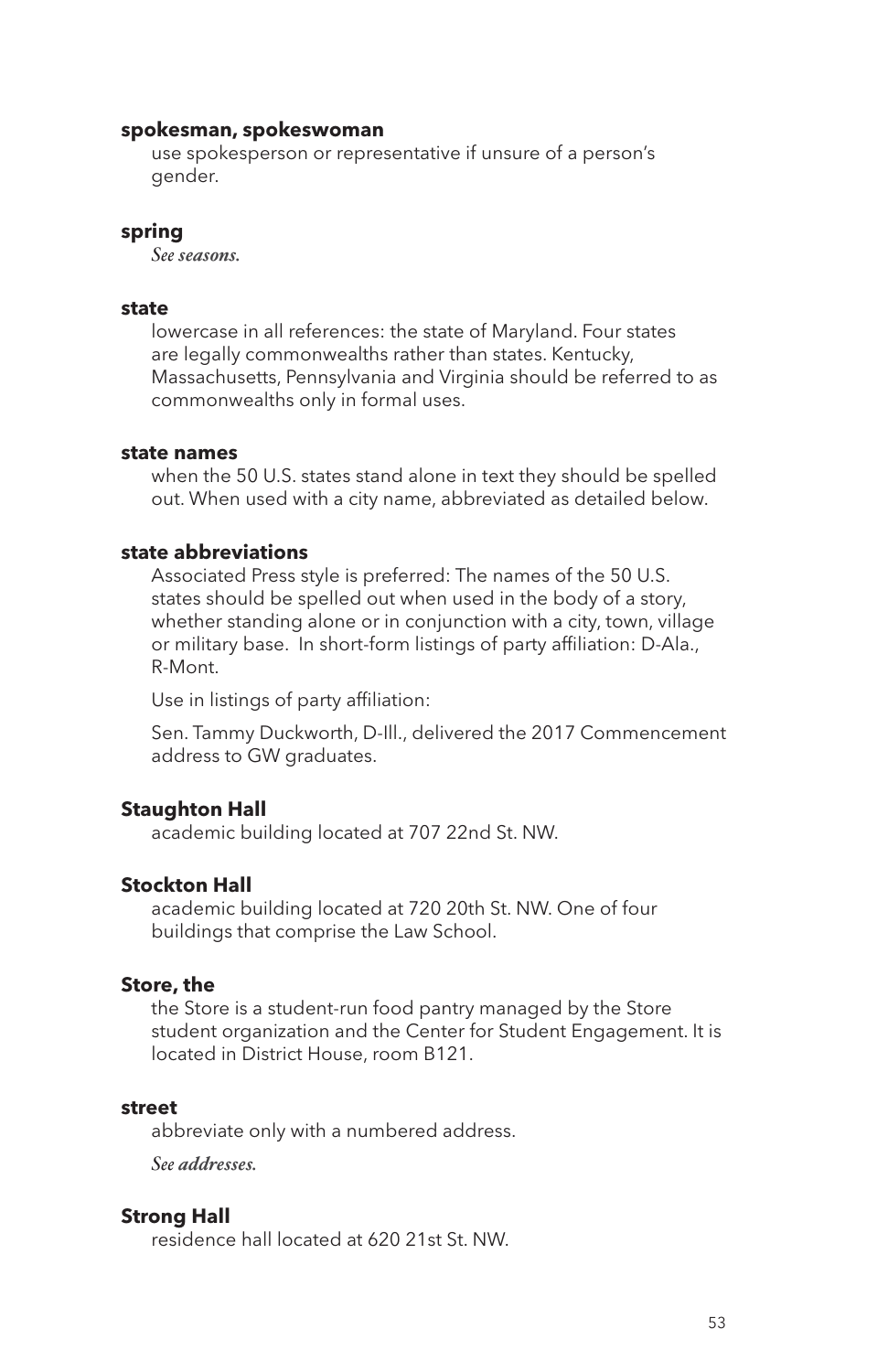#### **Stuart Hall**

academic building located at 2013 G St. NW; part of the Law School complex.

#### **Student Financial Assistance, Office of**

acceptable on first reference. Use financial assistance office on subsequent references; do not use financial aid.

#### **summer**

*See seasons.*

## **Sumner M. Redstone Global Center for Prevention and Wellness**

established in 2014 with a \$30 million gift from the Sumner M. Redstone Foundation; part of the Milken Institute School of Public Health; led by William Dietz.

## **superscript**

do not use superscript after numbers:

RIGHT: 1st, 2nd, 3rd.

WRONG: 1st, 2nd, 3rd.

#### **Support Building**

the headquarters of facilities management. Located at 2025 F St. NW.

## **Supreme Court of the United States**

U.S. Supreme Court preferable on first reference. Supreme Court acceptable on second references; note capitalization. The formal title for John Roberts is chief justice of the United States. All others on the Supreme Court are formally associate justices, but justice is acceptable: Justice Clarence Thomas. If referring to a state Supreme Court note that state: the Michigan Supreme Court.

*See legal cases.*

#### **syllabus**

plural is syllabuses.

# **Symphonic Band, University**

## **Symphony Orchestra, University**

## **Synergy**

official magazine of the School of Engineering and Applied Science.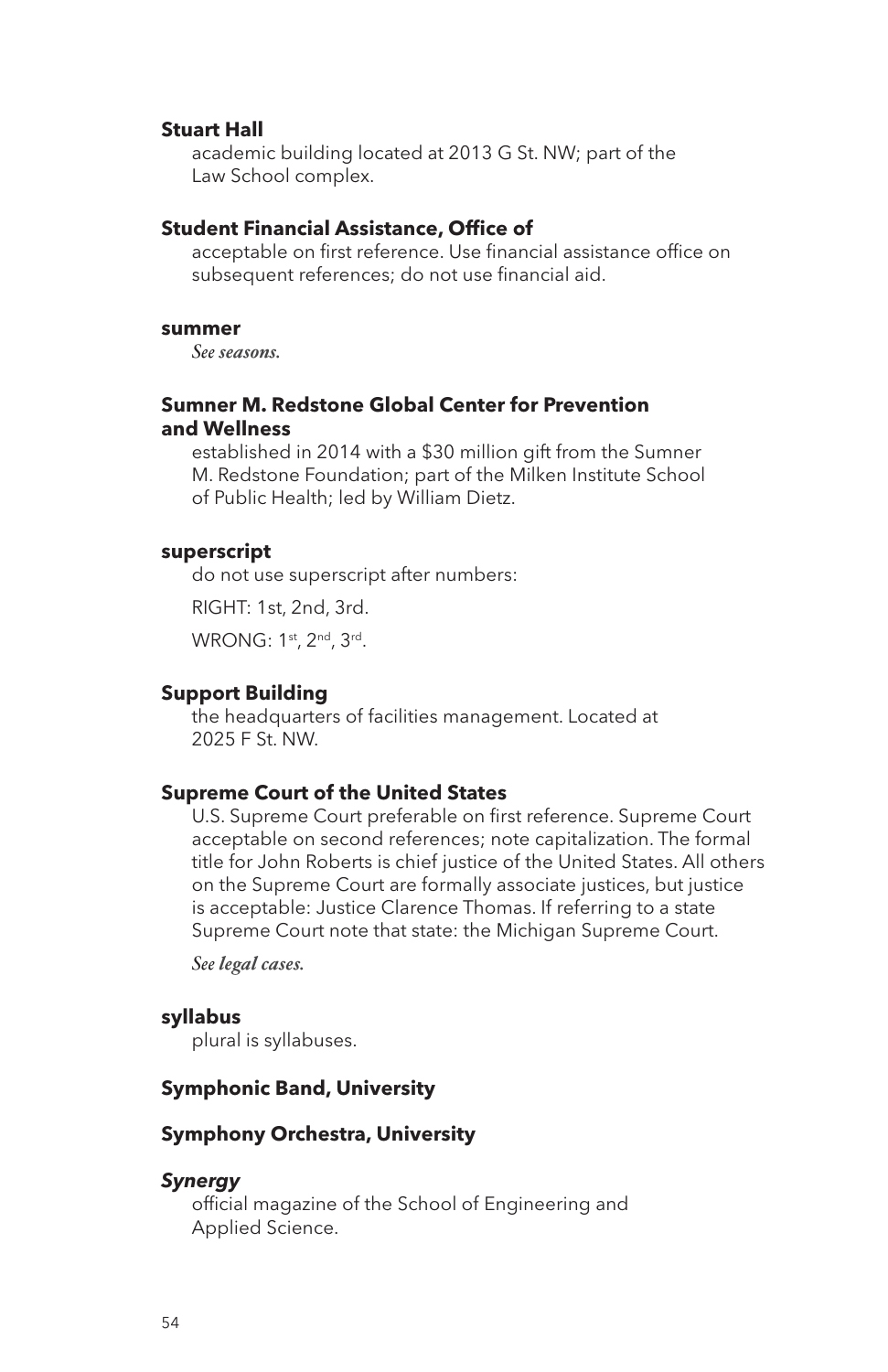## **telephone numbers**

 $\overline{\mathbb{I}}$ 

the preferred style is to use a hyphen after the area code and before the last four digits: For more information, contact the GW Division of External Relations at 202-994-6460.

For GW phone numbers always use 994, not simply 4 + extension.

## **television stations and programs**

use all caps for call letters. Use hyphens to separate type of station from base call letters. For local network affiliates, adding the name of network and channel is preferred: WJLA-TV (ABC 7); WRC-TV (NBC 4); WTTG-TV (FOX 5); WUSA-TV (CBS 9).

Do not italicize or use quotes.

*See composition titles; italics; quotation marks.*

#### **temperature**

use numbers for all except zero. Use the words minus, below zero or negative, not a negative sign, to indicate temperatures below zero: The temperature on campus dipped below 32 degrees allowing the ice skating rink to freeze. The overnight low in Washington, D.C., was minus 10. If not using the Fahrenheit scale, such as in scientific experiments, note the temperature scale used: Celsius, Kelvin. Always write out the word degrees, do not use the circle symbol for degrees.

#### **that, which, who, whom**

use who and whom in reference to people and to animals with a name: Andrew Sonn is the man who helped answer my service questions.

Use that and which in reference to inanimate objects and animals without a name.

Use that to refer to an inanimate object and introduce an essential clause: I like to take classes that meet once a week.

Use which to introduce a nonessential clause that refers to an inanimate object: GW's Global Women's Institute, which was launched in 2011, is committed to improving the lives of women and girls.

*See who, whom.*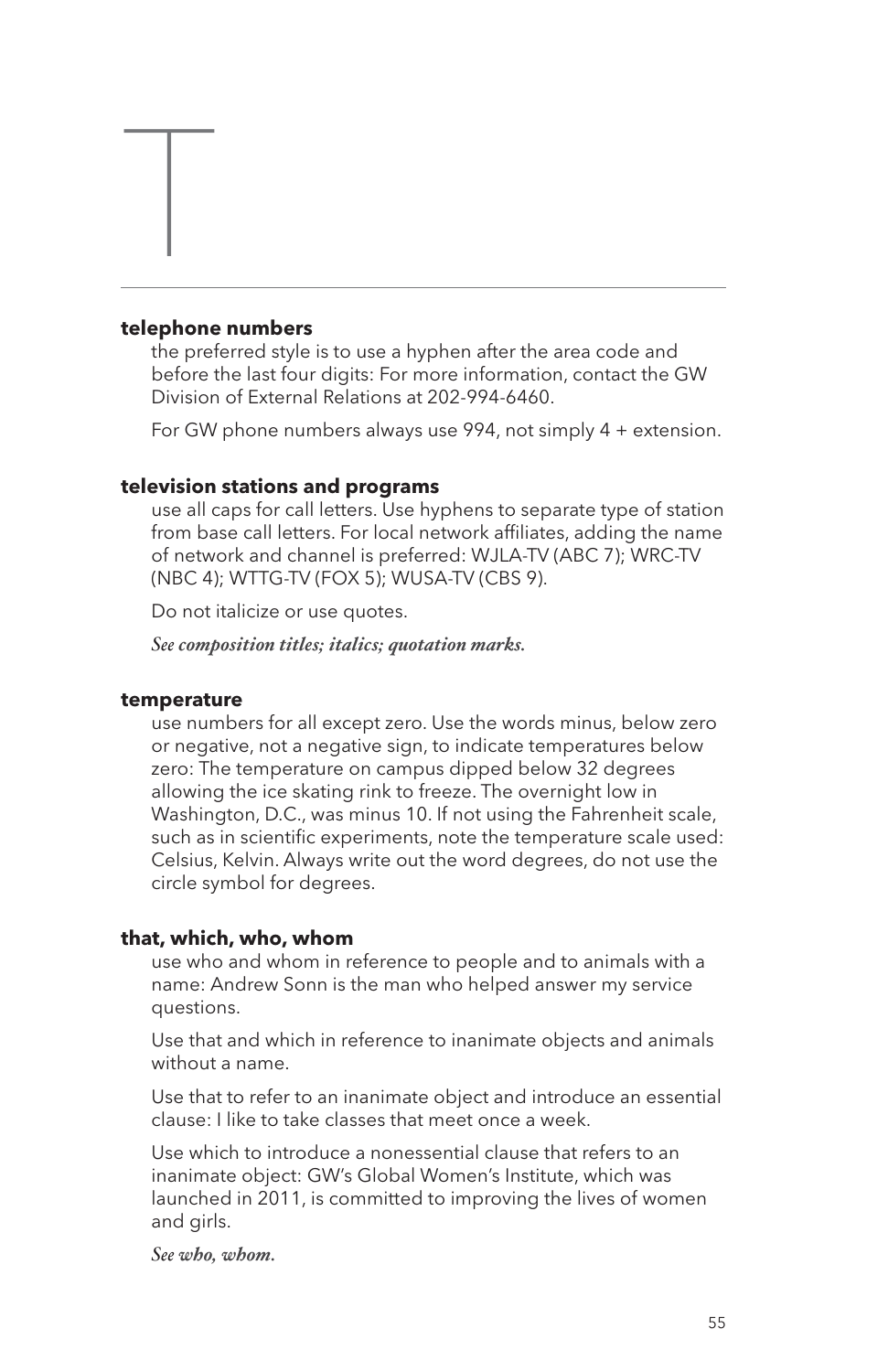#### **theater, theatre**

in general, use theater. The academic department at GW is the Department of Theatre and Dance, not the Department of Theater. Conform to style used by venue: the Betts Marvin Theatre; Ford's Theatre in Washington, D.C.; the Kennedy Center's Eisenhower Theater; the Lockheed Martin IMAX Theater at the National Air and Space Museum.

#### **they, them, their**

they/them/their is acceptable in cases where a singular and/or gender-neutral pronoun is preferred. Be sure it is clear from the context that only one person is involved. AP style does not advise using other gender-neutral pronouns such as xe or ze.

In text about people who identify as neither male nor female or ask not to be referred to as he/she/him/her: use the person's name in place of a pronoun, or otherwise reword the sentence, whenever possible. In cases where a person is referred to repeatedly and prefers not to use gendered pronouns, forgo courtesy titles that are not gender neutral (like Mrs. or Mr.).

Examples: Kevin decided to leave their residence hall and go for a walk because they were cold in the air conditioning.

Mandy said they wanted to order pizza for dinner. Can you call and ask them what toppings they want?

*See: gender-neutral pronouns.*

## **Thurston Hall**

residence hall located at 1900 F St. NW.

## **time**

use numerals with lowercase a.m. and p.m. Use periods in a.m. and p.m. Use noon and midnight instead of 12 p.m. and 12 a.m., respectively.

Avoid redundant phrases, such as 10 a.m. this morning or 9 p.m. tonight. Writing 4 o'clock is acceptable in some cases, but 4 p.m. is preferred.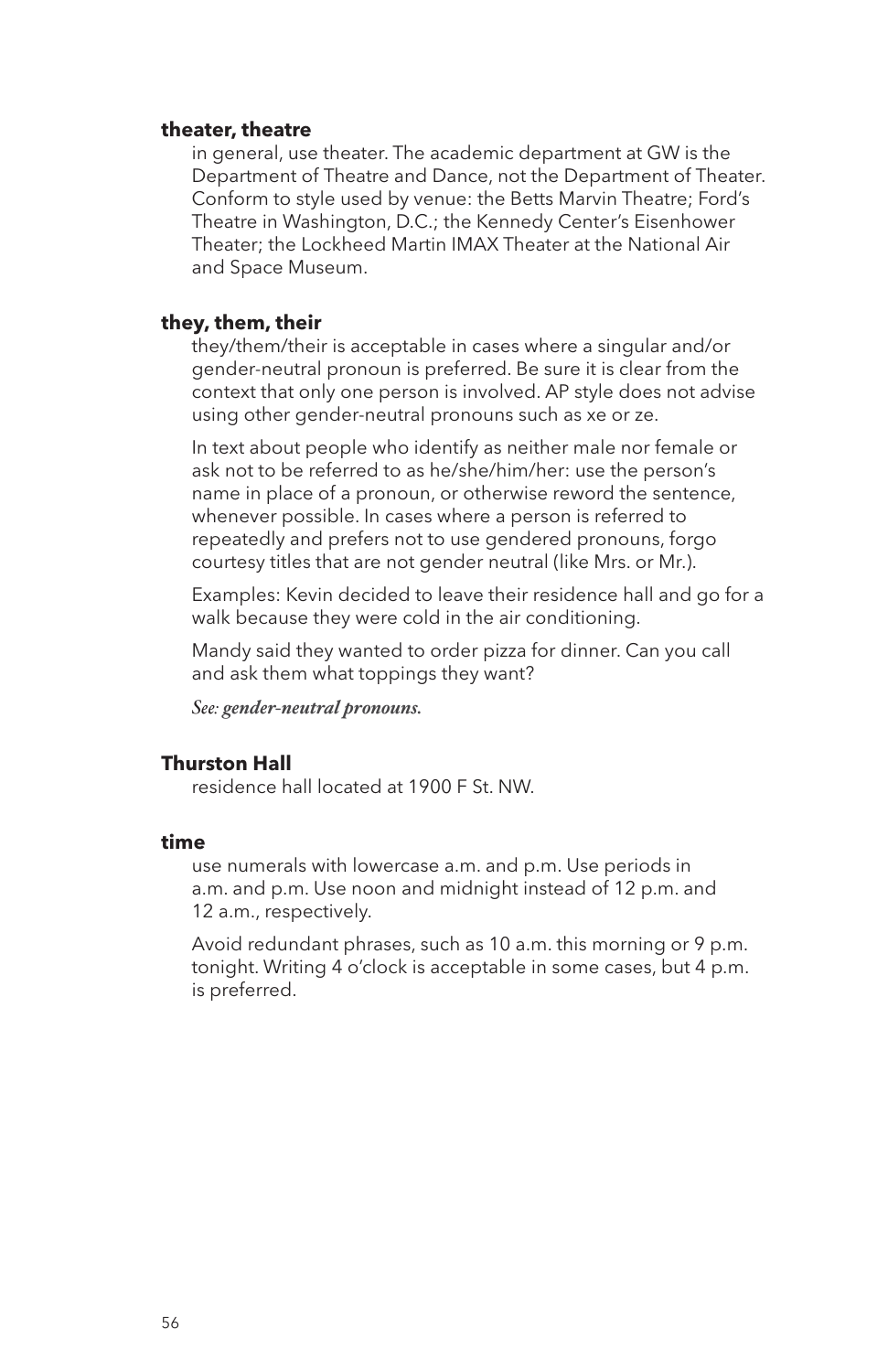## **titles**

in general, capitalize titles only when they are used before a person's name. In second reference, a title is not necessary. See below examples for additional information.

## • academic titles

in general, in first reference to GW faculty/staff, include the person's name, followed by his/her title. Do not capitalize the academic title after a person's name: James Hershberg, associate professor of history and international affairs; Nina Gilden Seavey, director of the Documentary Center. However, named professorships are capitalized when used after a faculty member's name: Benjamin Banneker Professor of American Studies and History; Amitai Etzioni, University Professor. To find the correct formal title for a GW faculty member, refer to the GW directory at MyGW.

## • composition titles

for style preferences regarding books, movies, songs, plays, etc., *See composition titles.*

## • courtesy titles

use Dr. on second reference for people with a doctorate. Otherwise use Mr. and Ms.

## • formal titles

capitalize formal titles when they are used immediately before one or more names: Former Presidents Gerald Ford, Jimmy Carter, George H.W. Bush and Bill Clinton attended Ronald Reagan's funeral service. Secretary of State Mike Pompeo delivered a major foreign policy address. The secretary spoke about North Korea. Abraham Lincoln was elected president in 1860. In first reference use Rep., Reps., Sen., Sens., Gov., Govs., Amb., Ambs. as formal titles before one or more names in regular text: Sen. Lamar Alexander spoke at the convention. Reps. Elijah E. Cummings, Sheila Jackson Lee, Corrine Brown, Danny K. Davis and Barbara Lee are officers of the Congressional Black Caucus. Amb. Karl Inderfurth is a professor at GW. Spell out and capitalize these titles before one or more names in a direct quotation: The president said, "I am proud to have Senator McCain by my side." In second reference do not use formal titles before a name unless they are part of a direct quotation.

*See ambassador; Honorable, the; legislative titles; governor; president of the United States; senator.*

#### • military titles

capitalize a military title that signifies formal rank in a title before a person's name. Do not continue to use the title before a name, use only the last name and courtesy title: U.S. Army Sergeant First Class Brian Hawthorne, B.A. '10, M.A. '12, served two tours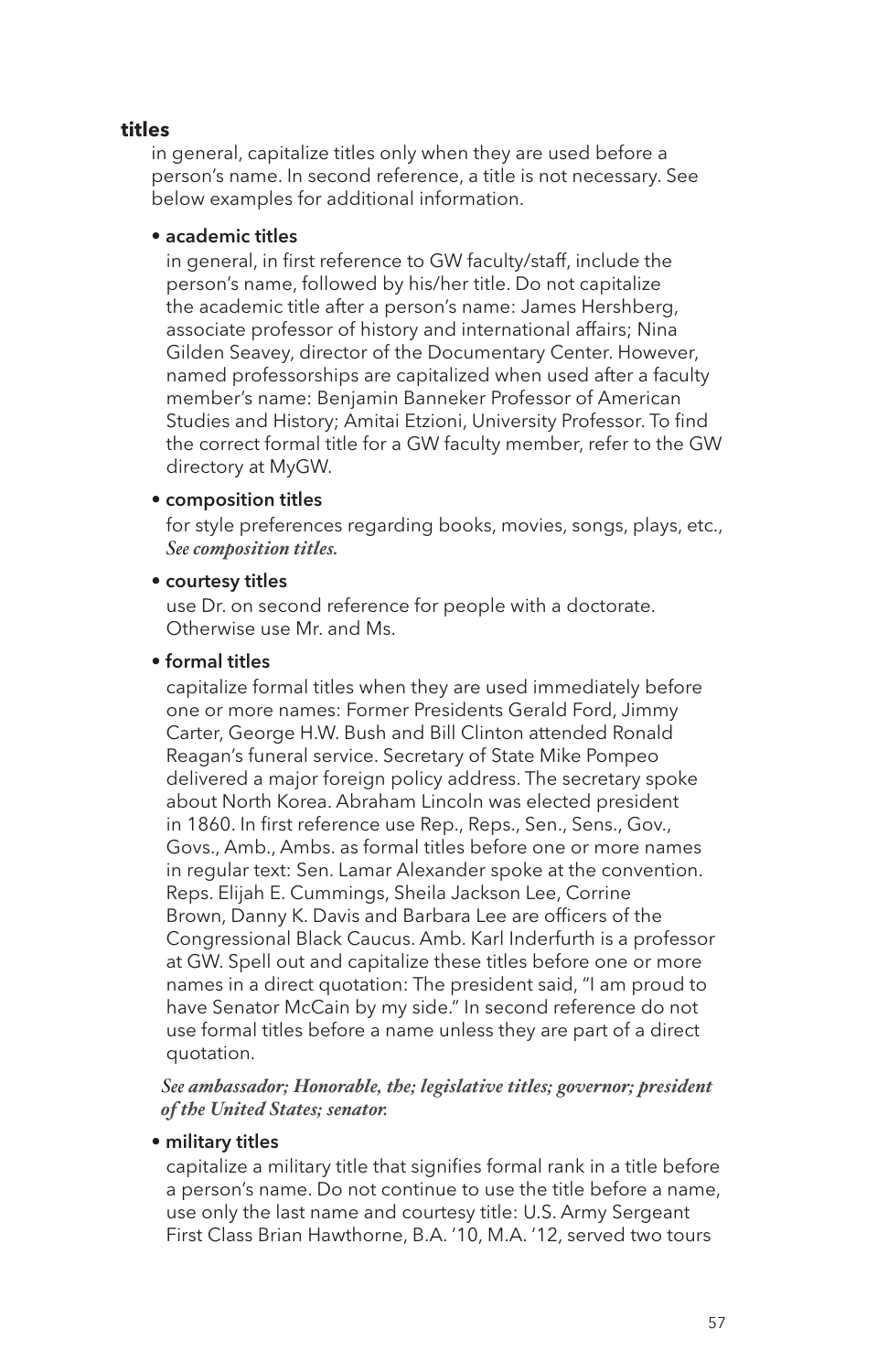in Iraq. Mr. Hawthorne was honored at the ceremony. Many military titles are abbreviated in regular text: general (Gen.); colonel (Col.); major (Maj.); sergeant (Sgt.); admiral (Adm.); captain (Capt.); corporal (Cpl.); private (Pvt.). Other titles are not abbreviated: airman; seaman; chief petty officer; master chief; chief warrant officer.

*See the military titles listing in the Associated Press Stylebook for more detailed abbreviations.*

#### **today, tonight**

use only in direct quotations. Use the day of the week to clarify timing, even if the day is today.

#### **Tompkins Hall**

Tompkins Hall is acceptable on first reference. Located at 725 23rd St. NW.

#### **toward**

use toward, not towards.

## **Trachtenberg School of Public Policy and Public Administration**

Spell out on first reference; Trachtenberg School acceptable on subsequent references. The school is part of the Columbian College of Arts and Sciences and is led by a director. The school was established in January 2004. Administrative offices are located in the Media and Public Affairs Building.

## **Trachtenberg, Stephen Joel**

president of GW from 1988 to 2007. Now president emeritus and university professor of public service.

## **trustee**

*See board of trustees.*

#### **Troubadours, the**

GW's oldest co-ed a cappella group.

## **TV**

avoid using as a noun unless in a direct quotation. Acceptable for use in constructions such as cable TV and in formal names: GW-TV; WJLA-TV.

*See television stations and programs.*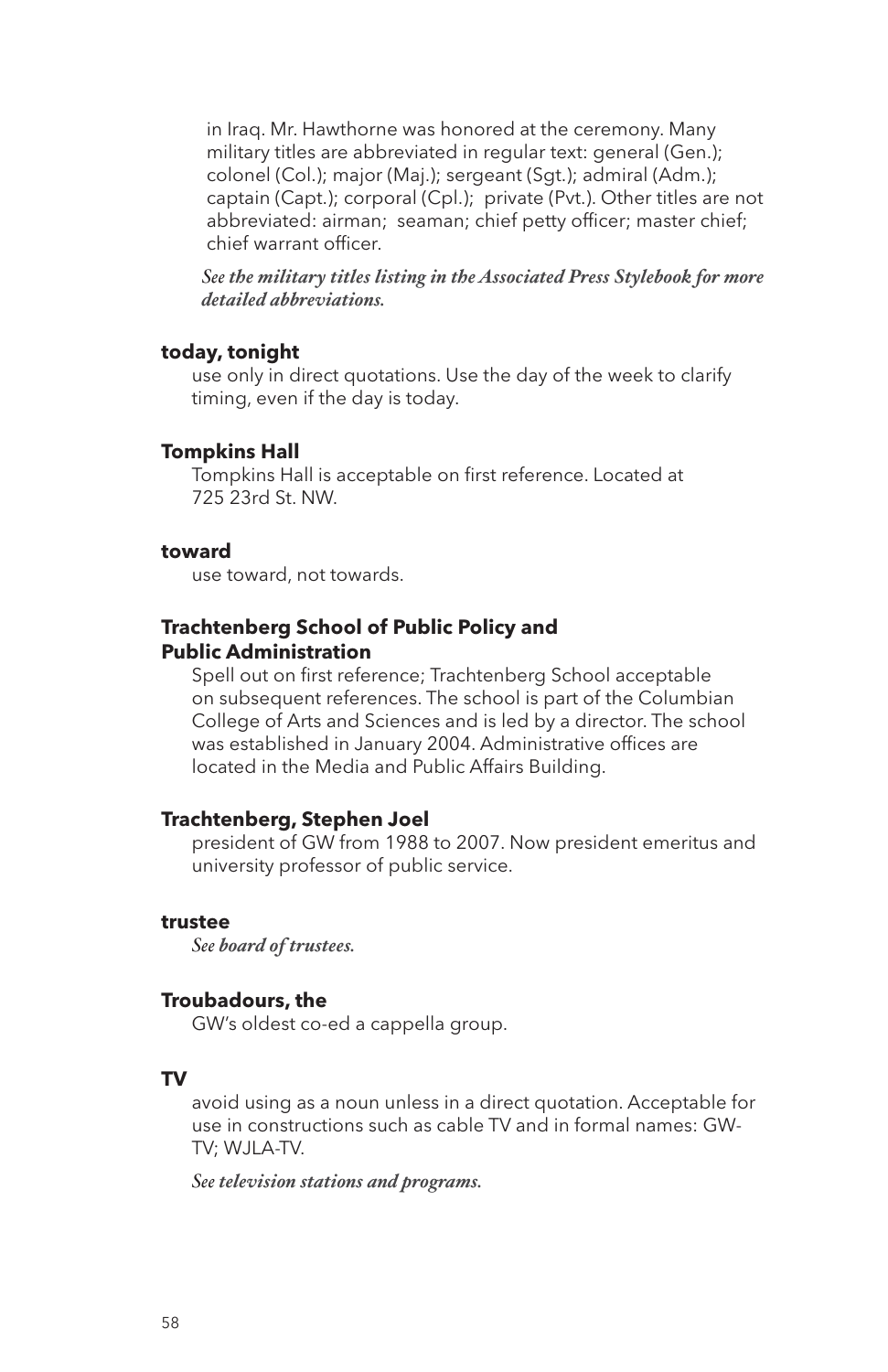# $\begin{picture}(20,20) \put(0,0){\line(1,0){10}} \put(15,0){\line(1,0){10}} \put(15,0){\line(1,0){10}} \put(15,0){\line(1,0){10}} \put(15,0){\line(1,0){10}} \put(15,0){\line(1,0){10}} \put(15,0){\line(1,0){10}} \put(15,0){\line(1,0){10}} \put(15,0){\line(1,0){10}} \put(15,0){\line(1,0){10}} \put(15,0){\line(1,0){10}} \put(15,0){\line(1$

# **U.N.**

in general, abbreviate when using as an adjective, write out United Nations when used as a noun (note use of periods for consistency with U.S., D.C., etc.): GW professor Amb. Karl Inderfurth served as U.S. representative to the United Nations for special political affairs and as deputy U.S. representative on the U.N. Security Council from 1993 to 1997.

## **Undergraduate Admissions, Office of**

formal name, should be used in first reference. The words admissions office are acceptable in second reference, but should not be capitalized since that is not the correct formal name. Graduate admissions are handled individually in each school; there is no Office of Graduate Admissions at GW.

## **United Kingdom**

use in reference to Great Britain and Northern Ireland. Great Britain consists of England, Scotland and Wales. Ireland is independent of the United Kingdom.

## **United States, U.S.**

in general, abbreviate when using as an adjective, write out United States when used as a noun (note use of periods for consistency with U.S., D.C., etc.): The U.S. State Department is located two blocks from the GW campus. The government of the United States is one of the nation's largest employers. Do not use periods in a headline (US).

Avoid USA except in a formal name: Congress passed the USA Patriot Act in October 2001.

## **University**

lower case unless using as a part of a school's formal name.

## **University wordmark (logo)**

the official university wordmarks are available online through GW Marketing and Creative Services: creativeservices.gwu.edu/ institutional-logos.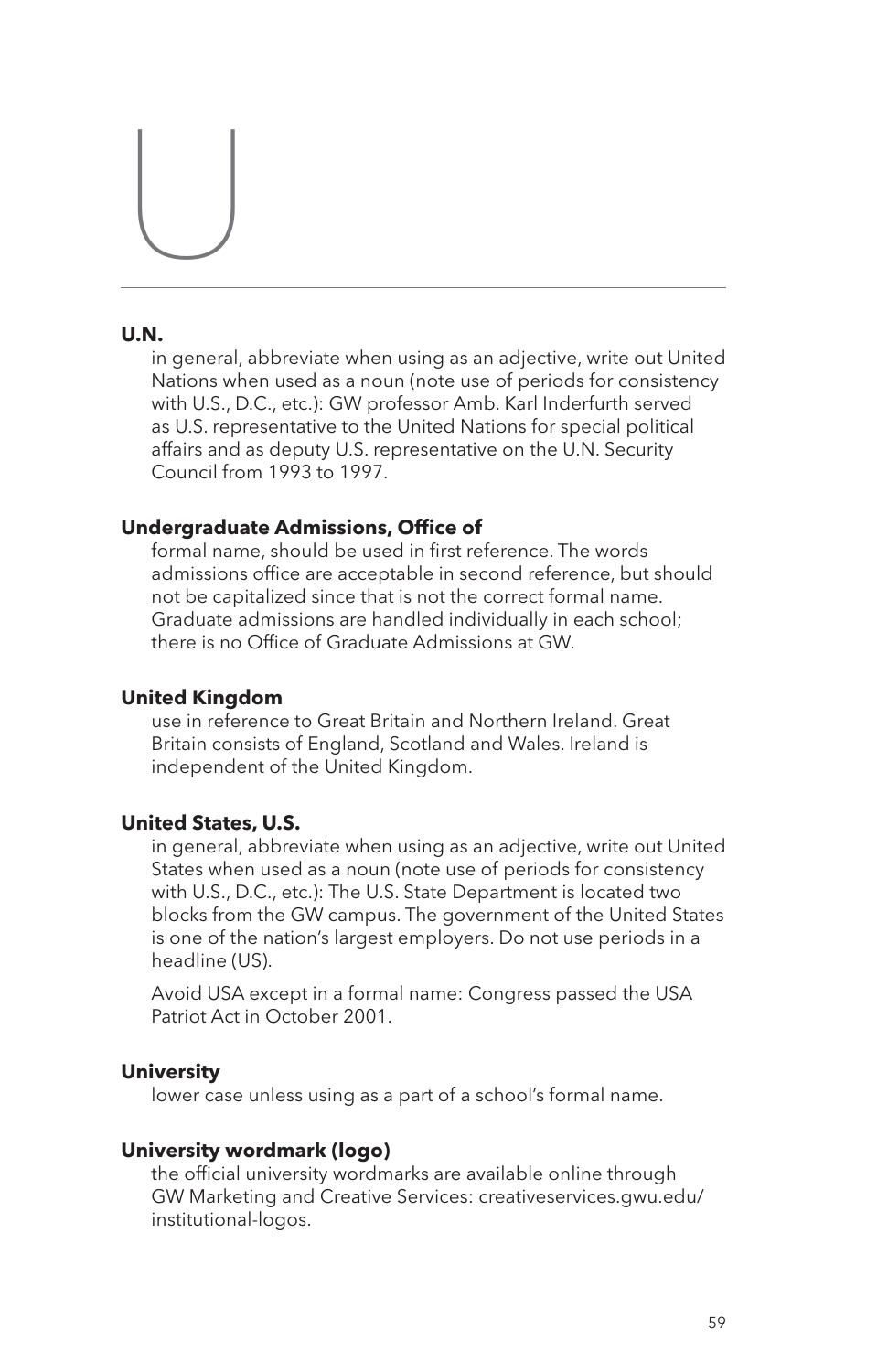# **University Professor**

the highest professorial status at GW. University Professor is capitalized on all references.

*See professor titles.*

# **University seal**

the official university seal is only used on official university documents. Examples include diplomas and invitations/ announcements from the Board of Trustees or the president of the university.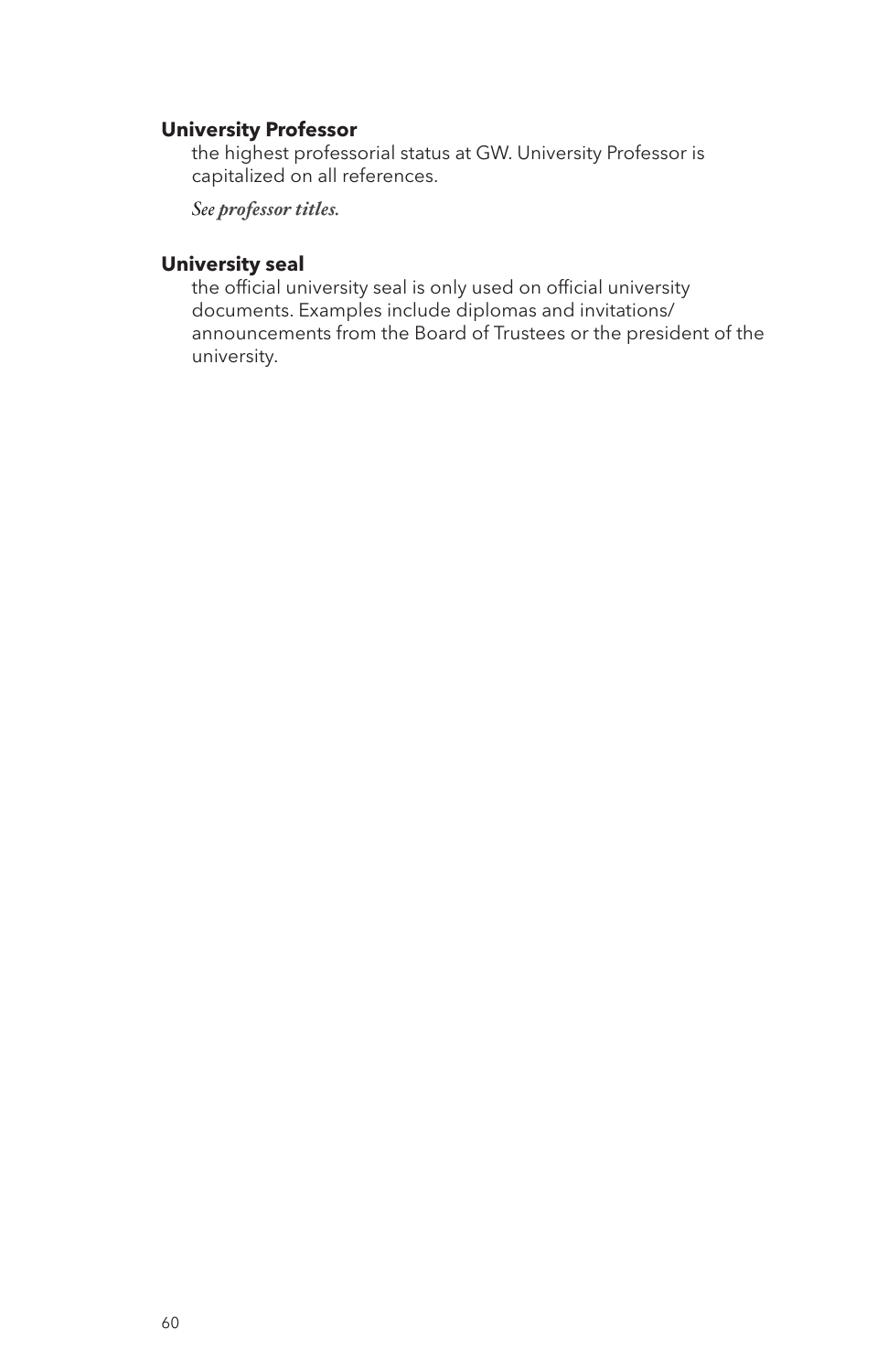# $\setminus$

#### **versus**

spell out in general text. The abbreviation vs. may be used in short expressions and lists.

Use v. in references to court cases: *Brown v. Board of Education*.

# **Veterans Memorial Park**

located on Kogan Plaza in front of the Estelle and Melvin Gelman Library. A wall in the park, funded by a gift from Board of Trustees member Mark R. Shenkman trustee emeritus, displays the park name and insignias for the five branches of the U.S. Armed Forces.

## **vice president**

capitalize when placed before a name: Executive Vice President and Chief Financial Officer Mark Diaz. Use in lowercase for all other references. Vice presidents, including assistant vice presidents, are "for" an area, not "of" an area.

*See Appendix B: University Officials.*

## **VIP, VIPs**

acceptable in all references for very important person(s).

## **"Vision 2021"**

the university's strategic plan; approved by the GW Board of Trustees in May 2013. The strategic plan centers on four themes: innovation through cross-disciplinary collaboration; globalization; governance and policy; and citizenship and leadership. Use quotes on all references.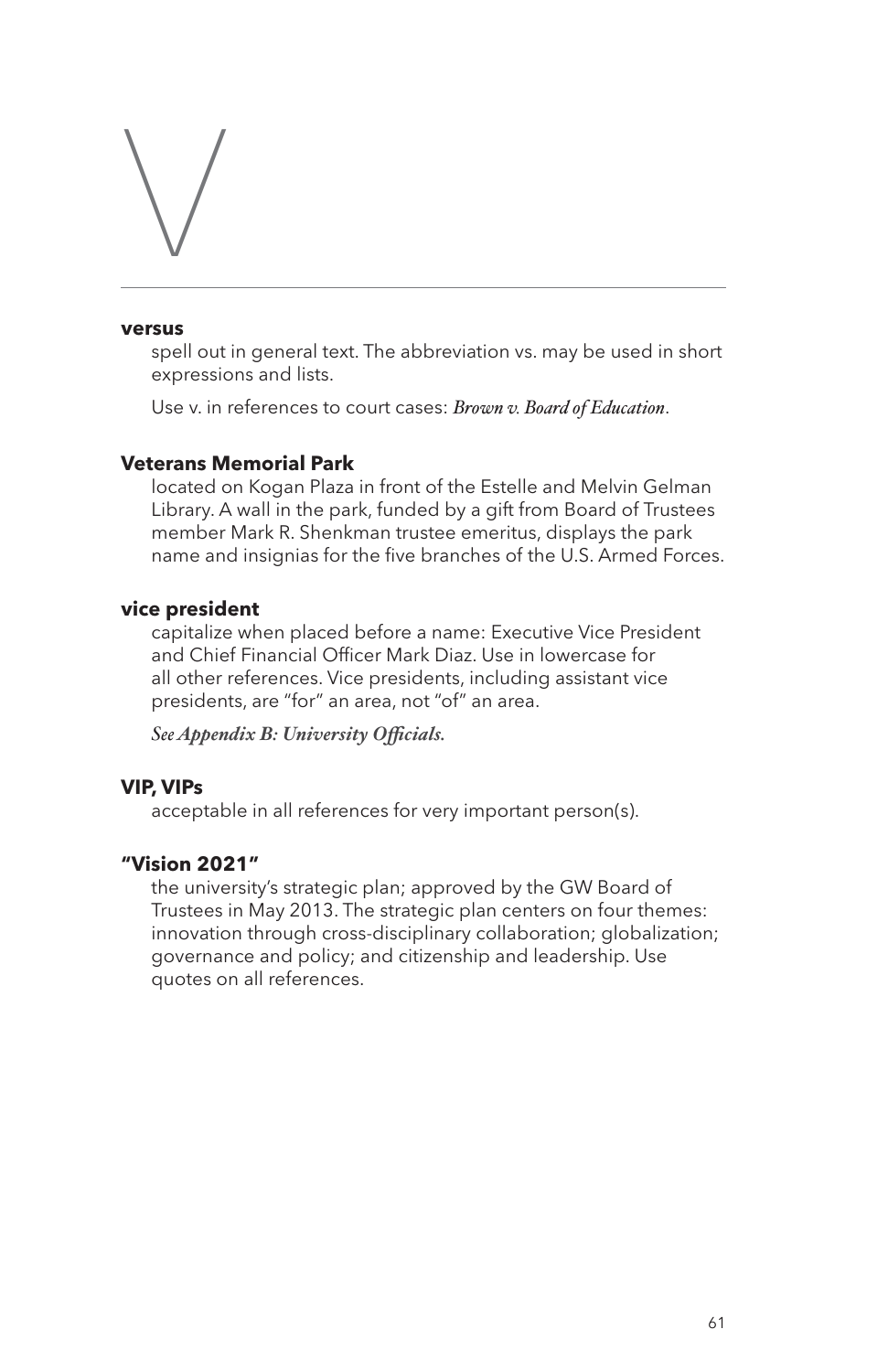## **Virginia Science and Technology Campus**

the campus in Loudoun County is the region's fastest-growing research and technology campus with academic and research initiatives in transportation safety and security, public health, homeland security, professional and executive education, information technology and telecommunications. The campus also houses the School of Nursing and the conservation and collections resource center. Opened in 1991, the 90-acre campus is located in Ashburn, Va., near Dulles International Airport.

The campus includes Exploration, Enterprise and Innovation halls.

VSTC is acceptable on second reference.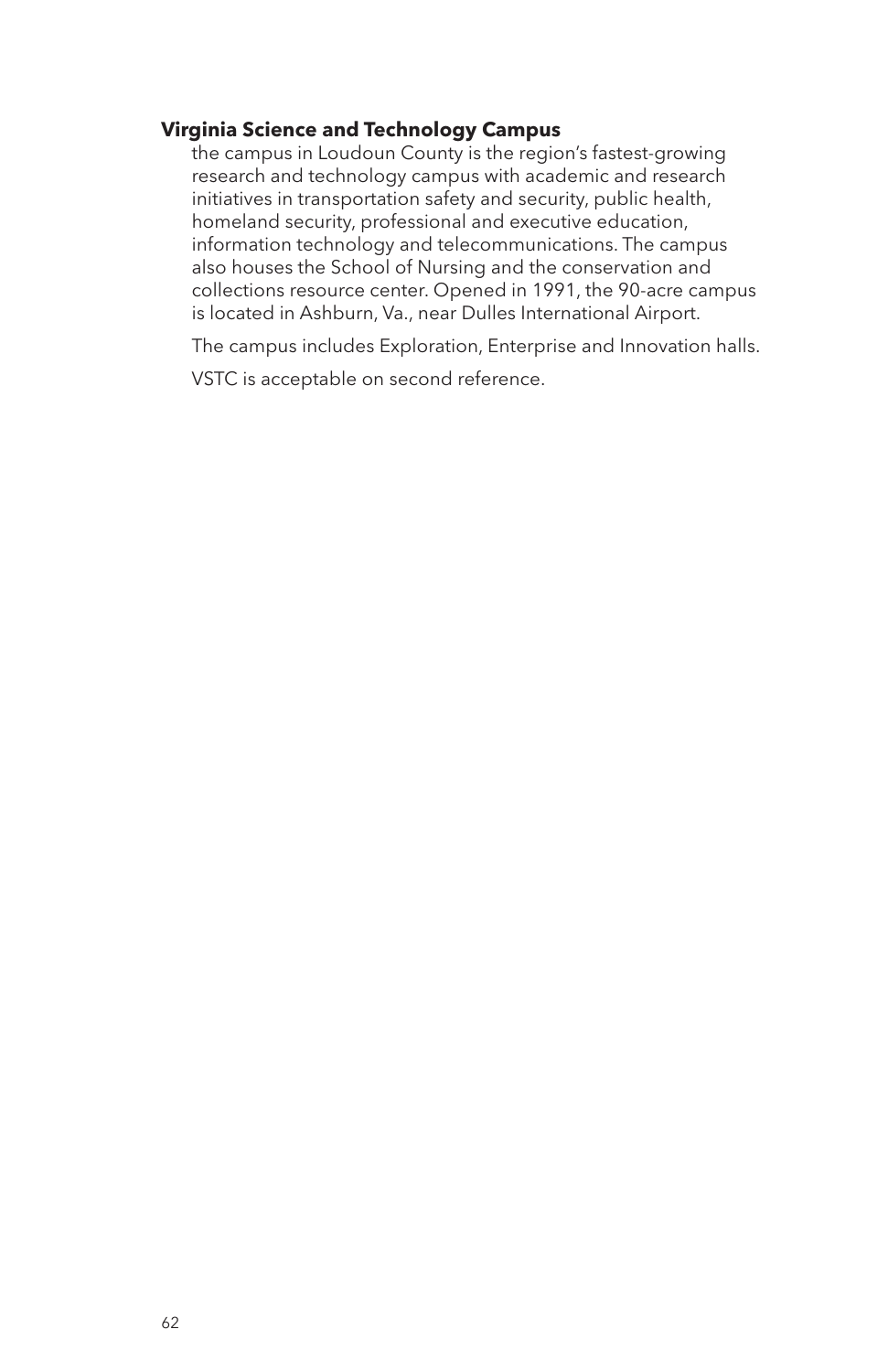# W

# **Washington, D.C.**

Washington (the city) can stand alone and be recognizable. When referring to the state, use state of Washington or Washington state to avoid confusion.

# **Washington Monument**

## **web**

lower case in all instances; internet is preferred.

## **website**

do not italicize or underline website addresses: The university's home page is www.gwu.edu. Don't include http:// with websites.

*See email; internet.*

# **West End Citizens Association**

## **West Hall**

residence hall on GW's Mount Vernon campus. Opened in 2010. 2100 Foxhall Rd.

# **White House**

do not personify the White House.

WRONG: The White House said ...

RIGHT: A White House official said ...

# **Wi-Fi**

## **who, whom**

who is used when someone is the subject of a sentence, clause or phrase: Who is there? The student who rented the room painted the walls. Whom is used when someone is the object of a verb or preposition: Whom do you wish to see? The student to whom the room was rented painted the walls.

# **Wind Ensemble**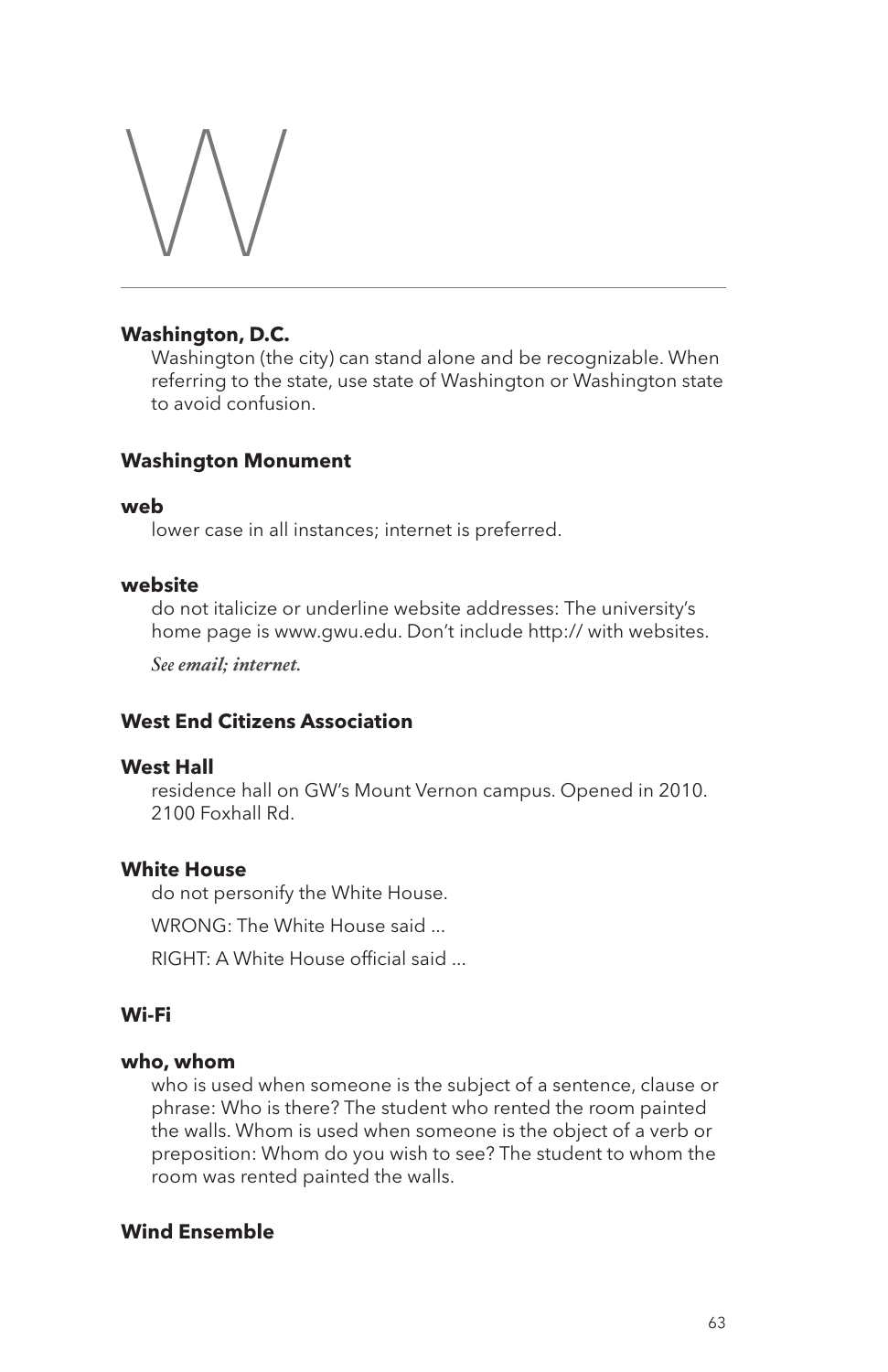## **Woodhull House**

connected by a bridge to the George Washington University Museum and The Textile Museum. The Woodhull House was renovated in 2014 to house the Albert H. Small Washingtoniana collection.

## **World Bank**

use World Bank/IMF meetings when referring to the meetings held by the institutions in D.C. at the same time. World Bank is the acceptable name that has come to be used for the International Bank for Reconstruction and Development (IBRD) and the International Development Association (IDA). Together, these organizations provide low interest loans, interest-free credit and grants to developing countries.

## **World War I, World War II**

use in first reference. WWI and WWII, respectively, are acceptable in second reference.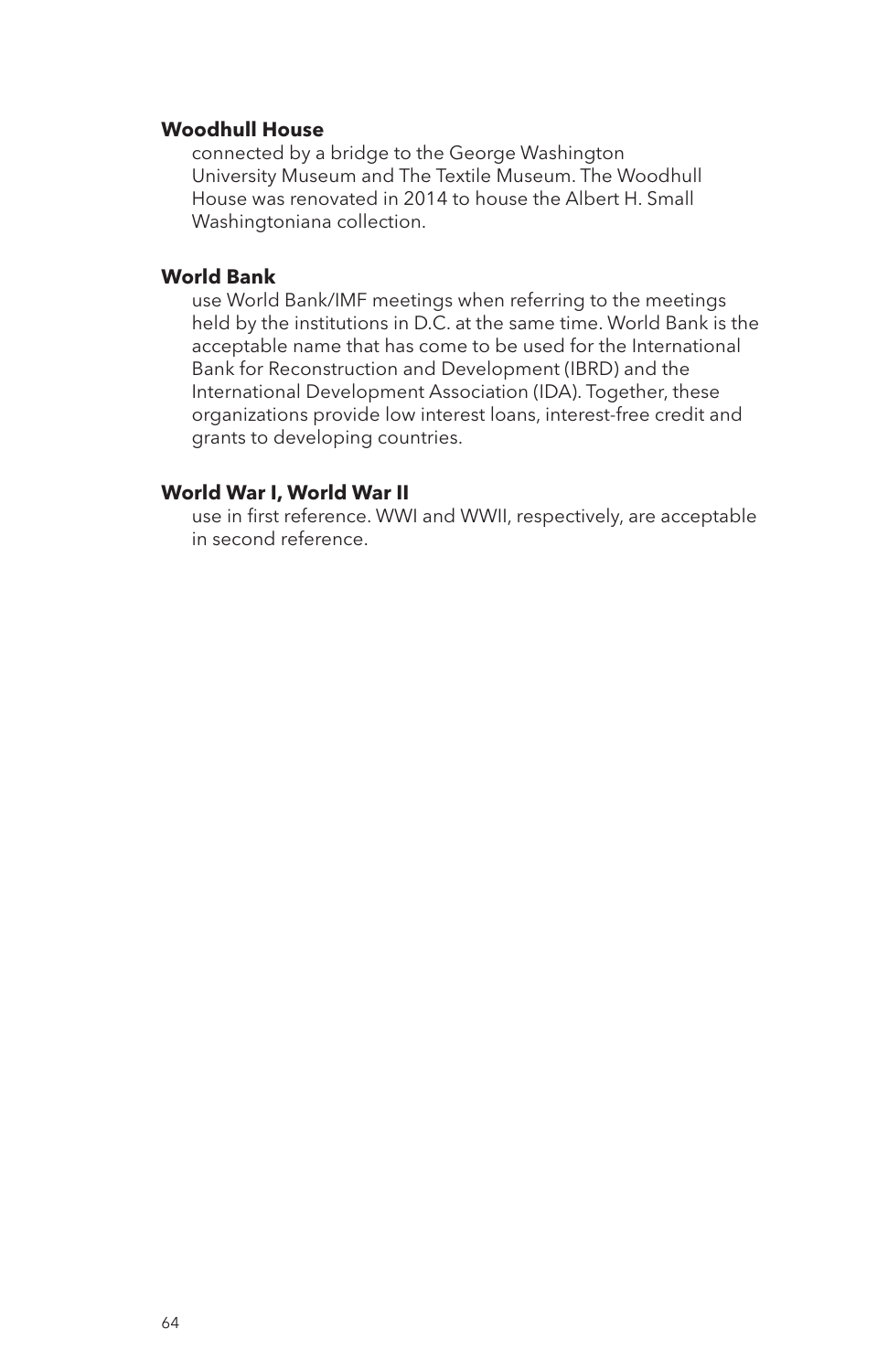

# **Yard, the University**

located on H Street between 20th and 21st streets NW.

## **years**

use an "s" without an apostrophe to indicate spans of decades or centuries: the 1980s, the 1800s. Years are the lone exception to the general rule in numerals that a figure is not used to start a sentence: 2009 was a very good year.

## *See dates; months.*

## **youth**

applicable to boys and girls from age 13 to 18. Use man or woman for individuals 18 and older.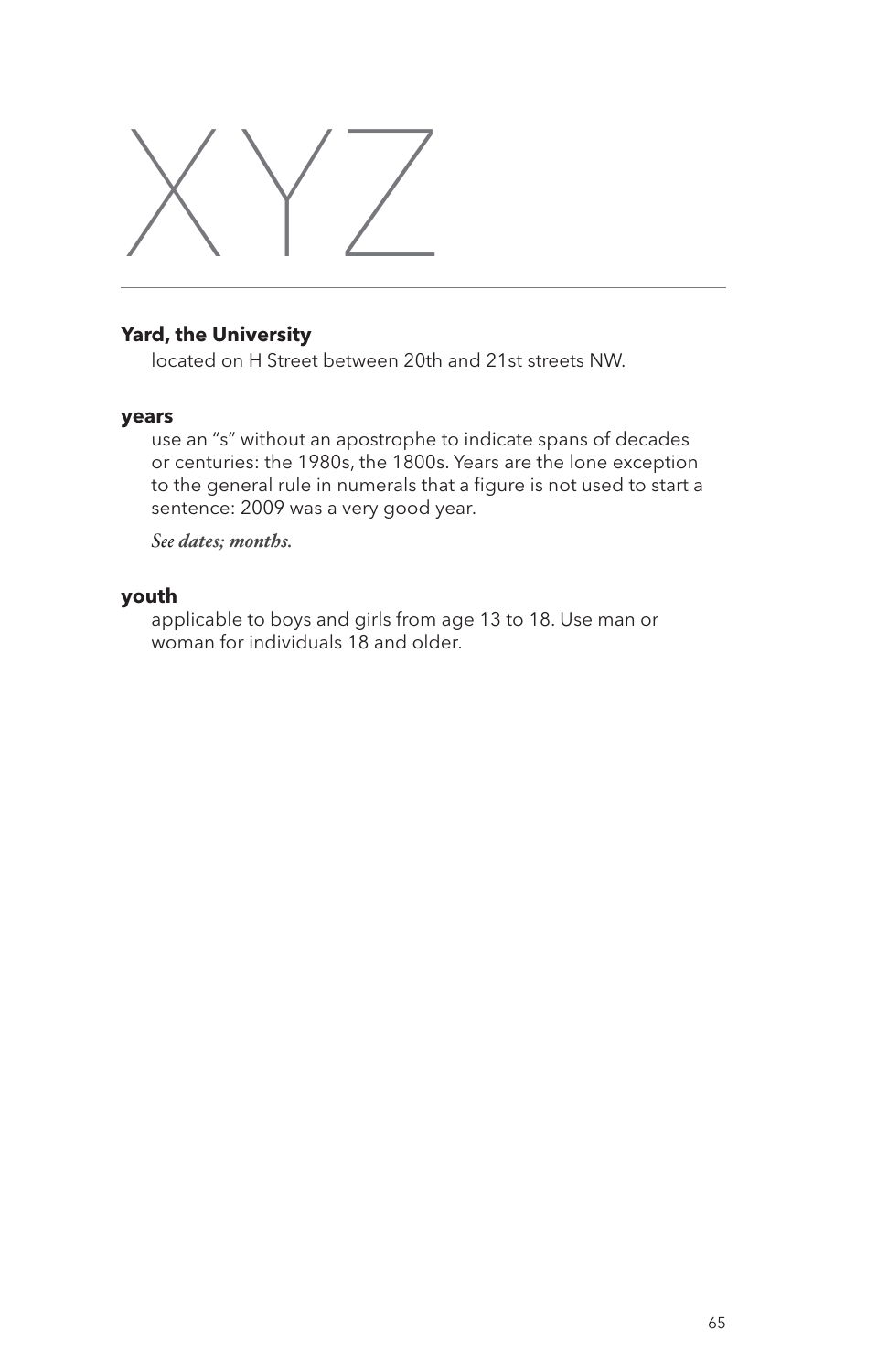# **Appendix A: Punctuation**

## **apostrophe**

use an apostrophe to indicate that a noun is possessive.

## *Add an 's for the following:*

- Plural nouns not ending in s: women's rights, the alumni's contribution.
- Singular nouns not ending in s: the professor's office, the horse's food, the student's room.
- For compound words apply the apostrophe or 's to the word closest to the object possessed: the major general's decision, the major generals' decisions, the attorney general's request, the attorneys general's request, Martin Luther King Jr.'s father.
- For joint possession and individual possession, use a possessive form only after the last word if ownership is joint: George and Mary's car. Use a possessive form after both words if the objects are individually owned: George's and Mary's cars.
- Descriptive phrases not ending in s: a children's hospital, a people's republic.
- Plurals of a single letter: Mind your p's and q's. He learned the three R's and brought home a report card with four A's and two B's. The Oakland A's won the pennant.

## *Add only an apostrophe for the following:*

- Plural nouns ending in s: states' rights, the horses' food, the professors' lounge, the students' class gift.
- Nouns plural in form, singular in meaning: mathematics' rules, measles' effects. The same rule applies for the formal name of a singular entry: General Motors' profits, the United States' wealth.
- Singular proper nouns ending in s: Achilles' heel, Hercules' labors, Arkansas' schools, John Adams' legacy. However, if a composition title or trademarked name uses an 's after a singular proper noun, the 's should be preserved: *Bridget Jones's Diary*.
- Singular nouns ending in an s sound (e.g., ce, x, z) followed by a word that begins with s: for appearance' sake, for conscience' sake, the justice' seat.
- Contractions, omitted letters and figures: it's, don't, 'tis the season, rock 'n' roll, the class of '62, the Spirit of '76, the '20s.

*See The Associated Press Stylebook* "possessives" entry for additional guidance.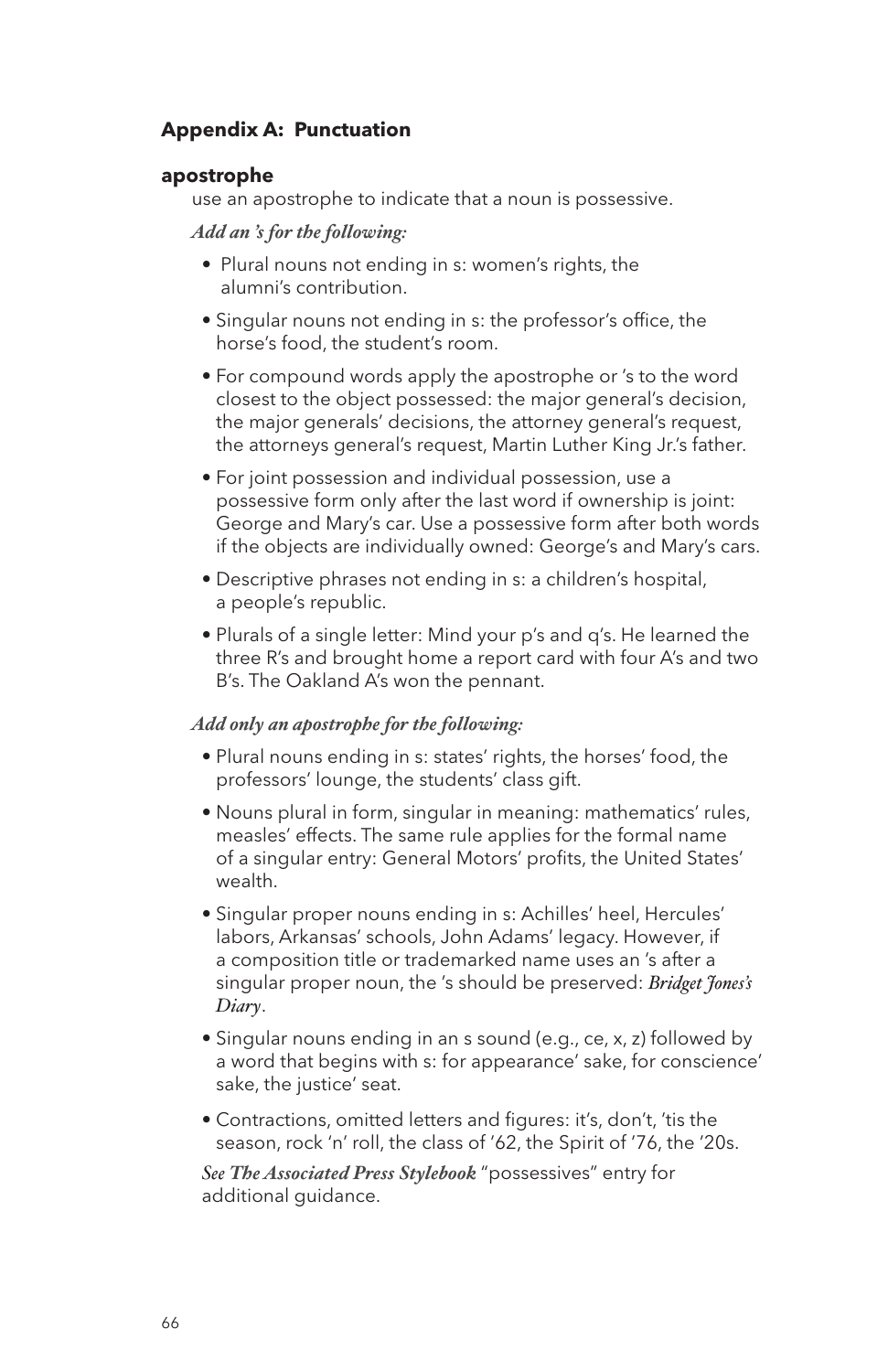## **brackets**

use brackets to add clarification or correct quoted material: "I couldn't believe that he [Jackson] would hit three home runs," said the manager. Use the Latin word sic, which means intentionally so written, in brackets to indicate that an error in the quoted material is being reproduced exactly: "We were disappointed to find out that only five in the class is [sic] signed up for the program."

## **colon**

the colon is a mark of emphasis and/or anticipation. Its most frequent use is at the end of a sentence to introduce a list or text: She narrowed her decision to three colleges: Dartmouth, Boston College and GW.

Capitalize the first word after a colon only if it is a proper noun or the start of a complete sentence: She had one major condition: The school must have a strong history department. She also wanted a college that offered her two favorite sports: volleyball and rugby.

Do not use a colon between a verb and its compliment or object:

RIGHT: Her three favorite teams are the Cardinals, Eagles and Bears.

WRONG: Her three favorite teams are: the Cardinals, Eagles and Bears.

RIGHT: There were many considerations including cost, location and curriculum.

WRONG: There were many considerations including: cost, location and curriculum.

#### **comma**

use a comma to separate elements in a series: He ate bread, meat and pie. Also use the comma (not the semicolon) for a simple series: They had fruit, custard, cake and ice cream, peanut butter and jelly and pudding. In a more complex series that may involve names, titles and degree notations for more than one person, use a semicolon (see semicolon entry).

Do not use the serial comma in a simple series: red, white and blue.

Use a comma after a long introductory phrase or clause: After stealing the crown jewels from the Tower of London, I went home for tea. If the introductory material is short (a rule of thumb is five words or less), do not use the comma: After the theft I went home for tea. But use the comma if the sentence would be confusing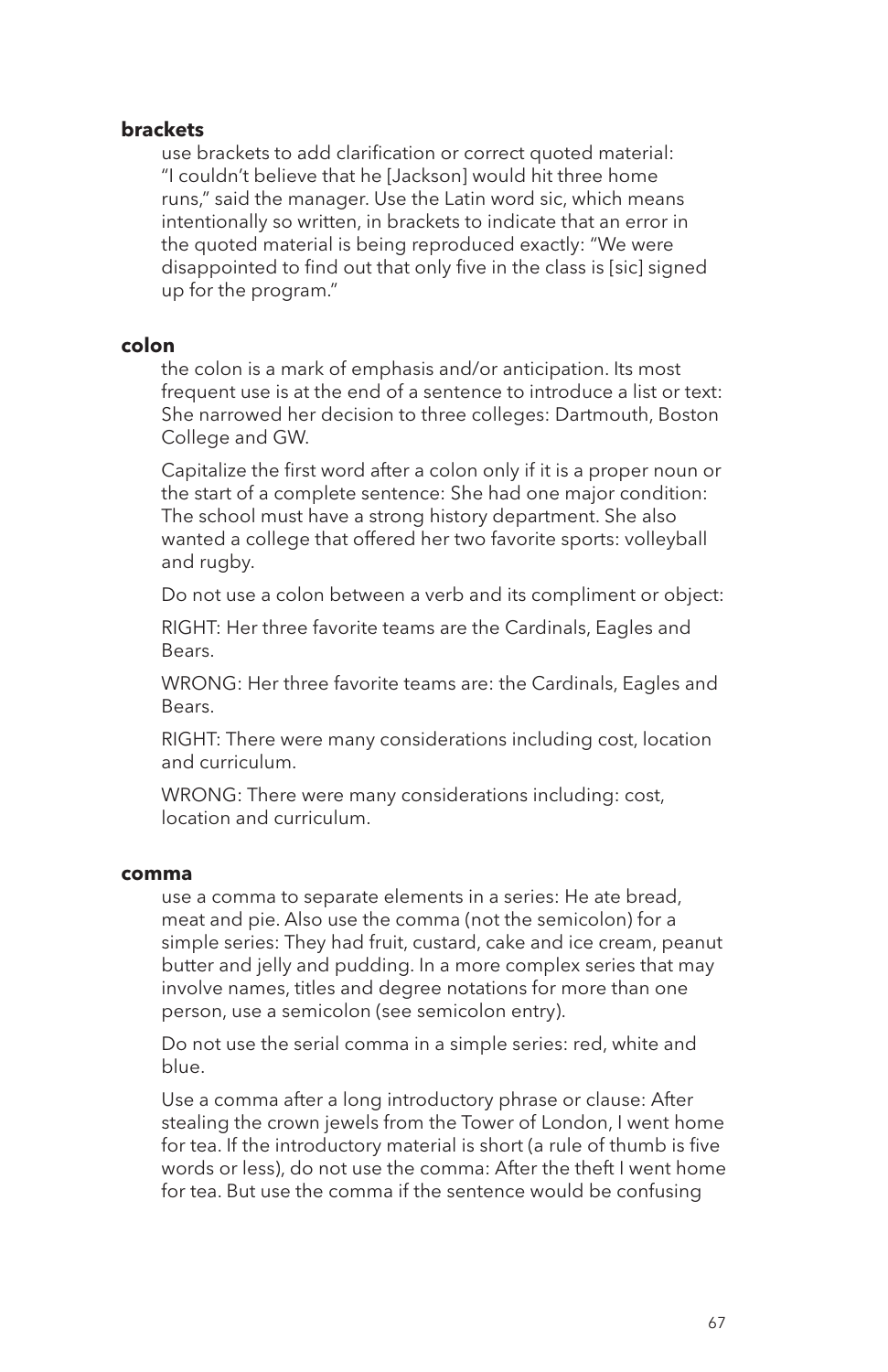without it: The day before, I'd robbed the Bank of England.

Use commas to offset a person's name, as in this case: He introduced his wife, Anne, to the mayor. Do not use a comma in this sentence: He attended the party with wife Anne.

Use a comma to separate independent clauses that are joined by and, but, for, or, nor, because or so: We are visiting Washington, and we also plan a side trip to Williamsburg, Va. As a rule of thumb, use a comma if the second clause can stand alone as a sentence:

COMMA: Gen. Lee rallied his soldiers, and he marched them to Gettysburg.

NO COMMA: Gen. Lee rallied his soldiers and marched them to Gettysburg.

Use a comma to set off a nonessential word or phrase, but do not use if a word or phrase is essential. Correct: The company chairman, John James, spoke at the meeting. (Because a company can only have one chairman the name is not essential to the sentence.) The Smiths ate dinner with their daughter Julie. (In this case because the Smiths have more than one daughter, the inclusion of Julie's name is critical if the reader is to know which daughter is meant.) Julie and her husband, Jeff, went shopping. (Again because Julie has only one husband his name should be set off by commas.)

Use a comma to separate elements of an address: the Virginia Science and Technology Campus is located in Asburn, Va., in the Dulles technology corridor.

Use a comma between proper names and titles: Vittorio Bonori, president of Zenith, chaired the meeting.

Use a comma to introduce a complete sentence or quote that is a complete sentence: The president said, "I am happy to be a part of such a rich tradition."

Also use a comma before quote attribution. "I am happy to be part of such a rich tradition," the president said.

Do not use a comma to introduce a partial quote: The president called the event a "rich tradition."

In use with quotes, commas always go inside quotation marks.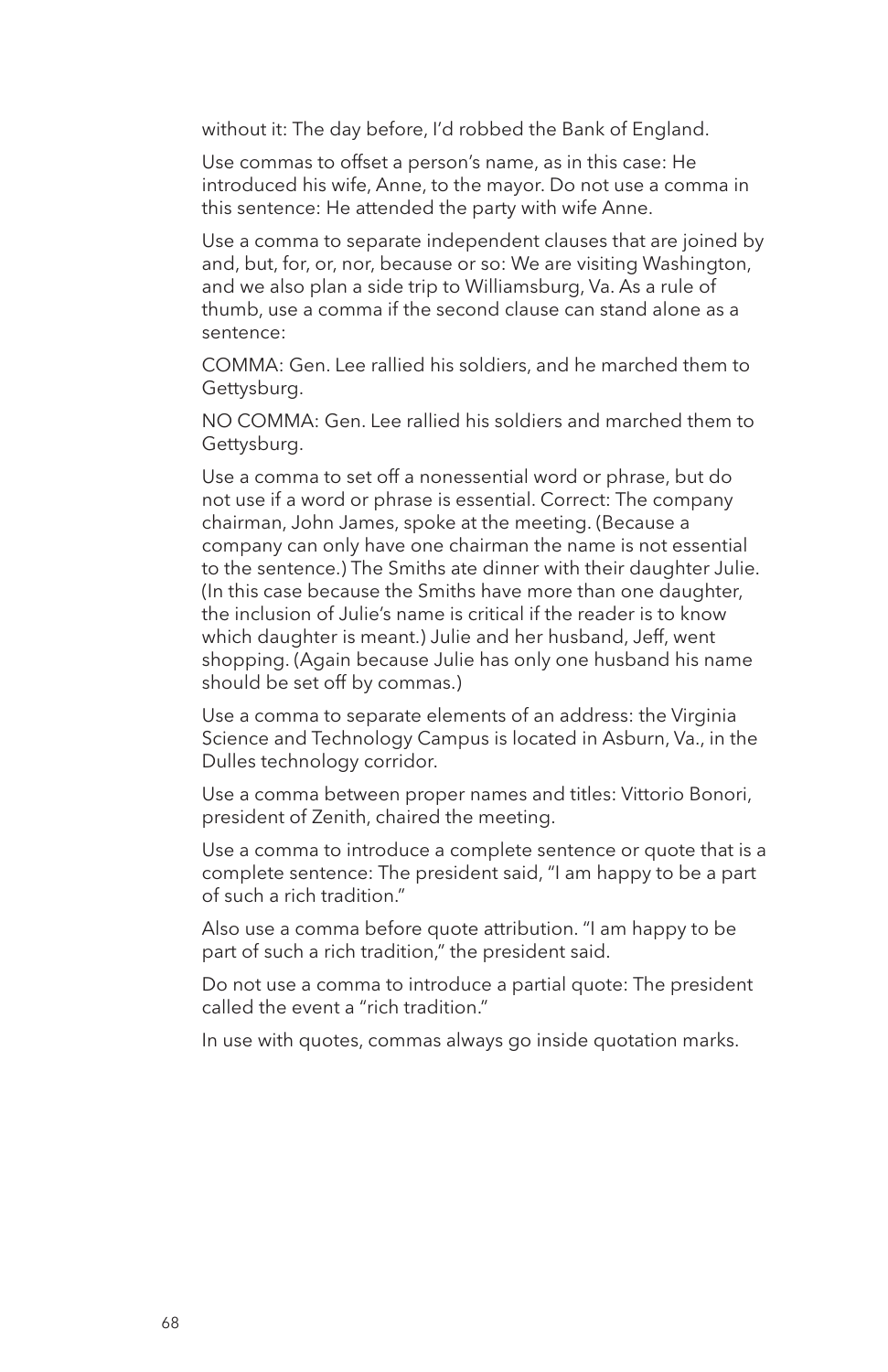# **dash**

an em dash — a long line exactly like the one used in this sentence — is what should be used to enclose a word or word group that interrupts the main structure: We will fly to Paris in June — if I get a raise. Smith offered a plan — an unprecedented plan to raise revenues.

The dash also can be used within a phrase that otherwise would be set off by commas when there are series or words that must be separated by commas within the phrase: He listed the qualities — intelligence, humor, independence — that he liked in an executive.

The em dash is not to be confused with its shorter relative, the en dash. The en dash, which should be used in noting page numbers, dates, and game scores: In the 2009–10 men's basketball season, the team won the championship 98–85. The en dash should not be used in place of a hyphen.

## **ellipsis**

when using, treat the ellipsis as a three-letter word with three dots and a space on each side.

Use the ellipsis to indicate the deletion of one or more words in condensing quotes, texts and documents. Be very careful to avoid deletions that would distort the meaning.

"I ... tried to do what was best."

If the words that precede an ellipsis constitute a grammatically complete sentence, either in the original or in the condensation, place a period at the end of the last word before the ellipsis. Follow it with a regular space and an ellipsis: I no longer have a strong enough political base. ...

#### **exclamation point**

use sparingly to express a high degree of surprise, incredulity or other strong emotion. Place the mark inside quotes when part of quoted material. Place it outside of quotes when not part of the quoted material. Do not use a comma or period after the exclamation mark.

RIGHT: "Never!" she shouted.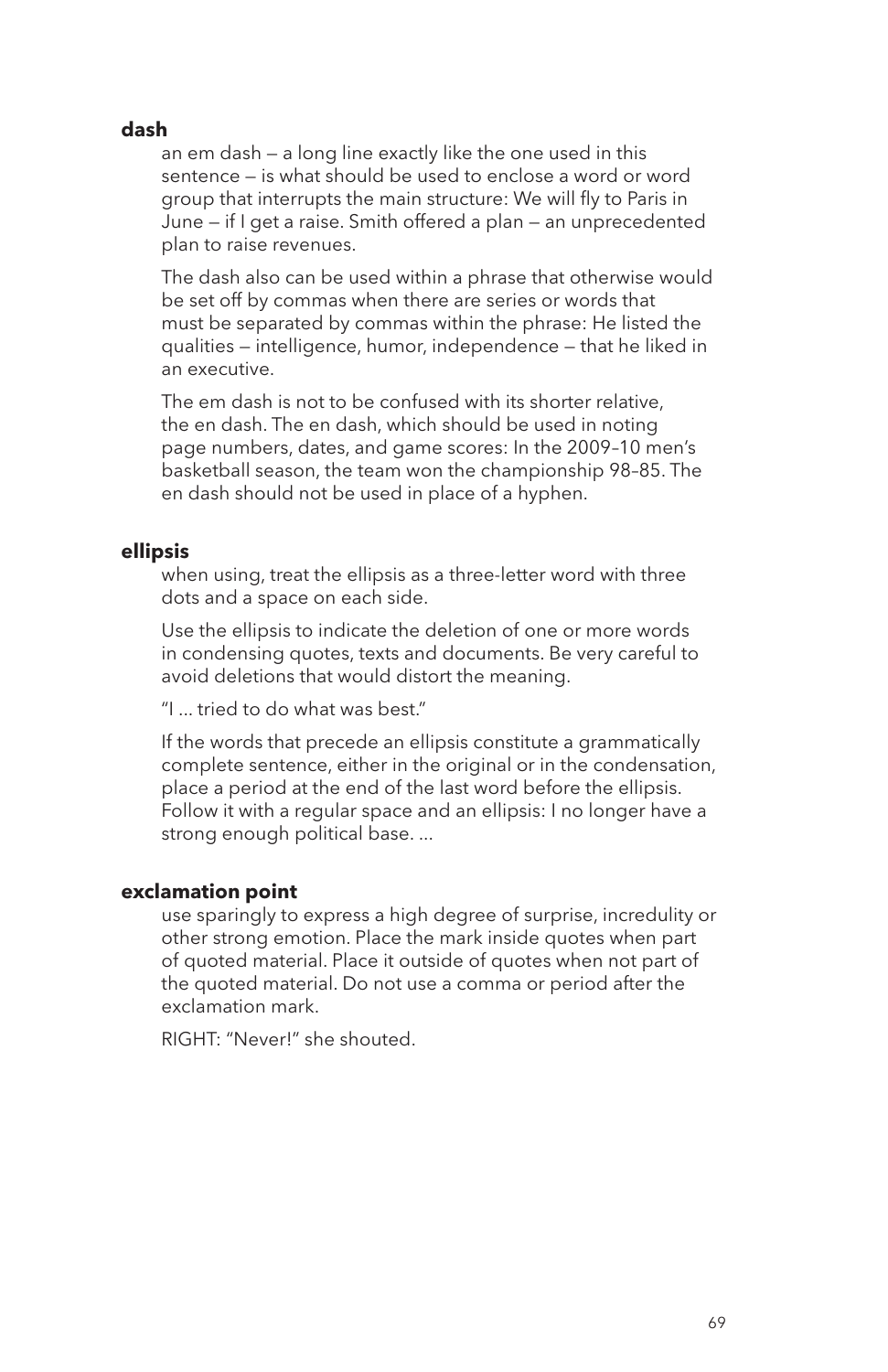## **hyphens**

use to join adjectives and avoid ambiguity. Consult *The Associated Press Style Guide* and *Webster's New World Dictionary* for guidance on hyphenations with prefixes.

Additional guidelines:

- Compound modifiers: When two or more words that express a single concept are used before a noun, use a hyphen to link them with the exceptions of the word "very" and adverbs that end in "ly": a high-profile case, a 19,000-square-foot building, a full-time job, a poorly performed play. Most of the time these combinations are not hyphenated after a noun: She works full time.
- Compound nouns: Many noun compounds are hyphenated: brother-in-law, well-being, 18-year-old.
- With numbers: Hyphenate the written form of compound numbers and fractions: One-fifth of my income is spent on rent.
- Between a prefix and proper name: mid-Atlantic.
- Capitalization: When hyphenated words are used in headlines, both words should be capitalized: Blue-Green.
- Suspensive hyphenation: He received a 10- to 20- year sentence in prison.

## **parentheses**

use sparingly to insert necessary background or reference material. Punctuation: Place a period outside parentheses if the material inside is not a stand alone complete sentence (like this fragment). Otherwise, place periods inside parentheses.

#### **period**

use with the following:

- At the end of a declarative sentence: The style guide is finished.
- At the end of a rhetorical question if the statement is more of a suggestion than a question: Why don't we go.
- At the end of an indirect question: He asked what time it was.
- At the end of a sentence ending in a URL or an e-mail address: The story about President LeBlanc was published at gwtoday. gwu.edu. For more information, please contact magazine@ gwu.edu.

Use a single space after a period at the end of a sentence.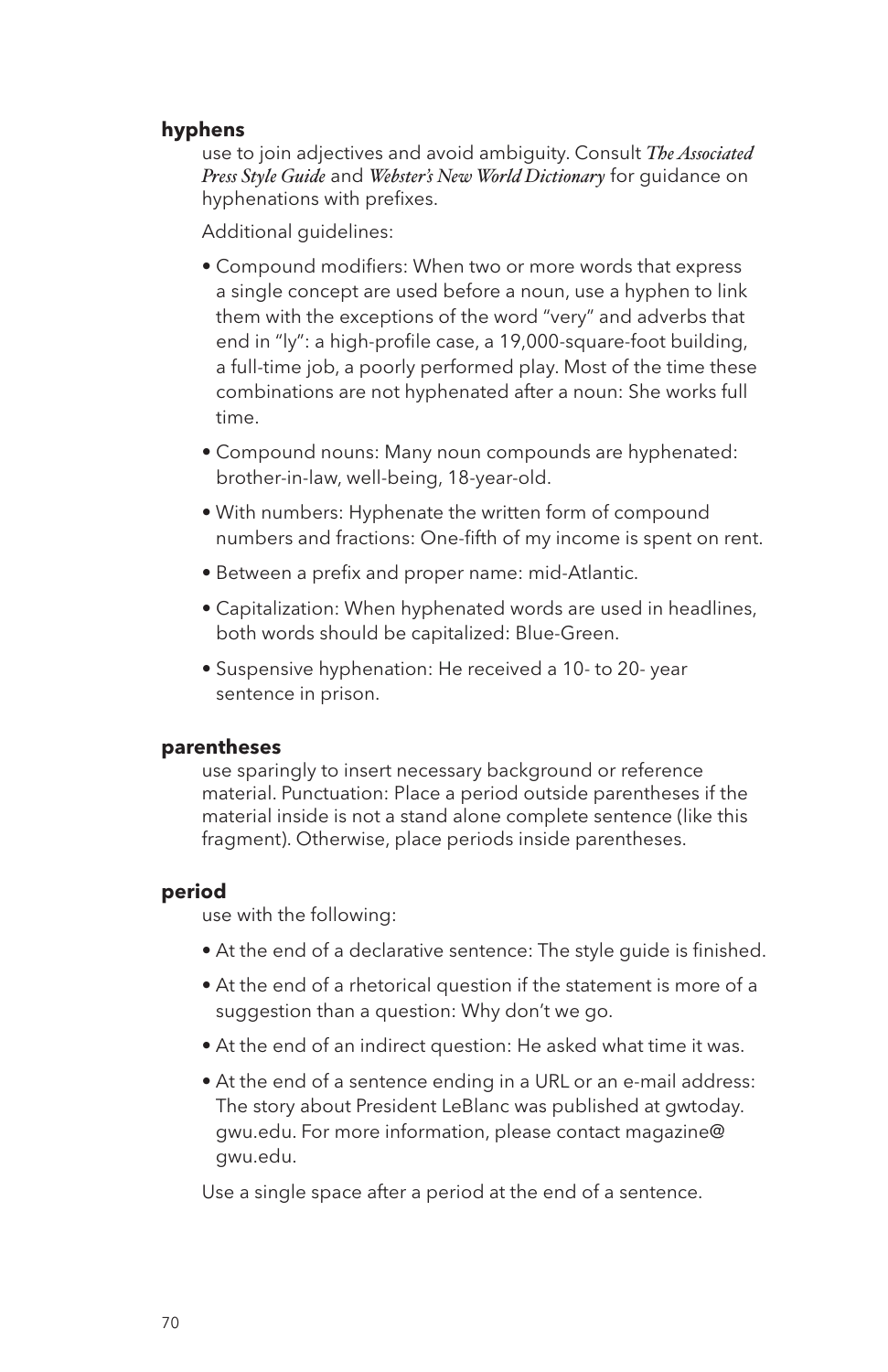#### **question mark**

use with the following:

- At the end of a direct question: Who attended the lecture?
- In the middle of an interpolated question: You told me Did I hear you correctly? — that we should meet in the conference room.
- At the end of a full sentence with multiple questions: Did he plan the event, book the guests and write the opening remarks? However, it is acceptable to use question marks with each question for emphasis: Have you finished planning the event? Booked the guests? Written the opening remarks?

Placement with quotation marks: A question mark can be inside or out depending on the meaning: He asked, "How much will it cost?" What is the Louvre's most famous painting after the "Mona Lisa"?

A question mark supersedes the comma that normally is used when supplying attribution for a quotation: "Who won?" he asked.

#### **quotation marks**

use with the following:

- Direct quotations: Plato said, "Necessity is the mother of invention."
- With personal nicknames: Thomas "Stonewall" Jackson.
- With words used in an ironical sense: The "debate" turned into a free-for-all.
- Quotes may be used with unfamiliar terms or phrases on first reference: A defensive offsides call is known as "encroachment." Do not put subsequent references to encroachment in quotation marks.

Quotation mark placement with other punctuation:

- Periods and commas always go within quotation marks.
- Dashes, question marks and exclamation points go within the quotation marks when they apply to the quoted matter only. They go outside when applied to the whole sentence. This second rule helps the reader attribute the meaning and emotions of these remarks to the right source: The first sentence of Barack Obama's fundraising letter was, "I need your vote!" I thought John McCain was very forceful when he said, "I need your vote"! The first sentence indicates Obama's emphasis and excitement. The second sentence indicates the author's emphasis and excitement.
- Semicolons go outside of quotation marks.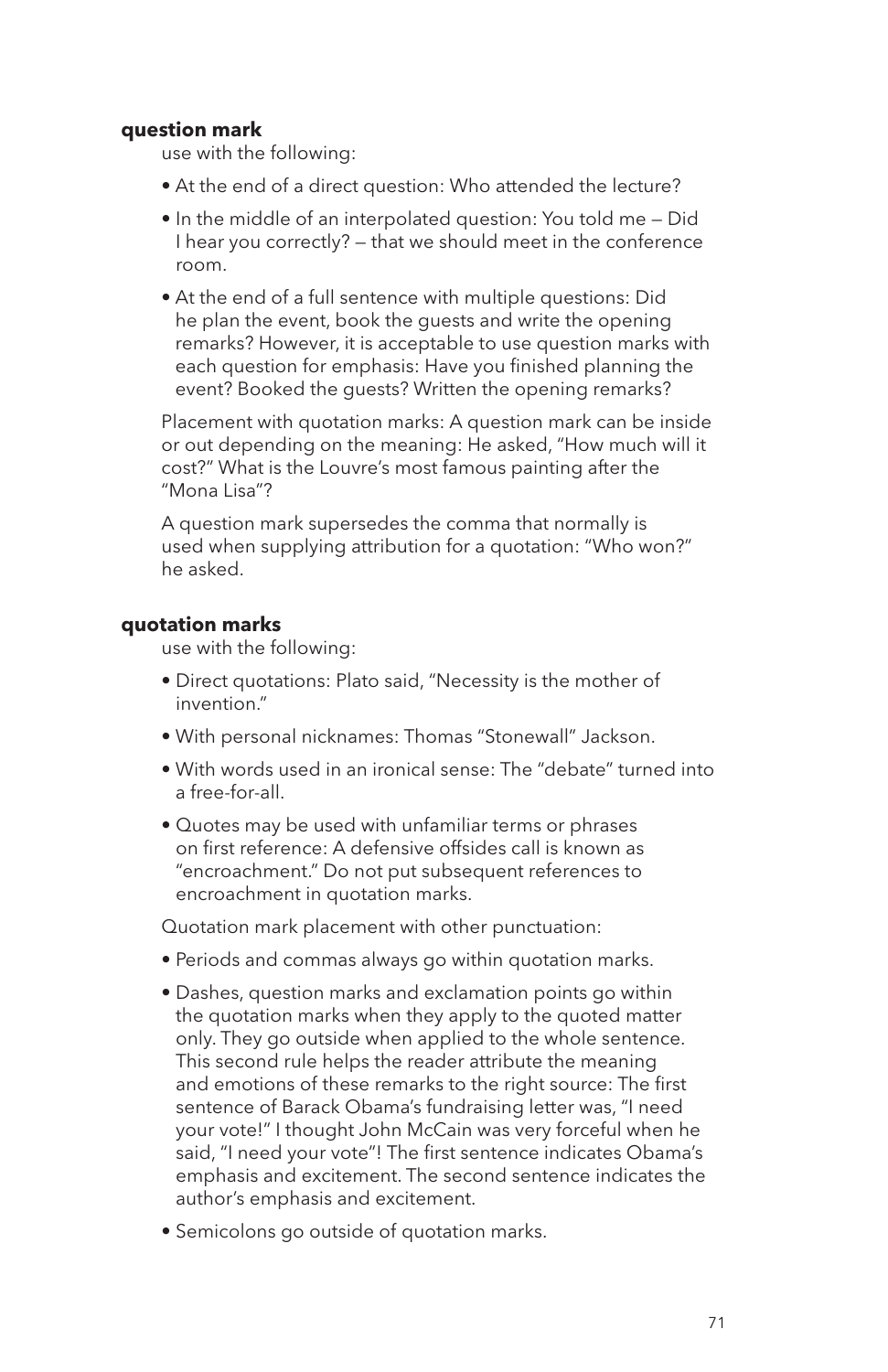#### **semicolon**

use semicolons with the following:

- To clarify a series, especially when individual segments contain material that also must be set off by commas: The meeting was attended by several graduates: Joe Alumnus, B.A. '88, J.D. '92; Sally Colonial, B.A. '77, M.A. '79, Ph.D. '85; and Harry Hippo, M.F.A. '67.
- To link independent clauses, especially when coordinating conjunctions such as 'and,' 'but' or 'for' not present: The package was due last week; it arrived today.

Place semicolons outside of quotation marks.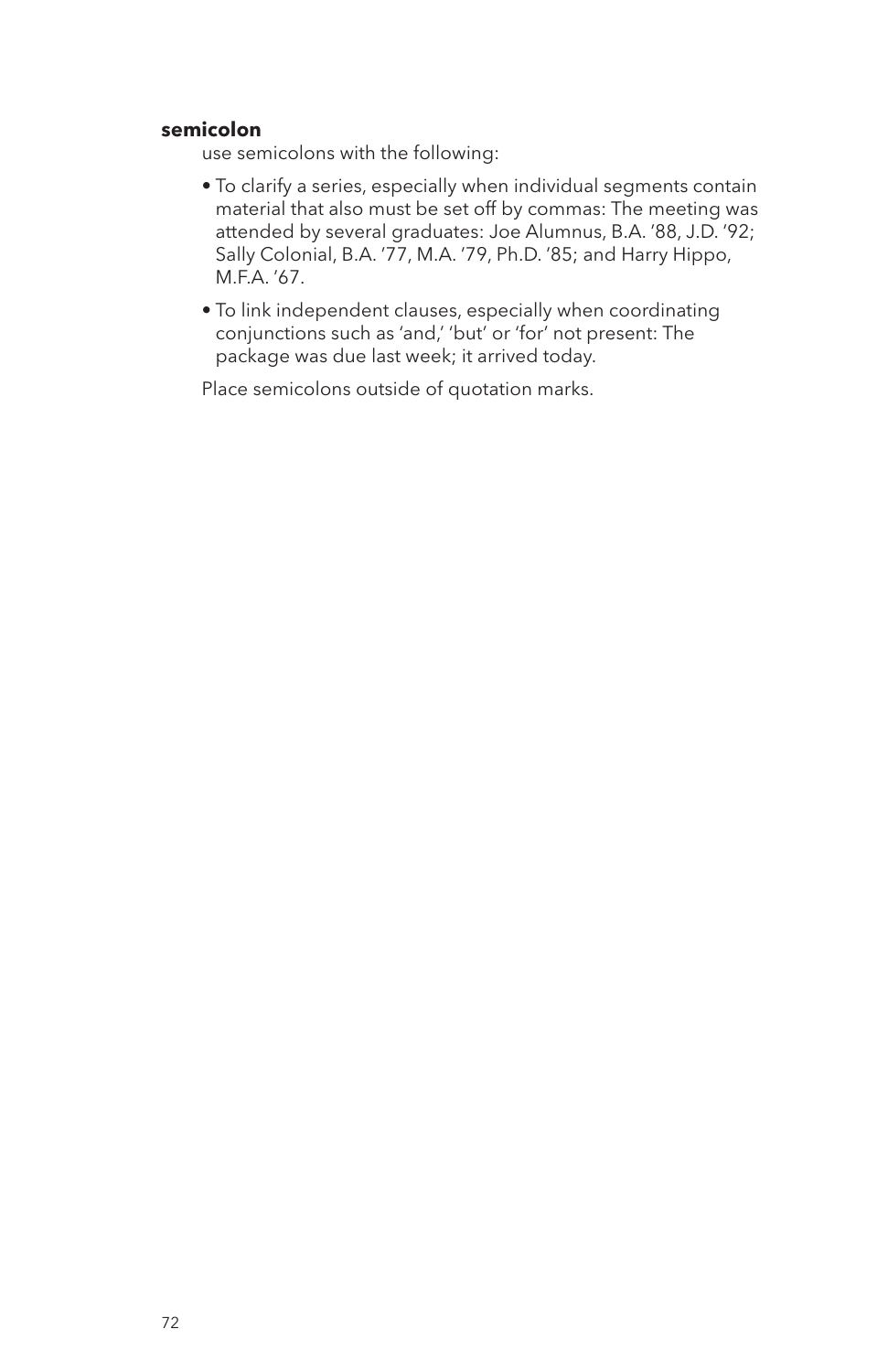## **Appendix B: List of Primary University Officials**

### **Senior Staff**

Thomas LeBlanc President

Jeffrey S. Akman Vice President for Health Affairs

Donna Arbide Vice President for Development and Alumni Relations

Aristide Collins Jr. Vice President, Chief of Staff and Secretary of the University

Mark Diaz Executive Vice President and Chief Financial Officer

Forrest Maltzman Provost and Executive Vice President for Academic Affairs

Beth Nolan Senior Vice President and General Counsel

Lorraine Voles Vice President for External Relations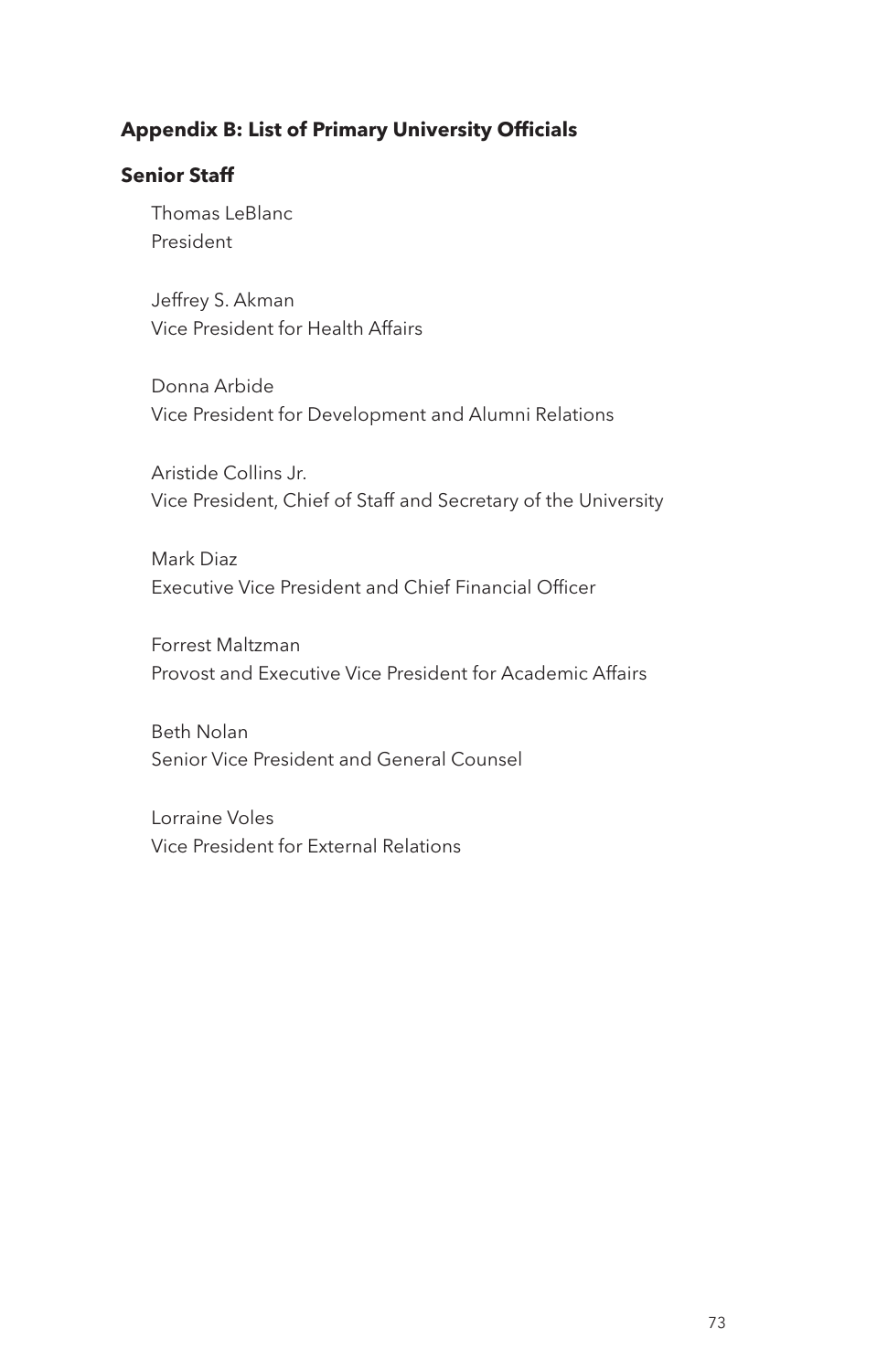#### **University Deans**

Jeffrey S. Akman School of Medicine and Health Sciences

Reuben E. Brigety II Elliott School of International Affairs

Christopher J. Deering (interim) College of Professional Studies

Michael J. Feuer Graduate School of Education and Human Development

Lynn R. Goldman Michael and Lori Milken Dean of Public Health of the Milken Institute School of Public Health

Pamela R. Jeffries School of Nursing

Anuj Mehrotra School of Business

Blake D. Morant Law School

Rumana Riffat (interim) School of Engineering and Applied Science

Paul Wahlbeck (interim) Columbian College of Arts and Sciences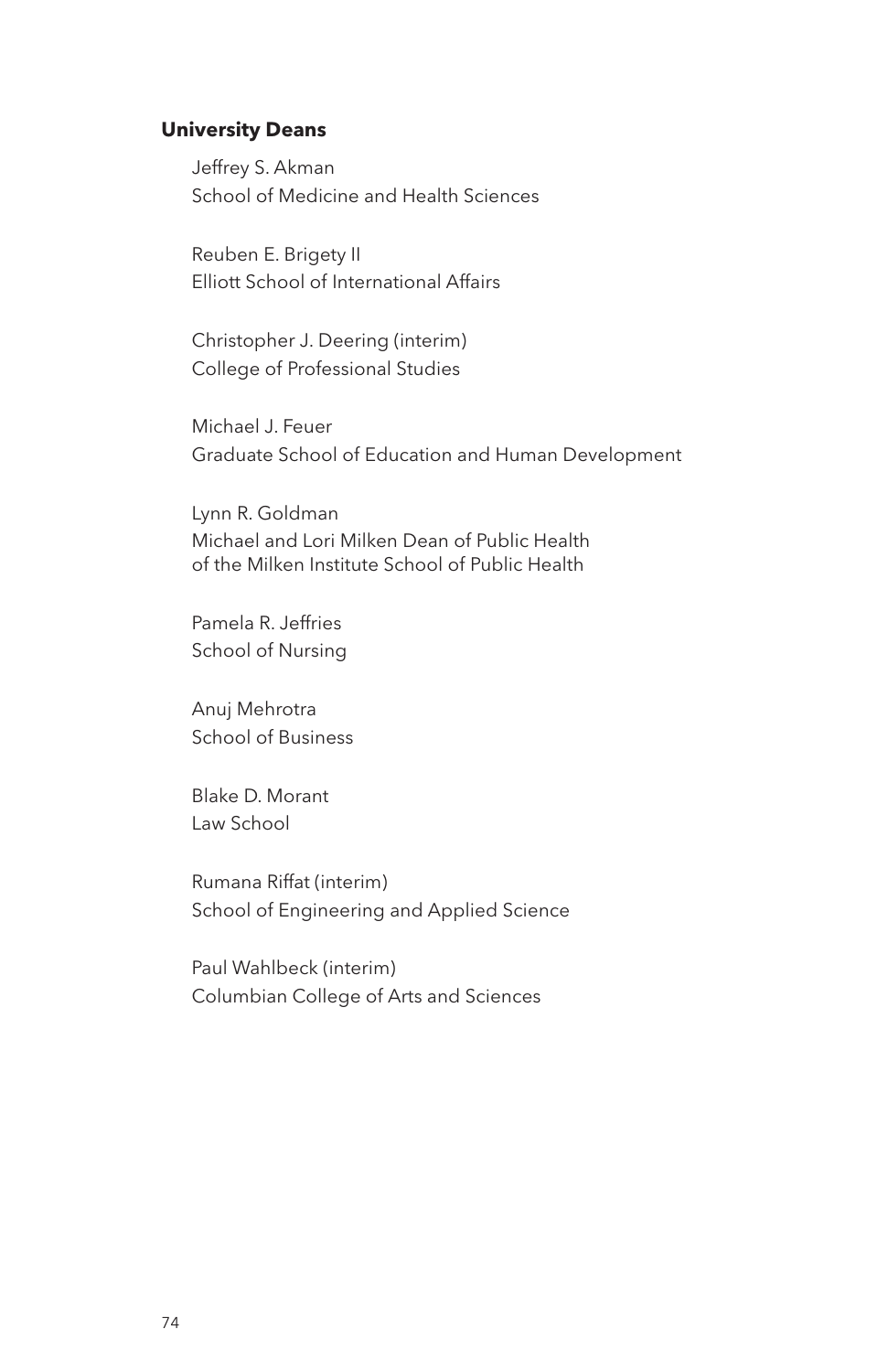#### **Appendix C: GW Academic Degrees**

#### **Punctuation With Degrees**

use periods with degree abbreviations.

To follow is a list of degrees offered at GW with proper abbreviations:

#### Columbian College of Arts and Sciences

Bachelor of Arts (B.A.) Bachelor of Fine Arts (B.F.A.) Bachelor of Music (B.Mus.) Bachelor of Science (B.S.) Master of Arts (M.A.) Master of Fine Arts (M.F.A.) Master of Forensic Sciences (M.F.S.) Master of Public Administration (M.P.A.) Master of Public Policy (M.P.P.) Master of Science (M.S.) Master of Philosophy (M.Phil.) Doctor of Philosophy (Ph.D.) Doctor of Psychology (Psy.D.)

#### School of Medicine and Health Sciences

Bachelor of Science in Health Sciences (B.S.H.S.) Master of Science in Health Sciences (M.S.H.S.) Doctor of Medicine (M.D.) Doctor of Physical Therapy (D.P.T.)

#### Law School

Juris Doctor (J.D.) Master of Laws (LL.M.) Doctor of Juridical Science (S.J.D.)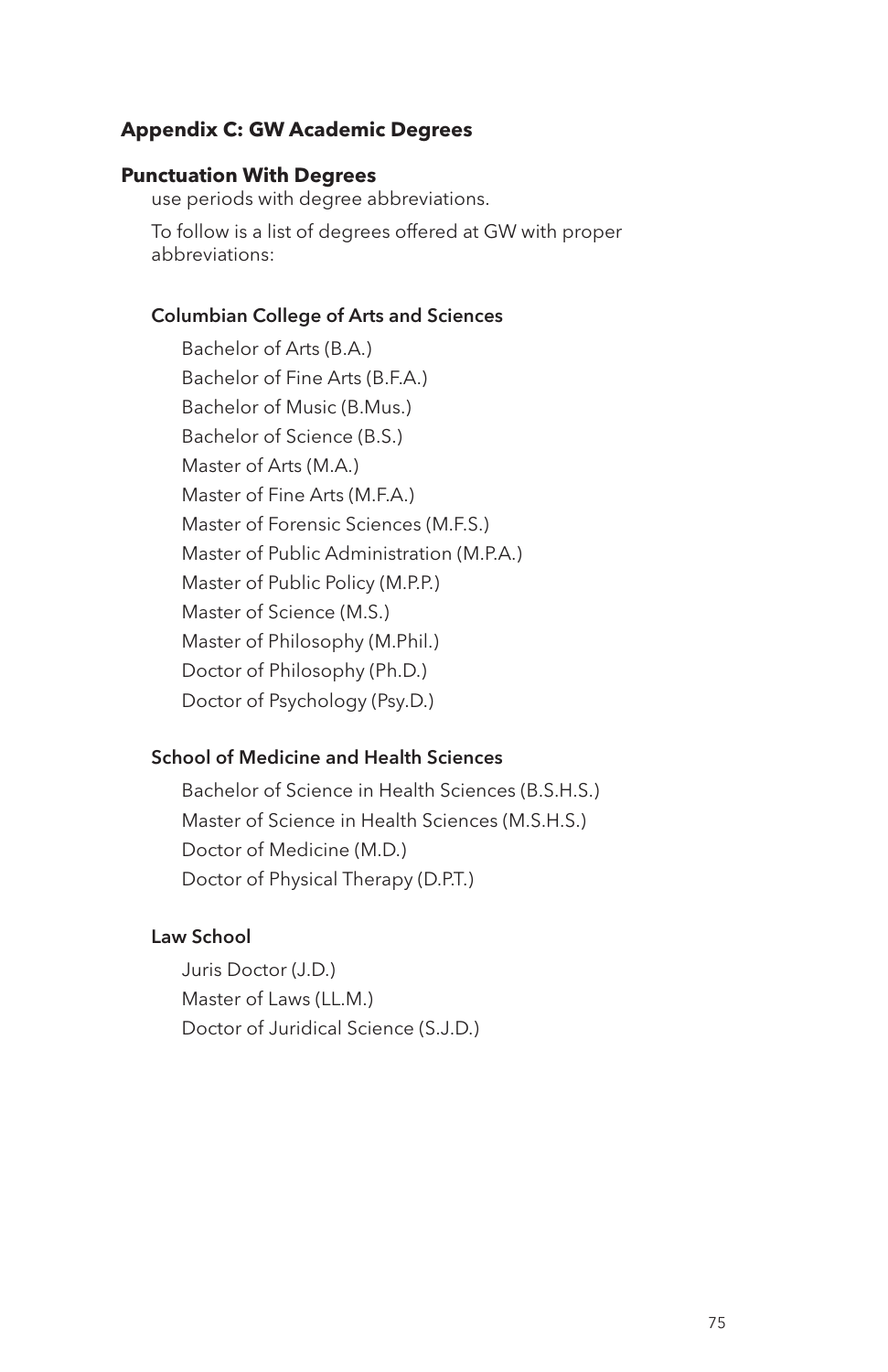#### School of Engineering and Applied Science

Bachelor of Science (B.S.) Bachelor of Arts (B.A.) Master of Science (M.S.) Engineer (Engr.) Applied Scientist (App.Sc.) Doctor of Science (D.Sc.)

#### Graduate School of Education and Human Development

Master of Arts in Education and Human Development (M.A. Ed.&H.D.) Master of Arts in Teaching (M.A.T.) Master of Education (M.Ed.) Education Specialist (Ed.S.) Doctor of Education (Ed.D.)

#### School of Business

Bachelor of Accountancy (B.Accy.) Bachelor of Business Administration (B.B.A.) Master of Accountancy (M.Accy.) Master of Business Administration (M.B.A.) Master of Science in Finance (M.S.F.) Master of Science in Information Systems Technology (M.S.I.S.T.) Master of Science in Project Management (M.S.P.M.) Master of Tourism Administration (M.T.A.) Doctor of Philosophy (Ph.D.)

#### Elliott School of International Affairs

Bachelor of Arts (B.A.) Master of Arts (M.A.) Master of International Policy and Practice (M.I.P.P.) Master of International Studies (M.I.S.)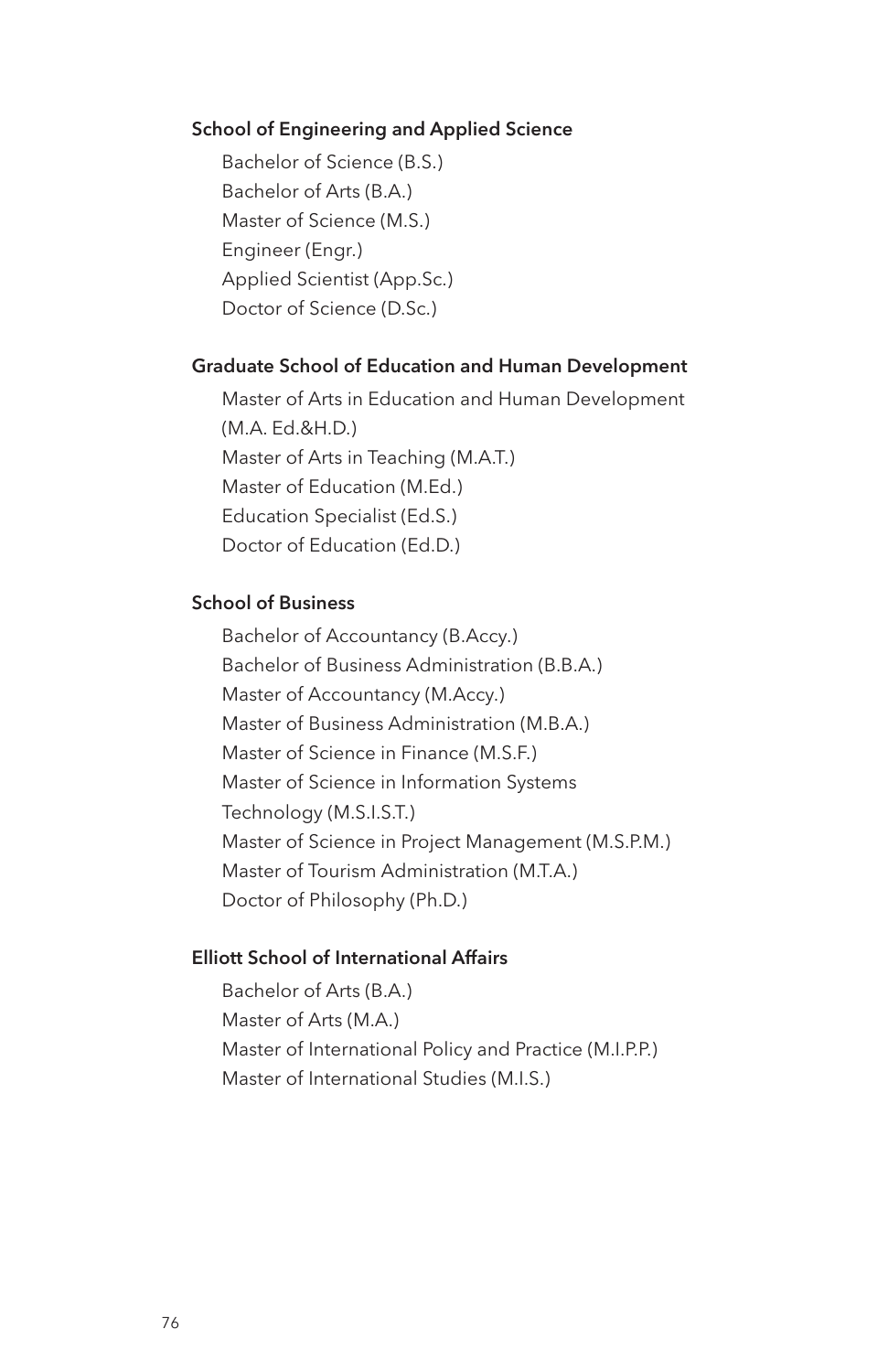#### Milken Institute School of Public Health

Bachelor of Science (B.S.) Master of Science (M.S.) Master of Public Health (M.P.H.) Master of Health Services Administration (M.H.S.A.) Specialist in Health Services Administration (Spec.H.S.A.) Doctor of Public Health (Dr.P.H.)

#### College of Professional Studies

Associate in Professional Studies (A.P.S.) Bachelor of Professional Studies (B.P.S.) Master of Professional Studies (M.P.S.)

## School of Nursing

Bachelor of Science in Nursing (B.S.N.) Master of Science in Nursing (M.S.N.) Doctor of Nursing Practice (D.N.P.)